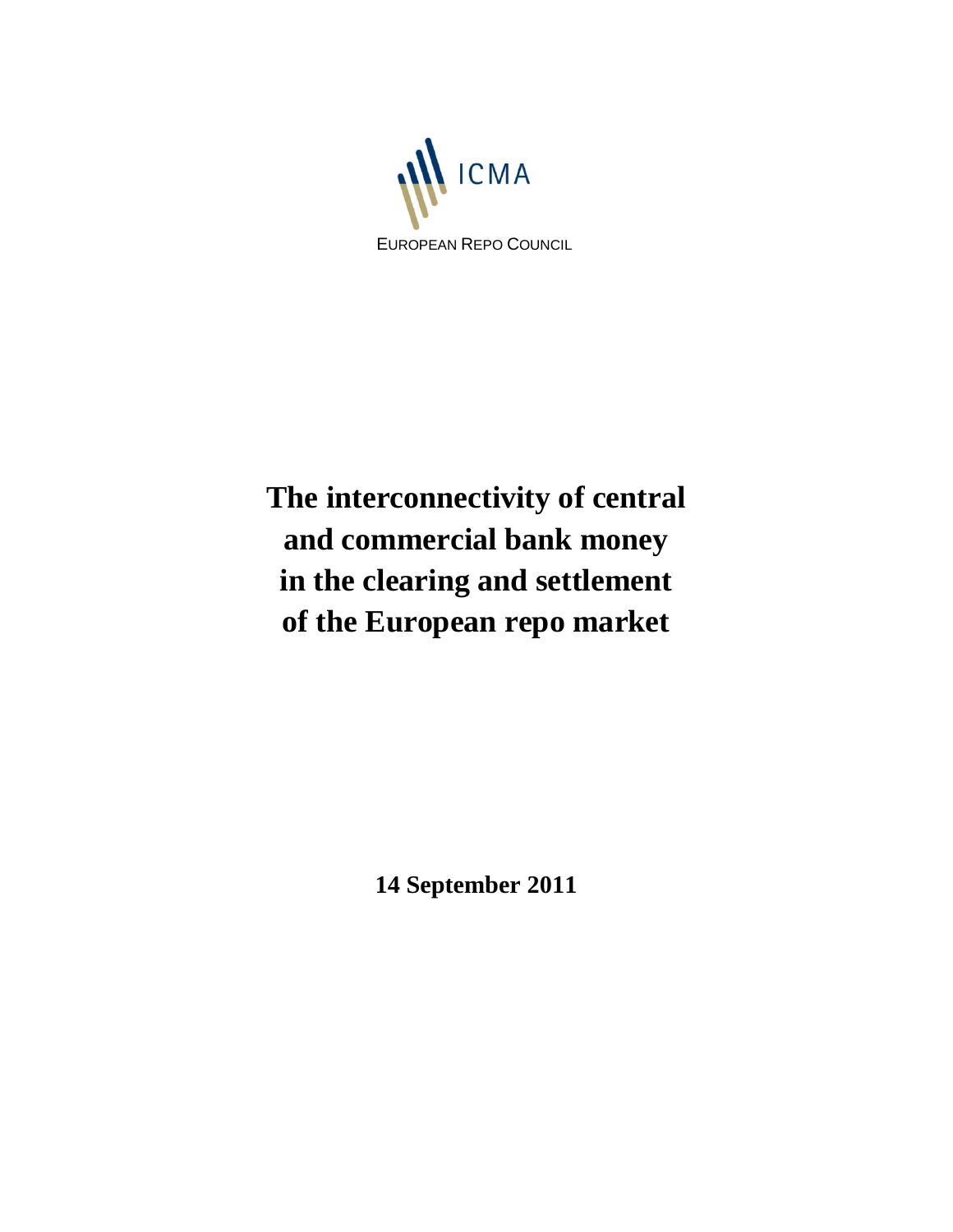# **The interconnectivity of central and commercial bank money in the clearing and settlement of the European repo market**

## Contents

| section        |                                                       | page |
|----------------|-------------------------------------------------------|------|
|                | Foreword                                              |      |
|                | Executive summary                                     |      |
| $\overline{2}$ | Introduction                                          | 6    |
| 3              | What is central bank money, what is commercial        |      |
|                | bank money?                                           | 6    |
| 4              | How is central bank money special?                    |      |
| 5              | The extent of use of central bank money               |      |
| 6              | What are the benefits of commercial bank money        |      |
| 7              | The co-existence of central and commercial bank money | 12   |
| 8              | Conclusions                                           | 14   |
| Annex          | Illustrating the flows of central and commercial bank |      |
|                | money in repo clearing and settlement in Europe       | 16   |

## **Compiled for ICMA's European Repo Council by Richard Comotto, Senior Visiting Fellow at the ICMA Centre at the University of Reading**

*All statements, opinions and conclusions contained within this report are those of its author.*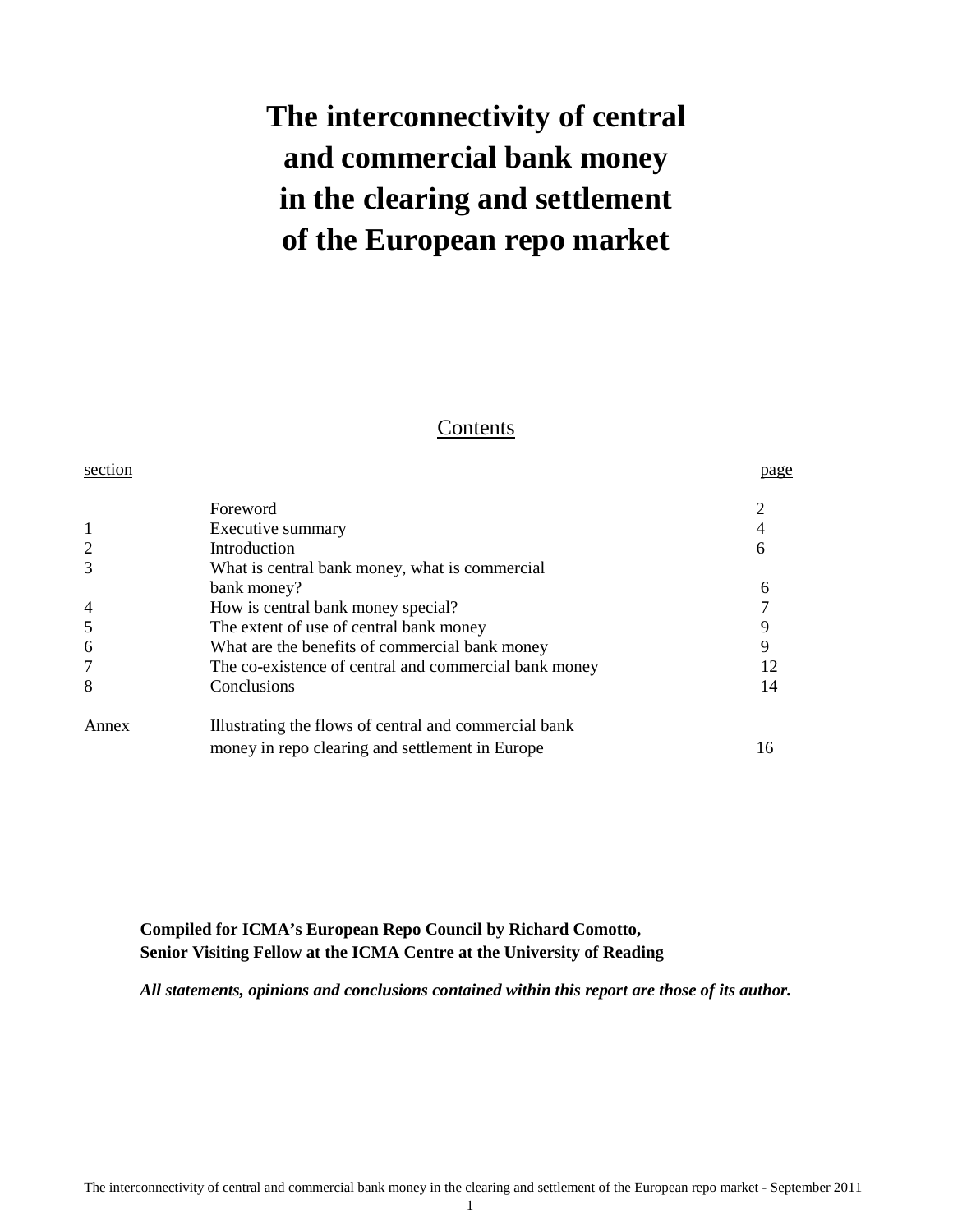# **Foreword by Godfried De Vidts – Chairman of the European Repo Council**

## *All statements, opinions and conclusions contained within this foreword are those of its author*

The members of ICMA's European Repo Council facilitate the distribution of secured liquidity in the wholesale markets. This interbank market activity has proven to be crucial during recent market events, not only to allow the implementation of monetary policy by the central bank community but equally to provide for the distribution of liquidity between professional market participants in the modern financial system, whether they are commercial or investment banks, insurance companies, pensions funds, asset managers, hedge funds or corporate treasurers.

The development of the new regulatory framework, as advocated by the G20, which in particular mandates the acceptance of wider centralised clearing, requires the increased use of collateral to mitigate counterparty risk in derivatives – whether listed or OTC; and across equities, commodities and fixed income. Both Dodd Frank in the USA and Europe's EMIR legislative proposal call for the collateralisation of bilateral and centrally cleared transactions. This will increase demand at repo desks throughout the world. Channelling all these requirements, alongside delivering the liquidity buffers as required under the new capital regime of Basel III/CRD IV, will need an adequate, open post-trade architecture to ensure that collateral can be available in the right place at the right time.

The ongoing work, initiated by the Giovannini working group and the European Commission sponsored working groups, CESAME and EGMI, has highlighted the sub-optimal settlement framework in Europe. The creation of a single currency exposed numerous barriers to efficient settlement originating in national market practices. One by one those barriers are being dismantled through actions taken by industry bodies and regulators. The Eurosystem development of TARGET2-Securities and CCBM2 will contribute to a better flow of collateral within and even outside the eurozone.

During the deliberations of the ERC Committee and the ERC Operations Group participants have expressed frustration with the continuing difficulties of moving collateral through the EU network of CSDs and ICSDs. Guidance given by market participants was instrumental in the creation of easier to handle funding of different types of collateral including centralised clearing initiatives for the creation of baskets of collateral. These initiatives have so far failed to become sufficiently widely adopted to allow all market participants, irrespective of their location, to participate fully. As a result, silos of liquidity persist and have frustrated many trading desks to the extent that, particularly in the crisis, liquidity in some systems was not available to all. The distribution of liquidity remains sub-optimal and is not improving despite technological improvements in the post trade area. Paradoxically the calls for more centralised clearing have increased the availability of centralised clearing but unfortunately this has also increased the re-domestication of some collateralised markets.

After many years of discussions the group decided to increase the pressure and call on  $ECSDA<sup>1</sup>$  $ECSDA<sup>1</sup>$  $ECSDA<sup>1</sup>$  and  $EACH<sup>2</sup>$  $EACH<sup>2</sup>$  $EACH<sup>2</sup>$ respectively the CSD and CCP communities, to work with the ERC to improve the situation. My thanks go to all those institutions that stepped up to the challenge and contributed to the work that is presented in this publication. As a follow up to the ERC White Paper on short selling and settlement failures, published on 10 July 2010, this repo cash settlement study commissioned from Richard Comotto by ICMA's ERC looks into the details of some of the previously undocumented issues around clearing. To our surprise many market participants are unaware of

l

<span id="page-2-0"></span><sup>&</sup>lt;sup>1</sup> The European Central Securities Depositories Association.

<span id="page-2-1"></span><sup>&</sup>lt;sup>2</sup> The European Association of CCP Clearing Houses.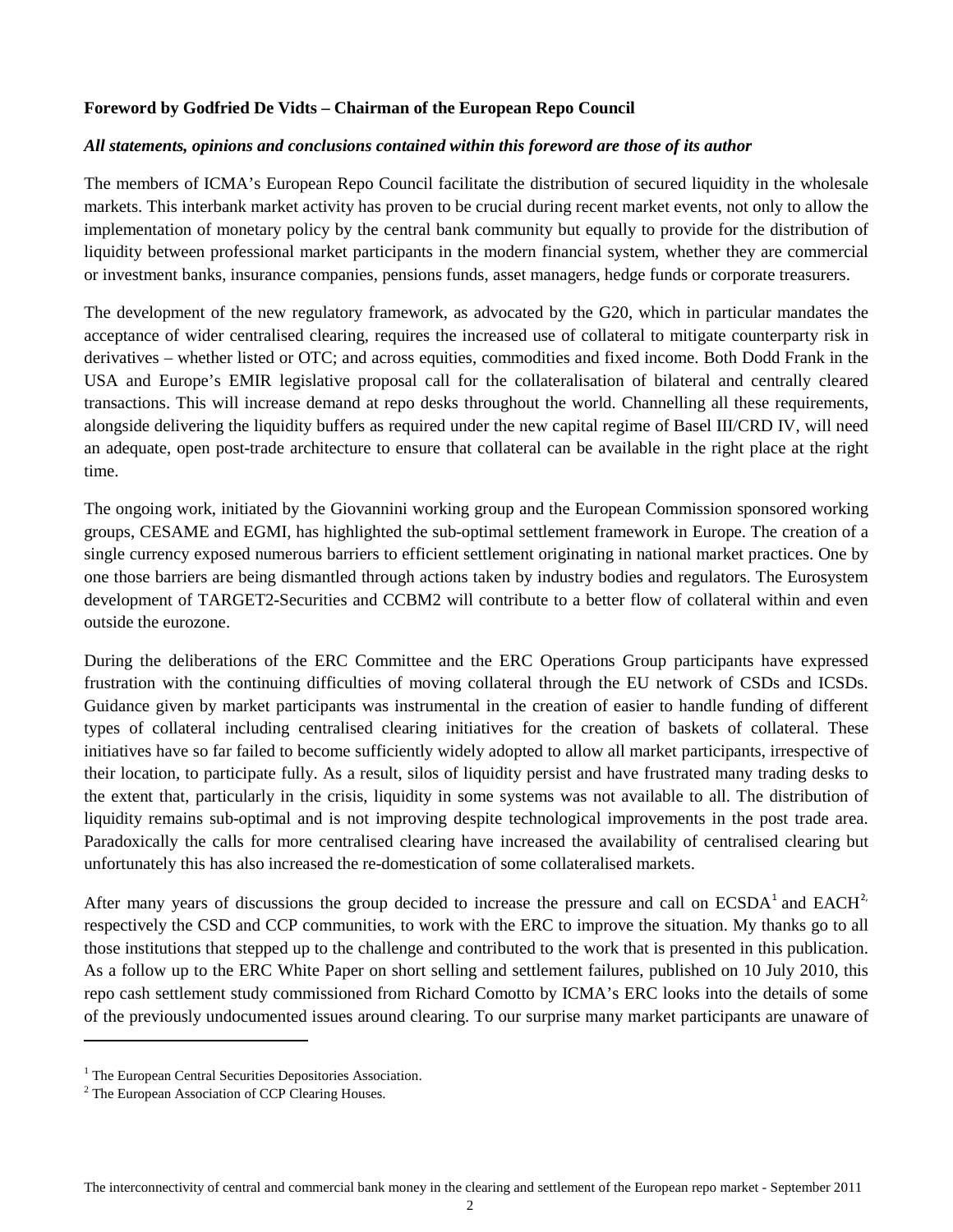the role of central bank versus commercial bank money. Although both terms are increasingly used in official discussions, in particular in light of the EMIR proposal from the European Commission, no analysis of what actually happens in practice was available. I pay tribute to Richard for his efforts in this research, painfully drawing lines so that all can clearly understand the interconnection between both types of settlement money. Crucial in our analysis was the study by the late Tommaso Padoa-Schioppa published in 2003, under the auspices of the CPSS, "The role of central bank money in payment systems"<sup>[3](#page-3-0)</sup>. The study compliments this valuable paper by detailing today's situation, making it clear to all that one type of money cannot exist without the other.

The publication of this new paper will facilitate future developments, amongst which high on the list of priorities of the ERC are:

- development of interoperability for triparty between both ICSDs Euroclear and Clearstream;
- unfettered access by all types of trading venues, be it electronic or voice, to all CCPs irrespective of the location of the collateral; and
- improved European-wide access to liquidity, fully respecting the level playing field for all users.

Europe must and can do better. The current European government bond crisis further illustrates that nobody is immune to liquidity issues. The post-trade framework for moving collateral in optimal circumstances to where it is best and most economically usable is crucial. Future legislative developments as envisaged by the European Commission in co-ordination with the Eurosystem and ESMA will be helped by the analysis in this study. Without the help of our academic partner Richard Comotto, Euroclear and Clearstream as members of the ECSDA, the support of the applicable CCP members of EACH, the ECB's valuable advice, the wisdom of the ERC Operations group chaired by Tony Platt as well as the guidance of all ERC Committee members this study would have been impossible. Many thanks go to all.

 $\overline{\phantom{a}}$ 

<span id="page-3-0"></span><sup>3</sup> <http://www.bis.org/publ/cpss55.htm>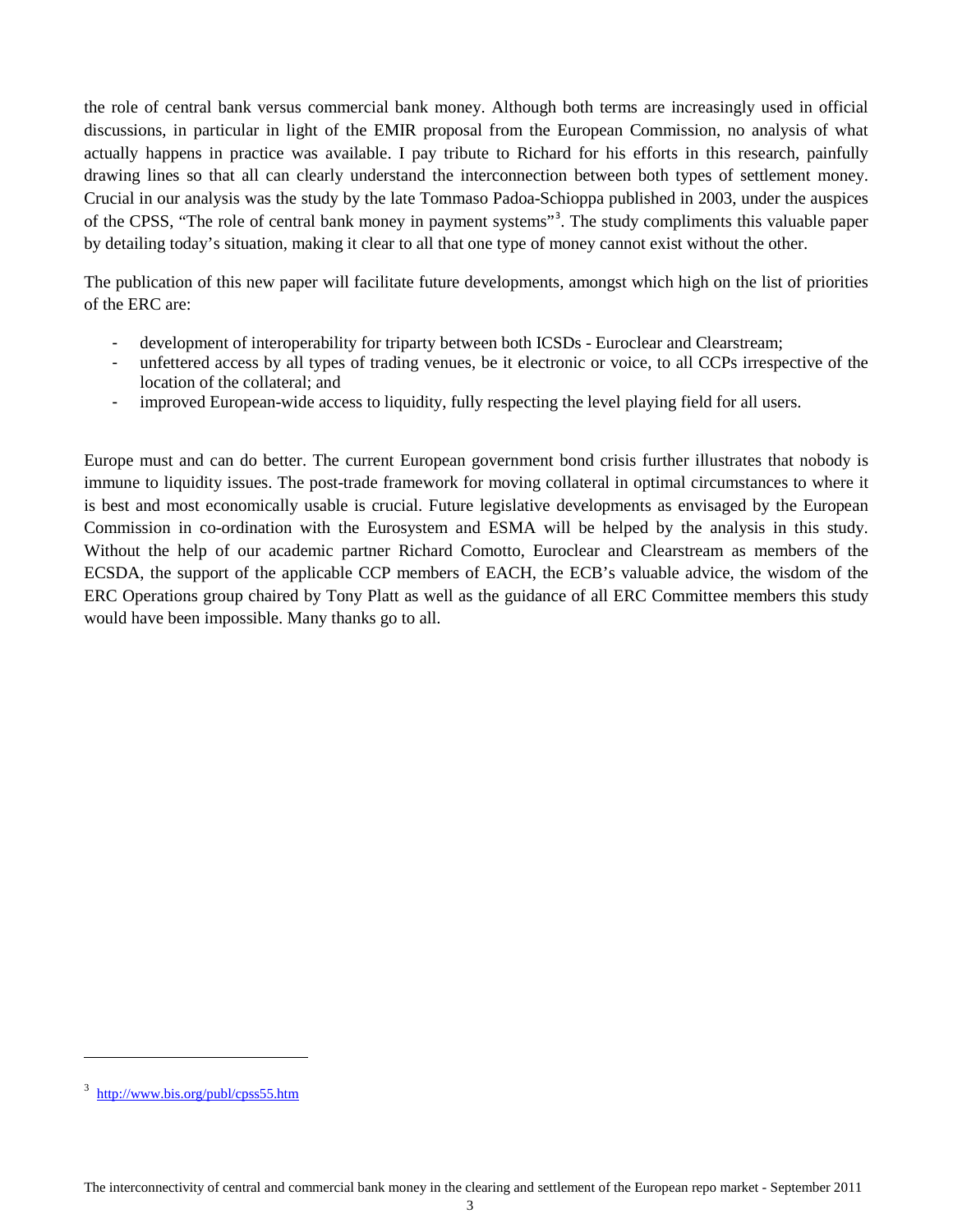# **The interconnectivity of central and commercial bank money in the clearing and settlement of the European repo market**

# **1 Executive summary**

Payments in the wholesale financial markets can be made in central or commercial bank money. The co-existence of these two settlement assets basically reflects a trade-off between the objectives of containing systemic risk and enhancing the efficiency and (in particular) the effectiveness of payments.

Systemic stability, efficiency and effectiveness depend crucially on the ability to make payments safely and smoothly. The malfunctioning of a payment system would be likely to pose systemic risk. A chronically underperforming payment system would make individual financial transactions riskier and impose frictional costs on the financial markets and the underlying economy.

A safe and smooth payment system is critically reliant on:

- the operational soundness of the settlement institution; and
- the credit and liquidity of the settlement institution and its settlement asset.

It is in order to mitigate these operational, credit and liquidity risks that central banks --- for whom systemic stability, efficiency and effectiveness are core objectives --- act as settlement institutions and offer central bank money as the settlement asset in their own currencies. Central banks are able to provide a higher level of assurance than can commercial banks of continuity in the provision of payment services and liquidity. Nor are they exposed to commercial risks.

However, notwithstanding the inherent advantages of central bank money, all developed economies now use central bank and commercial bank money in tandem, in other words, central and commercial bank money are interconnected. Central banks only encourage or require the use of central bank money in systemically-important payment systems (SIPS), which are at the apex of payment activity in each economy, where exposures are generally highest and most concentrated, and where participants have the least control over their exposures. Thus, in most central bank payment systems, only some banks are direct participants and settle in central bank money, whereas the others use the cash settlement agency services of a direct participant to make and receive payments from other banks, producing a tiered architecture in payment activity.

Commercial banks may use the cash settlement agency services of other commercial banks, which means paying in commercial bank money, as a matter of choice. There can be compelling benefits in terms of cost, access to the credit needed to facilitate settlement, and the quality of service. However, many commercial banks and most nonbank financial institutions often have limited or no access to central banks, so are obliged to settle in commercial bank money, even in their domestic currency. Access to central banks becomes even more restrictive for payments in foreign currency or cross-border. Central banks are generally constrained from offering such payment services. Investors and intermediaries, both domestic and international, who cannot or prefer not to access central bank money are therefore integrated into the financial market by commercial bank money.

Multi-currency, cross-border securities settlement --- essential to the European repo market and the underlying market in fixed-income securities, particularly eurobonds (ie offshore bonds) --- is provided, not only by means of the delegation of payments to cash settlement agency banks, but also through the delegation of securities delivery to securities settlement agency banks ("custodian banks") and the services of specialized institutions in the form of Financial Market Infrastructures (FMIs), such as the International Central Securities Depositories (ICSDs). Like cash settlement agency banks, ICSDs operate in commercial bank money. In addition, a significant share of multilateral clearing in the multi-currency, cross-border securities market in Europe, which is conducted by central clearing counterparties (CCP, another type of FMI), is in commercial bank money.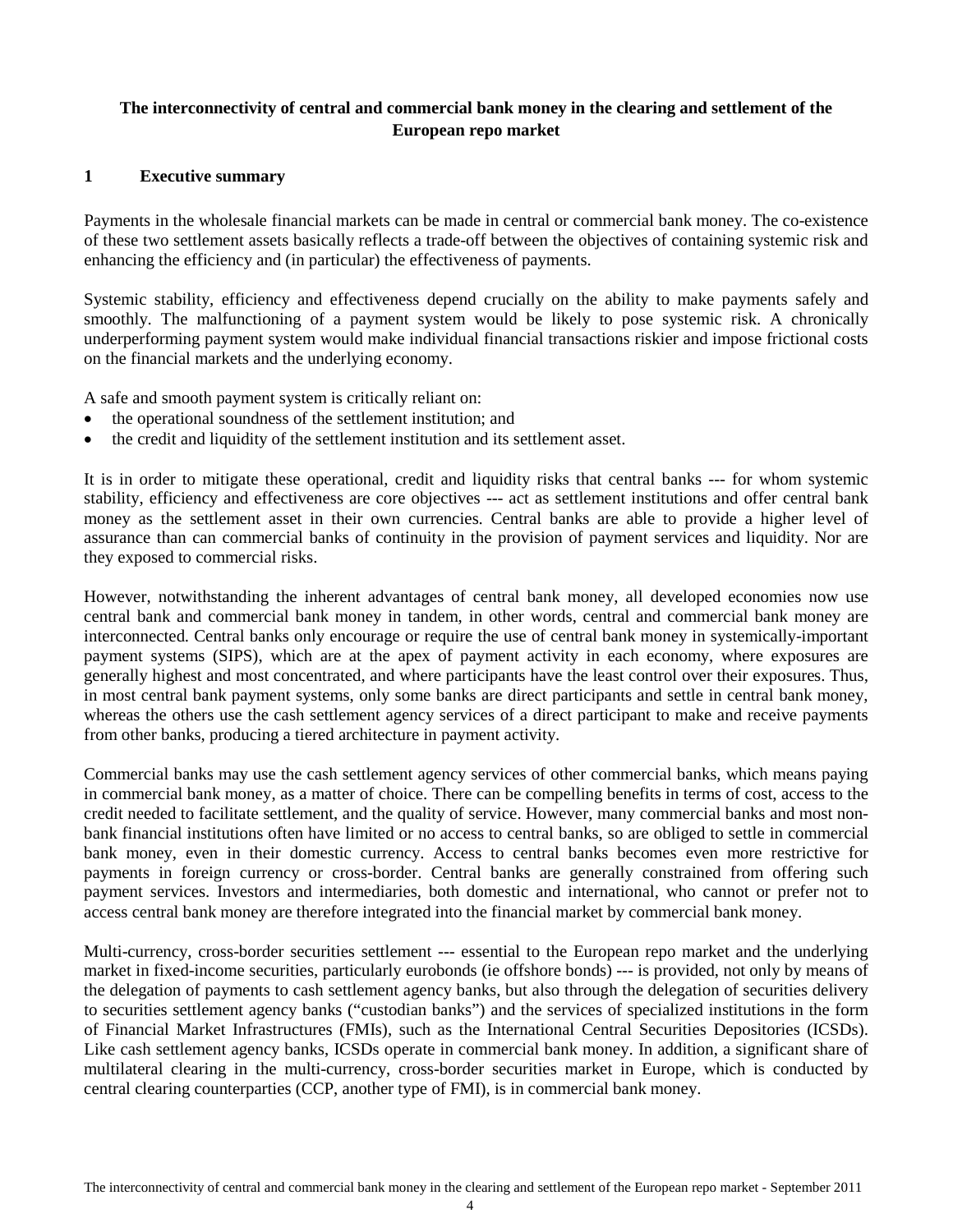Without the access to the multi-currency and cross-border settlement services in commercial bank money provided by agents and FMIs, international financial institutions would be forced to establish a commercial bank in every currency zone and open an account at the central securities depository (CSD) of almost every market in which they wished to participate. This is simply impracticable. Nor could eurobonds be settled. The integrated global financial system, in which borrowers can access the cheapest capital and investors can achieve the maximum diversification of their risk, is built on flows of commercial bank money, albeit anchored against the risk of systemic instability by access to central bank money.

While enhancing the efficiency and effectiveness of payments, the tiering of payment activity between central and commercial bank money does concentrate systemic risk on the direct participants (although the degree of tiering varies between systems, depending on the rules for direct participation). The optimum balance between central and commercial bank money depends on a comparative assessment of:

- the degree of systemic risk posed by tiered payment architectures; and
- the gains in the systemic efficiency and effectiveness of payments --- and consequent facilitation of securities clearing and settlement --- contributed by settlement agents and FMIs.

In assessing systemic risk, it needs to be recognized that central banks are not entirely immune from operational risk. On the other hand, prudential supervision enhances the operational robustness and resilience of settlement agents and FMIs, as well as reducing their credit and liquidity risk exposures, by ensuring that credit is extended only within a strict risk management framework, which requires, among other things, adequate collateralisation. In addition, as regards liquidity risk, all commercial banks are eligible to receive emergency assistance from the central bank, acting in its role as the lender of last resort, in the event of illiquidity in a crisis, whether or not they are direct participants in the payment system. And FMIs such as ICSDs and CCPs, by virtue of specialisation, do not expose themselves to commercial activities unrelated to clearing and settlement, are very well collateralised and have exceptional risk management histories.

It would therefore be wrong to categorise commercial clearing and settlement institutions as uniformly risky and commercial bank money as an inherently second-class settlement asset. Both the BIS Committee on Payments and Settlement Systems (CPSS) and International Organisation of Securities Commissions (IOSCO) accept that safety is not the sole prerogative of central bank money and that other issuers of settlement assets could be sufficiently well protected to adequately mitigate risk within payment systems.

In assessing the gains in efficiency and effectiveness contributed by settlement agents and FMIs, it is clear that the integration of the global financial system, across currencies and between countries, depends crucially on payment and settlement linkages that are fuelled by commercial bank money. Moreover, the role played by commercial bank money in integrating the system may assume even greater importance, as the supply of high-quality collateral fails to keep pace with growing business and regulatory demands for enhanced collateralisation, thereby increasing the need to be able to mobilise collateral efficiently and effectively between currencies and across markets.

Recent discussions about strengthening European financial market infrastructure have looked again at the issue of settlement assets. The draft CPSS/IOSCO *Principles for Financial Market Infrastructures* recommends that "an FMI should conduct its money settlements in central bank money where practical and available". The European Commission consultation paper on a common regulatory framework for CSD and the harmonisation of key aspects of securities settlement solicited views regarding a preference for settlement in central bank money. Some respondents argued that CSD should in principle not be allowed to settle in commercial bank money. Although focused on FMIs, these proposals would have potentially far-reaching consequences for the degree of tiering of payment activity and therefore for settlement efficiency and effectiveness, and the distribution of systemic risk.

Proposals to reweight the balance between central and commercial bank money need to be considered very carefully, in order to avoid inadvertent, adverse consequences for the operation of the repo and other markets in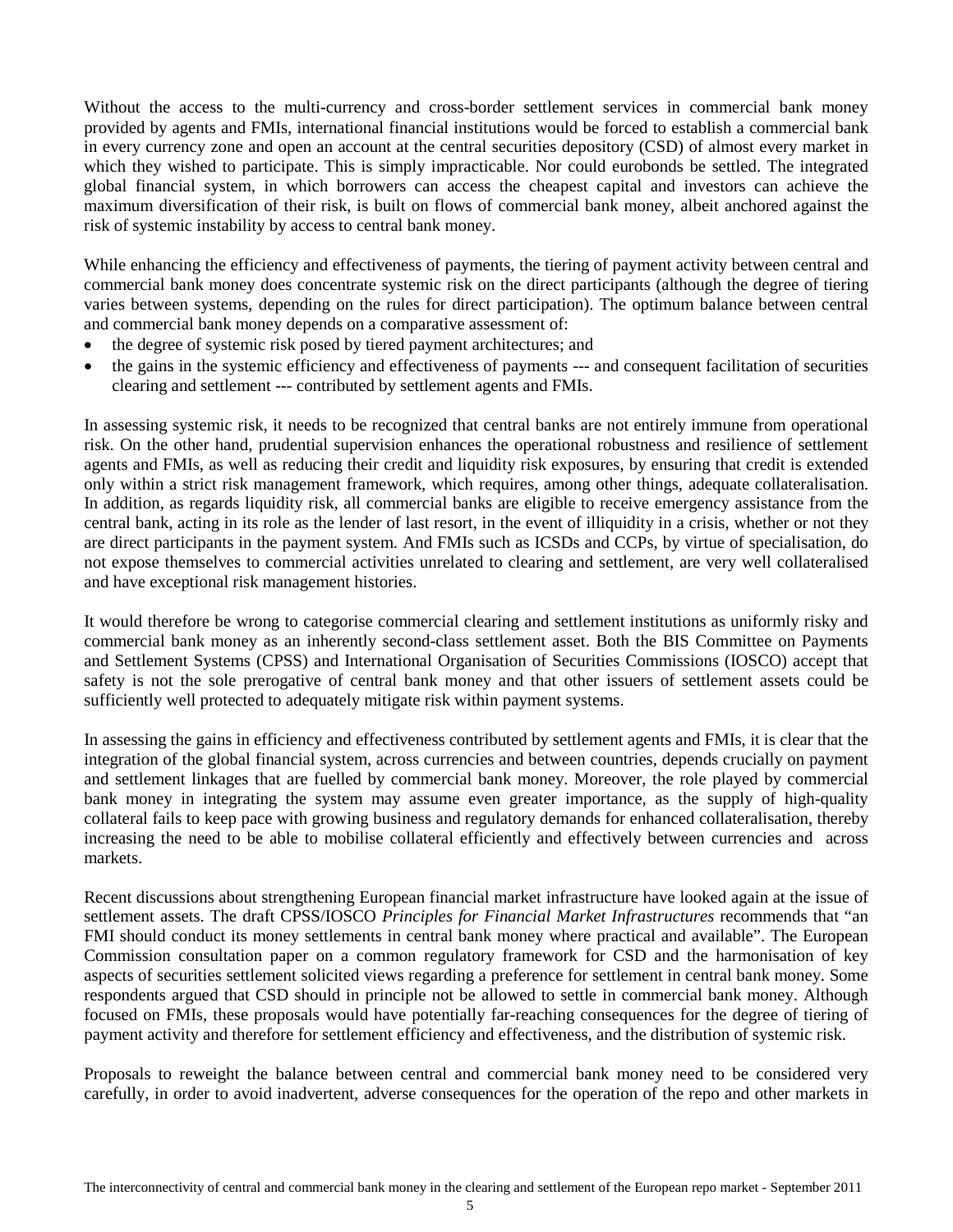collateral. A wider question also arises. Given that commercial bank money, if managed prudently, provides a safe settlement asset, while also providing an efficient and effective means of integrating into the payment process those financial institutions which cannot or prefer not to access central bank money, would the mandatory use of central bank money achieve an overall reduction in systemic risk that is significant enough to justify the replacement of the existing efficient market mechanisms and the transfer of greater risk directly to central banks?

Instead, greater consideration needs to be given to improvements, where appropriate, in the safety of commercial bank money. The mitigation of operational, credit and liquidity risks on settlement agents and FMIs can be achieved by the implementation of strong risk management policies and practices, encouraged and underpinned by effective prudential supervision within the framework of CPSS/IOSCO *Principles for Financial Market Infrastructures*. Appropriate means of risk mitigation include the adequate collateralization of exposures and other strict controls on the operational, credit and liquidity risk taken by settlement agents. Account also needs to be taken of the impact of improvements in financial market infrastructure. For example, T2 allows cash settlement agency banks to open central bank accounts in the names of their customers, and T2S will allow securities settlement agency banks to do the same, allowing reductions in the concentration of the exposures of direct participants to their customers in the payment and securities settlement systems, and vice versa, while preserving the benefits for customers of settlement agency services.

## **2 Introduction**

Recent proposals for a common regulatory framework for CSD and for the harmonisation of key aspects of securities settlement in Europe (European Commission consultation paper of January 2011), as well as the draft CPSS/IOSCO *Principles for Financial Market Infrastructures* (March 2011), appear to be increasing the emphasis on the use of central bank money in payment systems serving securities clearing and settlement.

The European Repo Council (ERC) of the International Capital Market Association (ICMA) believes that it is crucial to the stability, efficiency and effectiveness of the European repo and underlying securities market that there continues to be an appropriate balance between the use of central and commercial bank money.

This report was commissioned by the ERC to inform the discussion of proposals to reform the European financial market infrastructure. It is also relevant to ongoing discussions on the interoperability of tri-party repo services. The report reviews the nature of central and commercial bank money, and rehearses the issues surrounding the use of each type of settlement asset (for which reason, it closely restates the arguments in the authoritative 2003 CPSS paper on *The Role of Central Bank Money in Payments Systems*). The report also analyses and seeks to illustrate the interconnectivity of central and commercial bank money flows, specifically, in the clearing and settlement of repos in Europe (see the Annex).

# **3 What is central bank money, what is commercial bank money?**

Payments in developed economies can be made using many different forms of money, but in the wholesale financial markets, money exclusively takes the form of bank deposits, and payments take the form of transfers of deposits (the *settlement asset*) held at a common bank (the *settlement institution*) that are organized according to a given set of procedures and rules (the *payment system*).

Payment systems include the payment mechanisms used by securities settlement systems (SSSs), whether the payment mechanism is embedded within the SSS or external to it. "Embedded" mechanisms are used by the CSD for government securities operated by some central banks and by the two ICSDs. External mechanisms are linked to SSSs across communications interfaces ("interfaced" settlement models) or by some form of guarantee. Other models, which are neither completely embedded nor completely external also exist, notably the "integrated" settlement model developed by the French CSD and central bank.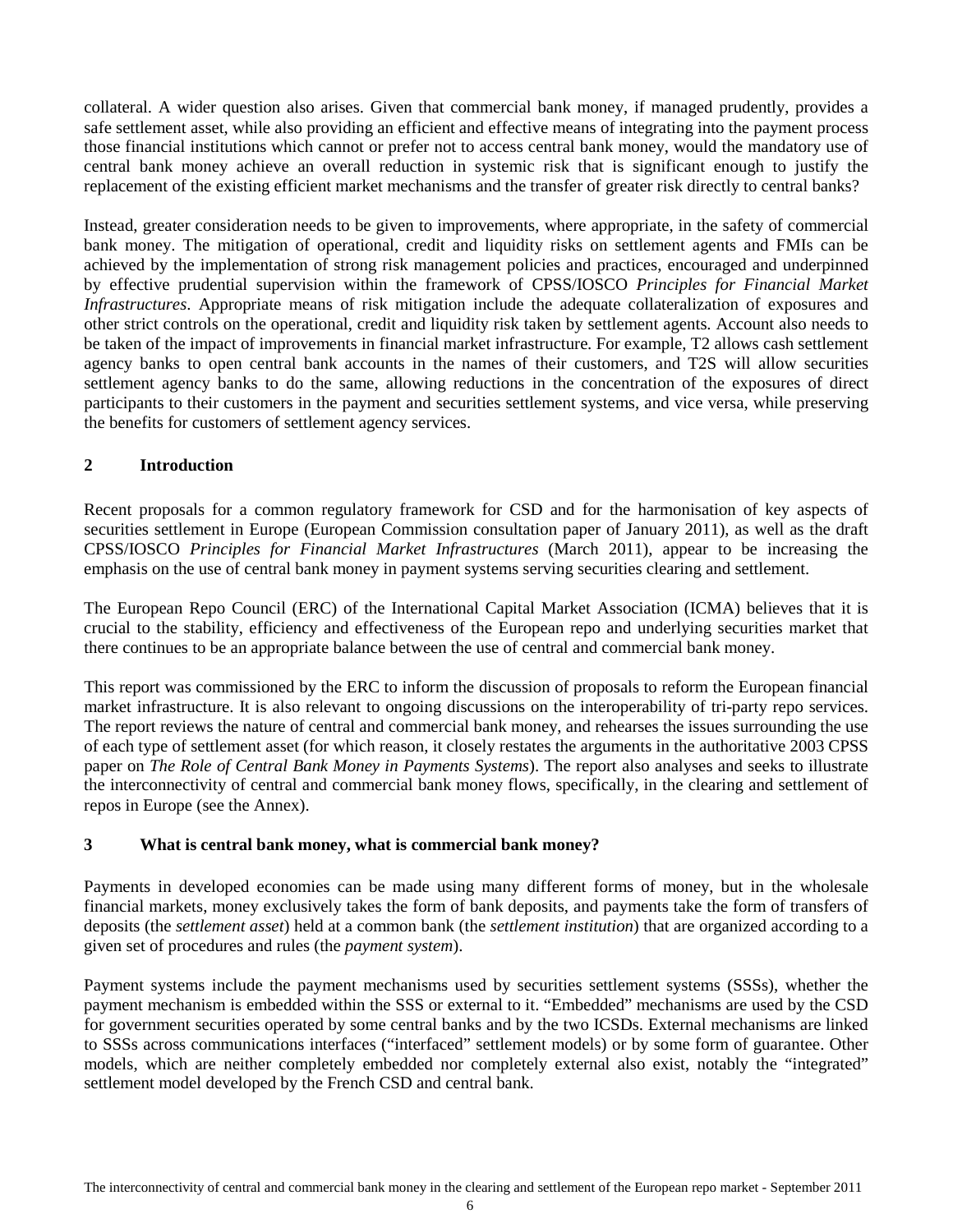Deposit money in developed economies is issued principally by central banks and commercial banks. Central bank money consists of deposits held at the central bank (plus bank notes) and commercial bank money consists of deposits held at commercial banks. Commercial bank money represents the bulk of the stock of deposit money.

The deposits held at a settlement institution are often supplemented by intraday credit given by the settlement institution to banks participating in its payment system in order to facilitate payments. The volume of such credit often represents the overwhelming bulk of settlement assets during the day.

The taking of deposits and making of payments is of course a core business of commercial banks, but central banks take deposits, among other reasons, to underpin public confidence in money, by ensuring that there is at least one payment system for their currency that uses deposit money guaranteed (implicitly or explicitly) by the public authorities. In practice, in most payment systems, the settlement institution is the central bank and the settlement asset is central bank money. However, there are important exceptions, not least the two ICSDs.

The majority of participants in central bank payment systems are commercial banks. However, most central banks also provide accounts to supervised commercial non-bank financial institutions such as securities firms and CCPs, typically in cases where such institutions are directly involved in payment or securities settlement.

## **4 How is central bank money special?**

The core objectives of central banks include the maintenance of the stability of the financial system, and the promotion of its efficiency and effectiveness. Systemic stability, efficiency and effectiveness depend crucially on the ability to make payments safely and smoothly. The malfunctioning of a payment system would be likely to pose systemic risk, particularly if the system is one that handles large values or is, in some other respect, a SIPS. A chronically underperforming payment system would make individual financial transactions riskier and impose frictional costs on the financial markets and the underlying economy.

If there was a failure in a settlement institution or a failure of a settlement asset:

- participants in the payment system would suffer the loss of funds held on account at the settlement institution (**credit risk**); and
- the interruption of service would damage the liquidity of each direct participant (**funding liquidity risk**).

The credit risk on the settlement institution may be difficult for direct participants to avoid or control. They may, for example, have very little control over the value of payments received and held on account with the settlement institution.

Problems affecting direct participants are also likely to have knock-on effects on their customers and could trigger a general loss of confidence, damaging liquidity throughout the market (**market liquidity risk**), causing serious and widespread disruption within the financial system and the economy as a whole. The vulnerability of direct participants will be greatest in the case of SIPS where large values of payments flow through a small number of direct participants. The consequent exposure of each may be very large in relation to its balance sheet and capital. Indeed, the payments processed by some direct participants can, in some cases, be on a par with those of largevalue payment systems.

Problems in a payment system could originate in the settlement institution or with the settlement asset or both:

- The settlement institution could fail because of:
	- o internal operational difficulties (**operational risk**);
	- o failure due to losses on business activities unrelated to settlement (**credit risk** or market risk-driven **counterparty risk**);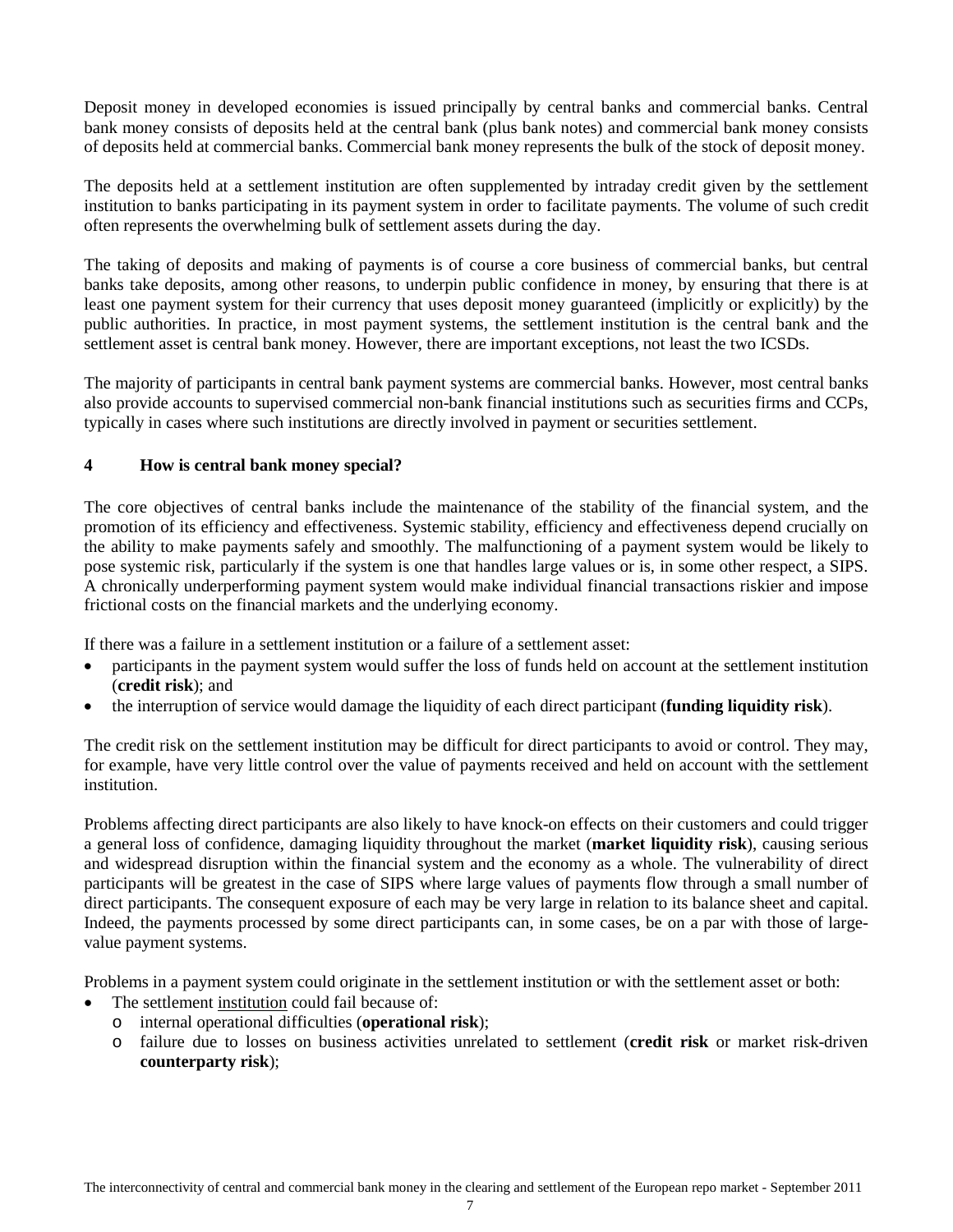- o failure due to losses inflicted by the collapse of one or more direct participants in the payment system to which the settlement institution has extended credit which is not adequately collateralized (**credit** or **funding liquidity risk**).
- A loss of confidence in the settlement asset could trigger the effective failure of the payment system. Given that the settlement asset is typically constituted by the liabilities of the settlement institution, this could stem from:
	- o the failure of the issuer of the settlement asset (**credit risk**);
	- o a loss of confidence in the issuer (perhaps due to fears of contagion from the failure of a counterparty or customer) resulting in a run on that institution (individual **funding liquidity risk**, which could propagate itself into collective **market liquidity risk**).

A safe and smooth payment system is therefore reliant on:

- the operational soundness (efficiency, continuity and resilience of service) of the settlement institution
- the credit and liquidity of the settlement institution;
- the credit and liquidity of the issuer of the settlement asset (which is usually also the settlement institution).

Central banks act as settlement institutions and offer central bank money as the settlement asset in their own currencies, particularly where there are high concentrations of risk in payments, by providing a higher level of assurance than can be provided by commercial banks of continuity in the provision of payment services and liquidity. It is argued that central bank money can be regarded as completely safe in the jurisdiction of the central bank. In contrast to commercial settlement institutions and assets, central banks and central bank money have a number of advantages:

- central banks have an interest in ensuring that central bank money represents a viable alternative to commercial bank money and that potential holders are not discouraged, by the associated costs, from participating in central bank payment systems, so they have a natural interest in promoting robust and efficient designs and in responding to users' needs, as far as it is realistic to do;
- central bank payment systems are operationally more robust, in as much as central banks tend to be riskaverse institutions (although central banks are not entirely immune to operational disruption);
- central banks do not pursue risky commercial activities which might have adverse consequences for their role as settlement institutions;
- the failure of a central bank is inconceivable, as central banks have explicit or implicit state support and can therefore absorb the failure of a direct participant in a central bank payment system;
- if a participant in a central bank payment system failed, the central bank can shield other participants, and payment activity in general, from any consequent loss of liquidity through the exceptional liquidity facilities it can provide as lender of last resort.

In addition to risk mitigation, central bank payment systems may also offer other benefits, some of which can justify use of the central bank as settlement institution for non-SIPS:

- **Competitive neutrality**. The central bank is not a competitor to participants in a payment system.
- **Efficiency**. Central banks can perform the role of settlement institution in several payment systems, each settling a different sort of transaction, which may enable participants to economise on overall liquidity and cost.

However, some benefits claimed for central bank payment systems are contradicted by central banks:

- **Access to the lender of last resort**. There is a perception that access to a central bank account provides semiautomatic access to emergency liquidity from the central bank, in other words, moves the institution within the central bank's safety net, notwithstanding efforts by central banks to avoid this moral hazard.
- **Cost of funds**. There is a perception that central bank money is cheap, notwithstanding the central bank policy of preventing any opportunity for "round trip" arbitrage*.*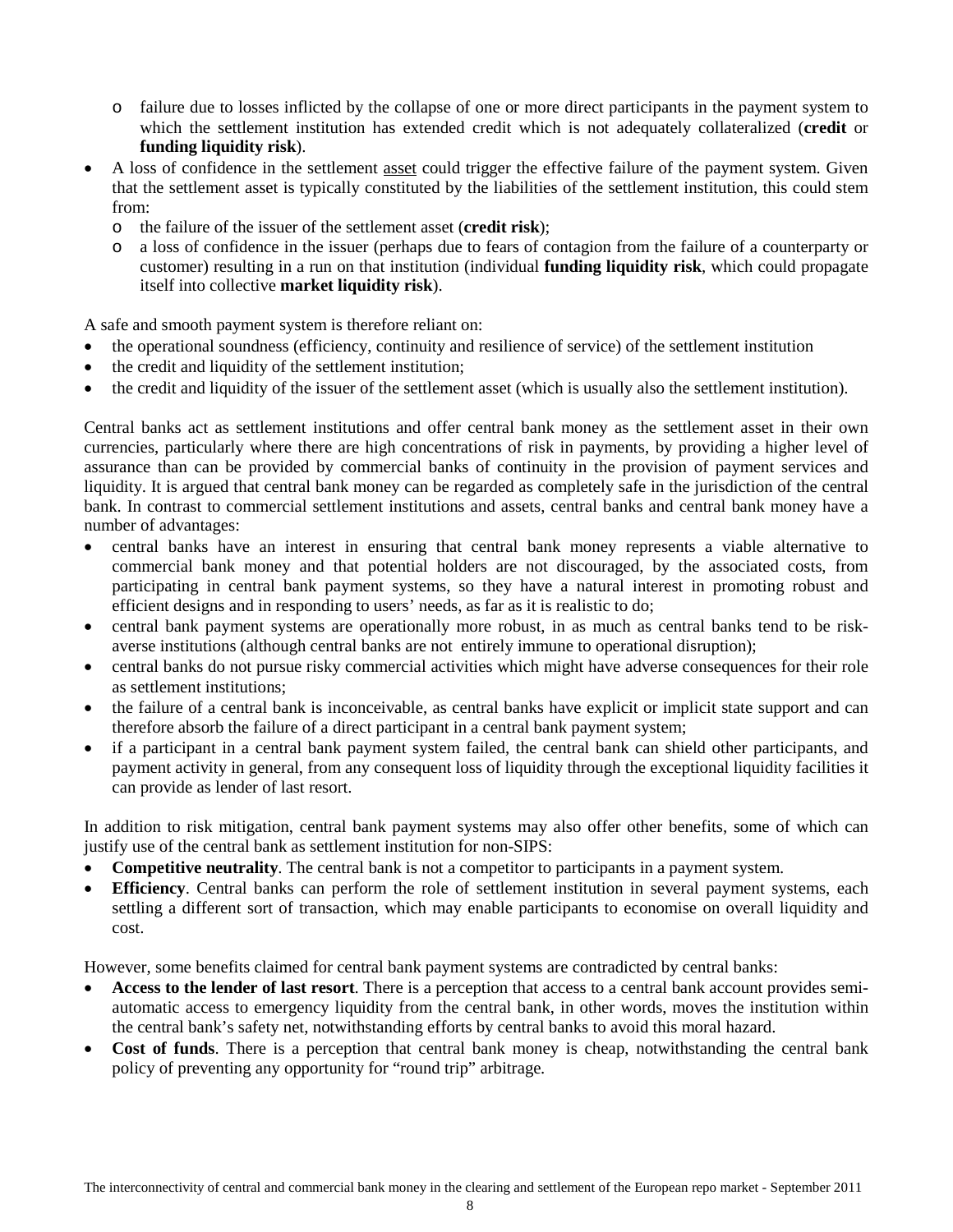# **5 The extent of use of central bank money**

In theory, payments across an economy can take place exclusively in central bank money or exclusively in commercial bank money. *Mono-banking,* where there is only central bank money, and *free banking*, where there is only commercial bank money, have existed in the past. But neither has proved sufficiently stable or efficient to survive.

All developed economies now use central and commercial bank money in tandem, in other words, central and commercial bank money are interconnected. Central banks only encourage or require the use of central bank money in SIPS, at the apex of payment activity in the economy, where exposures are generally highest and most concentrated, and where participants have the least control over their exposure, with possible implications for risk and efficiency in the payment system and thus the wider financial system. Many types of financial institution do not have a systemic risk profile that justifies access to central bank money, notwithstanding their contribution to market liquidity and efficiency.

Moreover, in most central bank payment systems, only some eligible banks are direct participants and therefore settle in central bank money (*top-tier banks*), whereas the others (*lower-tier banks*) use the cash settlement agency services of a top-tier bank to make and receive payments from other banks. In the case of foreign currency and cross-border payments, where the payer and/or the payee is non-resident, the non-resident's bank, if it prefers not to or cannot access the relevant central bank payment system directly on a remote basis, will also use the services of a cash settlement agency bank ("correspondent bank"), which may in turn access the relevant system directly or use the settlement services of a local bank. Thus, payments take place within and between many different layers, and each chain of payments arriving at the central bank payment system at the apex of this tiered payment architecture combines different types of money. A payment from one bank to another may involve settlement in commercial bank money only (eg between two lower-tier banks using the same top-tier agent), or in central bank money only (eg between two top-tier banks), or in a combination of central and commercial bank money (eg between two lower-tier banks which do not use the same top-tier agent).

In this way, commercial banks help to facilitate broad involvement in payment activity. Without the access to the multi-currency and cross-border payment services provided by cash settlement agency banks in commercial bank money, international financial institutions would be forced to establish a commercial bank in every currency zone and, for securities settlement, open an account at the CSD of almost every market in which they wished to participate. This is simply impracticable.

The interoperable use of central and commercial bank money is seen by central banks as an essential feature of the current monetary system. Indeed, the CPSS paper on *The Role of Central Bank Money in Payments Systems (2003)* stated that "the composite of central and commercial bank money, convertible at par, is essential to the safety and efficiency of the financial system".

## **6 What are the benefits of commercial bank money?**

The use of commercial bank money in payment systems is driven by:

• **Foreign currency payments**. The exclusive use of central bank money in payments systems is not practicable in the case of foreign currency payments, for example, where there is insufficient overlap between the opening hours of central banks in different time zones, or where remote access to the central bank is not allowed. Central banks are domestic monetary authorities, and the supply of central bank money and central bank services is consequently normally confined within the area of jurisdiction of the central bank. As a result, no individual central bank can cater for the needs of global players in full. The provision of multicurrency facilities by central banks would raise significant policy issues, not least as regards the risk in providing multicurrency credit. And in providing multicurrency facilities, central banks would be acting as global cash settlement agents and therefore competing with commercial agents. This would be a fundamental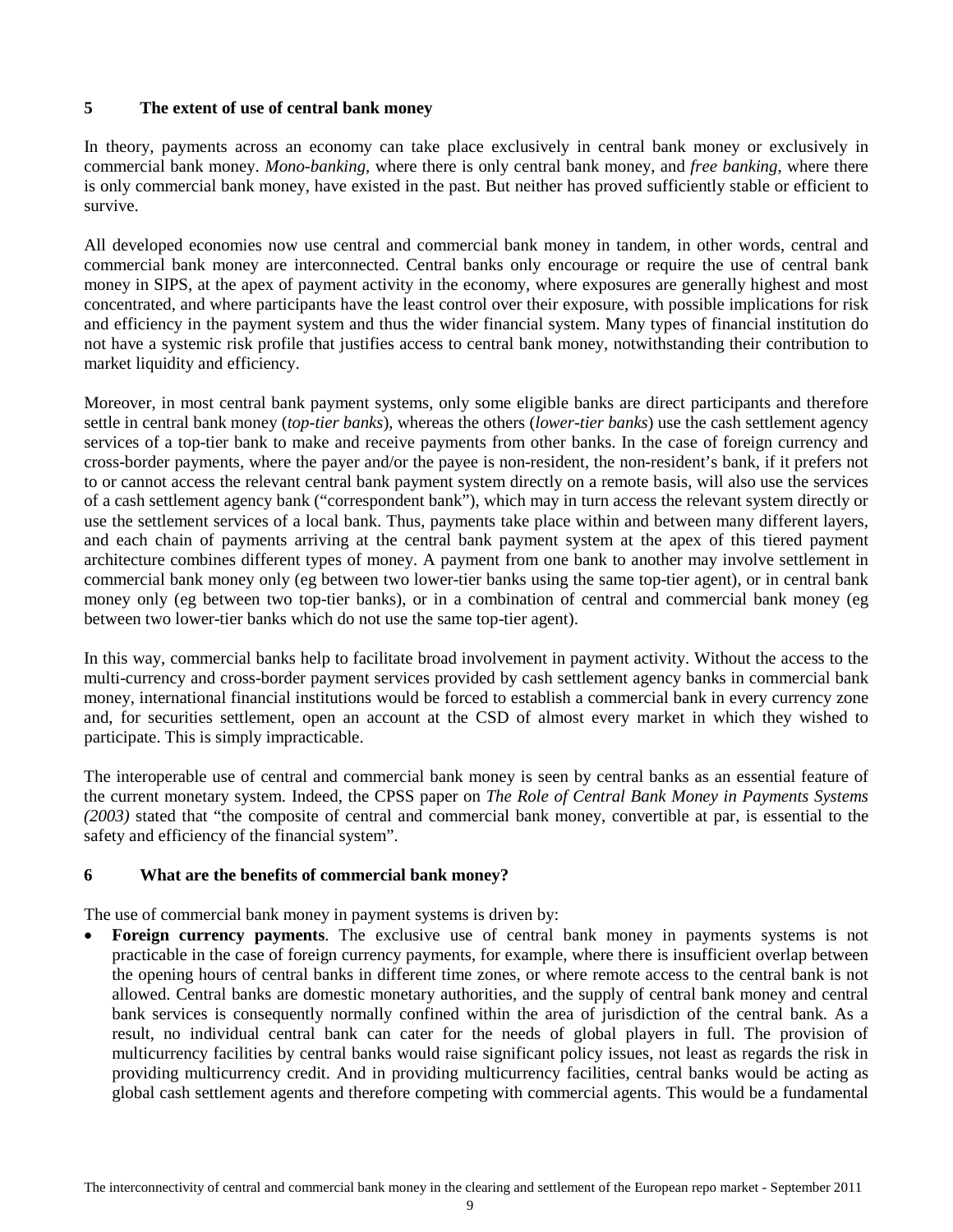shift in policy on the desired balance of competition between the public and private sector. The need for central banks to provide multicurrency facilities is anyway unclear, given the availability of commercial foreign currency payment services. It is standard practice in international banking to make payments in foreign currency through a cash settlement agency bank resident in the country of issue. In securities settlement, the ICSDs provide delivery-versus-payment (DVP) settlement in international markets in multiple currencies in commercial bank money and to allow the settlement of eurobonds. In CLS Bank, which is the settlement institution for Continuous Linked Settlement (CLS), while funding and defunding payments in each participating currency are made to and from accounts at central banks, ie in central bank money, gross settlement across CLS Bank during the day is made in commercial bank money.

- **Cross-border payments**. The exclusive use of central bank money in payment systems is also not usually practicable for foreign institutions operating cross-border. Remote access to CSD by foreign institutions is generally denied, although there are important exceptions (Sweden, Switzerland and the UK). The primary argument is the risk for the central bank. Dealing with non-resident banks subject to other countries' laws and regulations can be more risky, since the effect of overseas laws are more difficult to predict and may be inconsistent with domestic law. It may also be more natural to maintain a relationship with resident institutions, with which the central bank is likely to interact in other contexts. Where the account holder has access to credit, the central bank may feel less able to rely on the effectiveness of overseas supervisory regimes to help protect its position. A second argument lies in the balance between incentives and regulatory costs to the resident banking industry. Resident banks safely extend the use of the currency within the central bank's jurisdiction by providing retail payment services to the general public. They are subject to supervision by the local authorities. These resident banks in turn have the business opportunity to provide cash settlement agency banking services to non-resident banks. Remote access, by relaxing the link between "location" and "access to the central bank", could change this balance of incentives and costs.
- **Competition**. A multiplicity of competing issuers of money preserves the advantages of competition between market forces in providing innovative and efficient means of payment (as well as, more broadly, sustaining a healthy market in financial services that is essential to an efficient and effective economy). A competitive market in money issuance also encourages central banks to offer competitive services. Accordingly, central banks try, in general, not to disintermediate commercial banks by providing banking services to the public. An overlap does exist in the provision of interbank payment services, where commercial banks are usually free to choose between a central bank and a commercial bank to process their payments, but central banks try to avoid unfair competition, for example, in pricing policies. For the same reason, while central banks encourage or require the use of central bank money in SIPS, they limit access for other purposes.
- **Diversification**. A multiplicity of payment systems, properly integrated and supervised, provides robustness and resilience to the financial system.
- **Direct cost**. Many commercial banks use the cash settlement agency banking services of another commercial bank, rather participating directly in a central bank payment system, because of the relative costs. Cash settlement agency banks typically offer economies of scale. One consequence of recent improvements in payment systems such as the widespread implementation of real-time gross settlement (RTGS) and DVP has been to raise the cost of direct participation in some respects, primarily because of the increased cost of more active liquidity management.
- **Functionality of service**. Commercial banks often provide value-added payment services not available from the central bank, and not simply because central banks decline to compete. For example, commercial banks can offer the ability to use a single account in multiple ways, such as settling transactions in different markets and different currencies. Commercial banks may also be better able to provide expertise in the operation of a range of payment and settlement systems, and greater flexibility such as longer operating hours.
- **Other business considerations**. In addition to cost and the functionality that a cash settlement agency bank may offer, other banks may decide to use an agent because their business strategies are focused on higherpriority activities in which they perceive a comparative advantage, which means they prefer to minimize their in-house back office operations, at least for a particular currency.
- **Access to credit**. The decision on whether to participate directly in a payment system depends to a considerable extent on whether the settlement institution provides access to a routine credit facility. If banks'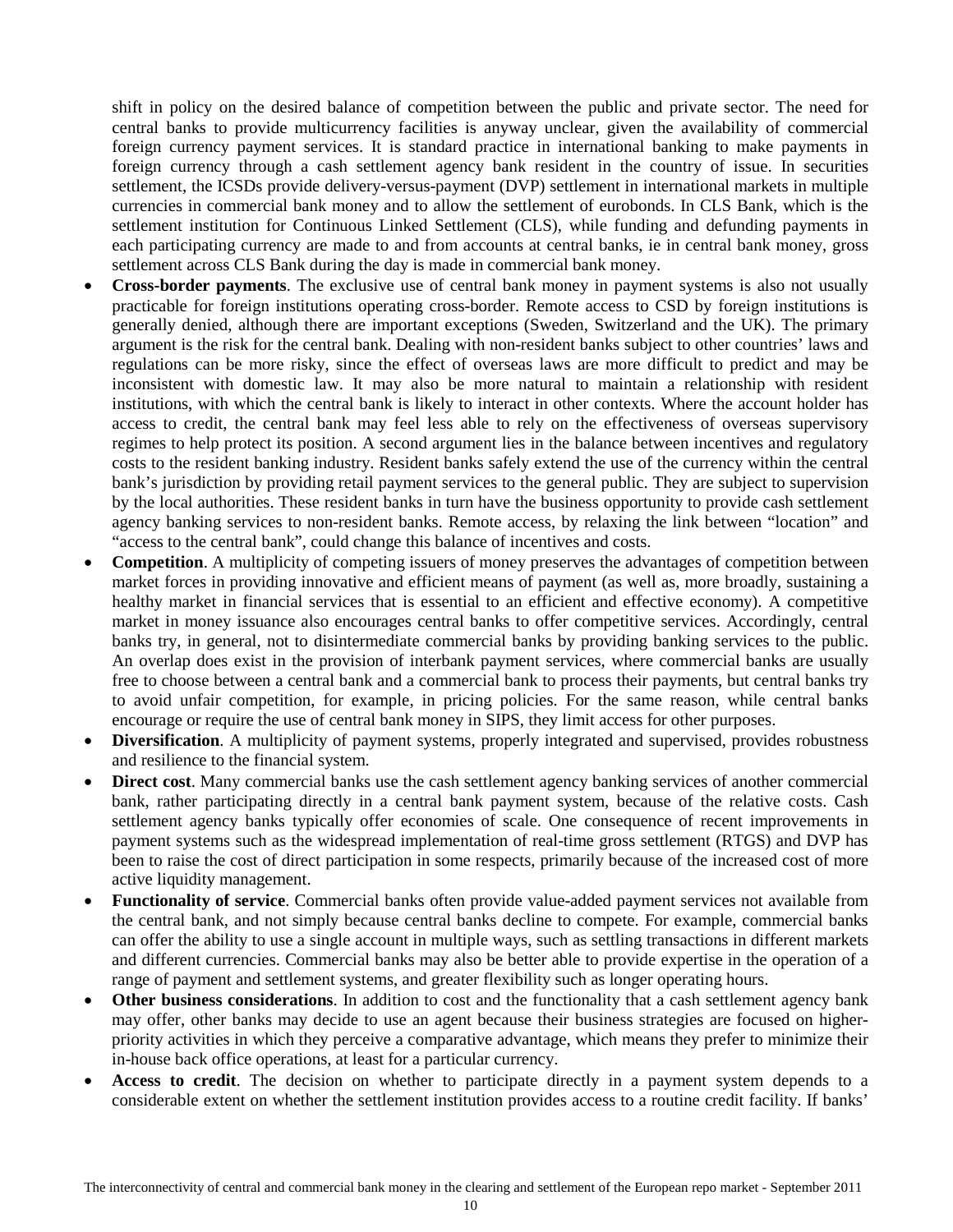intraday balances available for payments are too small relative to the value of payments to be made by a given time, there is a risk of gridlock, preventing payments from being executed, generating penalties and damaging business relationships. Avoiding such problems can impose costs on payers, by requiring closer control over payment flows. Access to credit, and the terms on which it is provided, is therefore important to banks and may cause them to opt to use the cash settlement agency banking services of another commercial bank rather than become a direct participant. There are a number of competing arguments:

- o Central banks generally require intraday credit to be repaid by close of business and may impose high charges where accounts are overdrawn, while commercial banks may be more willing to extend overnight credit.
- o The amount of liquidity needed to fund payment flows, and thus potentially the amount of credit, will be another factor in a decision on direct participation in payment systems. Direct participation typically requires significant amounts of liquidity. While design features have been introduced into some systems in order to economise on liquidity, cash settlement agency banks may be able to manage their customers' payment flows so as to reduce the amount of liquidity and credit each customer needs to obtain.
- o Central banks restrict the availability of intraday credit facilities by refusing to open accounts for all types of institution and by sometimes refusing access to intraday credit to some of their account holders. Where central banks offer accounts with no credit availability, there tends to be little demand for direct participation in the central bank payment system. Central banks often do not provide accounts to CCP (although they often do not need credit anyway) and non-bank financial institutions. In the eurozone, intraday credit to securities firms is generally limited and no intraday credit is available to banks by remote access (reflecting the fact that the Eurosystem, while ready to open accounts for nonbanks, does not want to disintermediate banks in the provision of credit). Central banks limit the provision of credit for a number of reasons:
	- Only clear public policy grounds justify putting public funds at risk. Credit is generally provided only to a limited set of account holders, where necessary to ensure the orderly flow of payments.
	- Where central banks provide credit, they are exposed to credit risk and consequently require collateral, set limits and/or charge fees. This alone may limit the population of account holders, particularly where the central bank only treats a limited range of collateral as eligible.
	- The ability of central banks to assess the credit of institutions is limited to resident banks.
	- Monetary policy considerations may also discourage central banks from giving intraday credit to institutions that are not monetary policy counterparties. Some central banks consider that failure to repay intraday credit by close of business is a realistic credit risk and would potentially have adverse consequences for the operation of monetary policy, so they limit the number of institutions that are given credit.
	- Central banks can be sensitive to the moral hazard that holders of settlement accounts may be misperceived to be within their "safety net" and hence likely to be eligible for emergency credit, particularly where access to an account is accompanied by access to routine credit.
	- Intraday credit facilities could be used to meet unforeseen outflows of funds, albeit only for a very short period. Where that happened, the central bank would be acting as, in effect, lender of first resort, which it may well prefer not to do.
	- Broader policy objectives can affect policy choices. For example, the Eurosystem operates on the principle of decentralisation, and therefore avoids policies which might encourage the centralisation of operations within particular central banks. One consequence is that euro area central banks are prohibited from granting intraday or overnight credit to institutions resident elsewhere in the euro area, on the grounds that allowing this might encourage activity to migrate to certain central banks.

For the various reasons listed above, the CPSS *Core principles for systemically important payment systems (2001)*  and the CPSS/IOSCO *Recommendations for securities settlement systems (2001)* recognise that the use of central bank money by large-value systems is not always practicable. And draft CPSS/IOSCO Principle 9 recognises the possibility that use of central bank money may not always be practical and available. Thus, it advises that, "if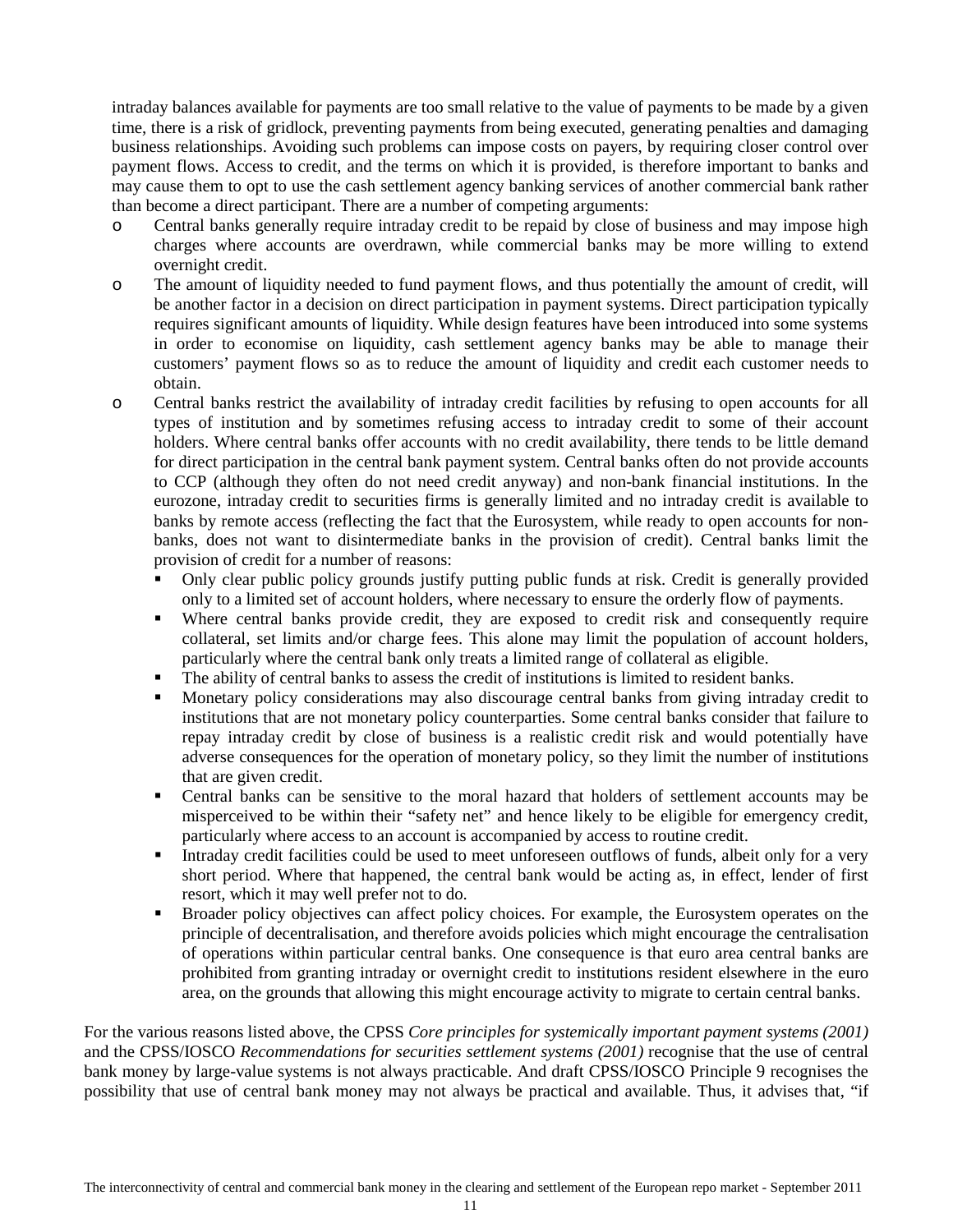central bank money is not used, an FMI should minimise and strictly control the credit and liquidity risk arising from the use of commercial bank money".

Furthermore, both the CPSS and IOSCO recognise that safety is not the sole prerogative of central bank money and that other issuers of settlement assets could be sufficiently well protected to adequately mitigate risk within payment systems. Thus, while CPSS Core Principle VI states that the settlement asset in systemically important payment systems should preferably be a claim on the central bank, it accepts that other assets can be used, provided that they carry little or no credit and liquidity risk. And CPSS/IOSCO Recommendation 10 envisages that central bank money might not be used as the settlement asset and accepts the possible use of commercial bank money, where steps are taken to protect members of a CSD from potential losses and liquidity pressures arising from the failure of the settlement institution whose assets are used. The same principle is repeated in the CPSS/IOSCO report on *Recommendations for central counterparties* (2004).

Confidence in the safety of commercial banks and commercial bank money has several pillars:

- Prudential supervision should help to underpin the operational robustness and resilience of commercial banks, and reduce their credit risk by ensuring, among other things, that credit is extended only within a strict risk management framework, which requires, among other things, adequate collateralisation.
- Risk on direct participants in a payment system can be mitigated by practices such as the use of more than one cash settlement agency bank. Improvements to financial market infrastructure can also help. For example, T2S will enable customer banks to reduce their risk on direct participants, and vice versa, by allowing direct participants to open central bank accounts in the name of a bank customer and to operate those accounts (providing cash settlement agency banking services) but with the central bank accounts of the two institutions segregated from each other.
- FMI delivering clearing services (CCPs) or securities settlement services (CSDs and ICSDs) do not engage in unrelated commercial business, implement demonstrably strict policies and procedures to limit the operational, credit and liquidity risks on commercial bank money (particularly robust collateralisation) and have generally excellent risk management histories.
- The liquidity of commercial bank money would not be solely dependent on the liquidity of commercial banks in the event of a market crisis, as (solvent) commercial banks are eligible to receive emergency assistance extended by the central bank acting in its role as the lender of last resort. Access to this assistance is not directly dependent on being a direct participant in the central bank payment system or having access to intraday credit from the central bank. Indeed, central banks clearly state that access to intraday credit within payment systems is not a guarantee of emergency assistance in a crisis.

It would therefore be wrong to categorise commercial banks and commercial bank money as uniformly risky. The quality of commercial bank money reflects the robustness of risk management and control by the issuer as much as the type of institution.

# **7 The co-existence of central and commercial bank money**

Because of the practical utility of commercial bank money, payments often involve commercial and central bank money complementing each other in complex chains of payments. In this way, commercial banks help to extend the use of the currency, while central banks provide some form of safety net and privileged access to credit to facilitate operational efficiency. And in the normal course of events, confidence in commercial bank money is sustained by convertibility into central bank money.

The precise balance between the use of central and commercial bank money --- direct participation in central bank payment systems versus access as a second-tier bank, using a direct participant as a cash settlement agent --- is constantly subject to change, as both the payments and settlement infrastructure and financial markets adapt to the interrelated forces of technological change, liberalization, deregulation/reregulation, globalization and market consolidation. The overall impact of all the changes on the balance of costs and benefits of direct participation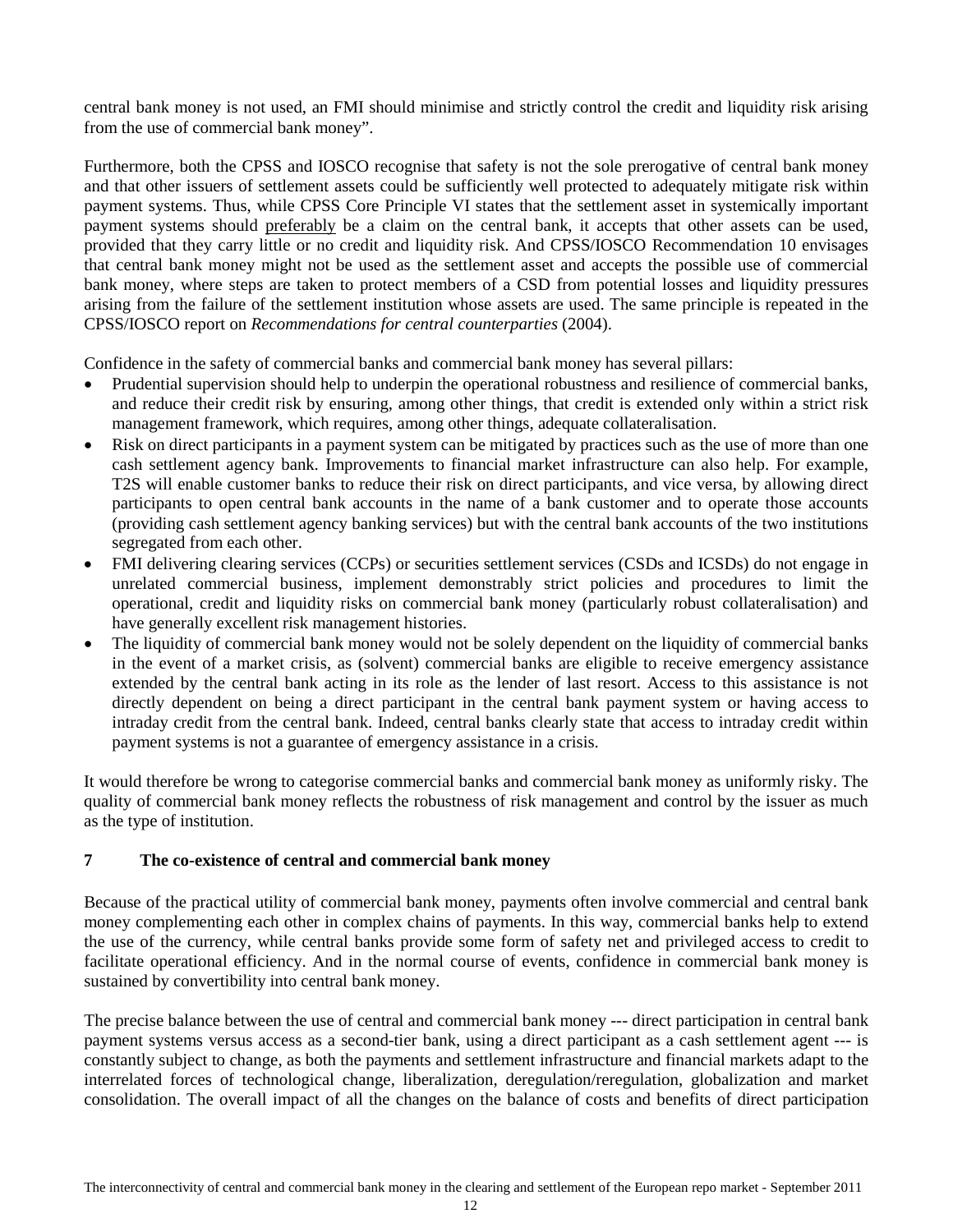versus use of banks in payment systems is extremely difficult to quantify. Individual institutions are likely to be affected in different ways.

On the one hand, it would appear that flows of central bank money have grown enormously. For example, the introduction of newer, safer systems to handle the substantially increased payment system values, and in particular the widespread adoption of RTGS, where each payment is settled in real time throughout the day, has led to central banks and central bank money taking on a much wider and more active role. Because the settlement of each payment involves a direct transfer of the settlement asset, RTGS payment systems require substantially more of the asset to ensure smooth payment flows. To enable this, most central banks provide intraday credit to banks participating in these systems in quantities which in some cases dwarf the banks' overnight balances or their overnight borrowing from the central bank.

On the other hand, the number of direct participants in most payment systems overall has remained broadly static or has contracted and many developments appear, on balance, to have led to more widespread use of commercial bank money, by encouraging the use of cash settlement agency banking services, even though a few new banks and even non-banks have been added to the lists of direct participants in central bank payment systems.

A major driver of change has been new and improved technology. At first glance, this appears to be driving wider direct participation by facilitating and reducing the cost of access to payment systems, for example by allowing institutions to take advantage of cheap, off-the-shelf access and processing packages and by encouraging the use of standardised, widely used communications protocols. It has also made it possible for payment systems and their participants to process large volumes of payments, not only quickly and at low cost, but also in a concerted manner with other payment-related activities such as providing credit, providing collateral and settling securities and foreign exchange transactions. However, while new technology reduces unit costs, it also reduces operating margins and therefore requires greater scale to preserve aggregate profitability, which means higher levels of investment. New technology also facilitates and creates demand for more sophisticated payment services that may be beyond the resources of smaller banks. The large institutions which are typically direct participants and cash settlement agency banks have the ability to invest in technology and to benefit from economies of scale and scope, as well as to provide their customers with broader services and with a wider a pool of expertise.

Increases in the volume of business also have an ambiguous effect on the balance of advantage between direct participation and use of cash settlement agency banks. For example, some developments (such as the growth in cross-border business) have probably resulted in more payments being channelled through cash settlement agency banks. Other things being equal, this should allow those banks to achieve cost reductions through economies of scale and scope, some of which would probably be passed on to their customers, encouraging them to remain nonparticipants.

As a result of globalisation, financial institutions active in the securities, foreign exchange, derivatives and other financial markets have, over a period of time, become more active in making and receiving payments in multiple currencies. Such payments are processed largely through cash settlement agency banks who have, as a result, acquired growing importance. This trend reflects obstacles to non-resident institutions securing direct access to remote payment systems, the cost and expertise required to access multiple foreign payment systems, and the ability of cash settlement agents to offer economies of scale and scope, and a range of services that are attractive to firms operating in multiple markets and that central banks are currently unable or unwilling to provide (in particular, multicurrency payment services and associated expertise in the operation of multiple payment systems, which can greatly reduce settlement costs for global financial and non-financial institutions). Even in the case of CLS, where multicurrency and cross-border challenges have been directly addressed with the assistance of central bank co-operation, there has been greater concentration of cash settlement agency activity into those banks that are direct participants in, or act as nostro agents for, CLS Bank, although it has been suggested that such paymentversus-payment systems have diminished the importance of cash settlement agency banking in certain areas.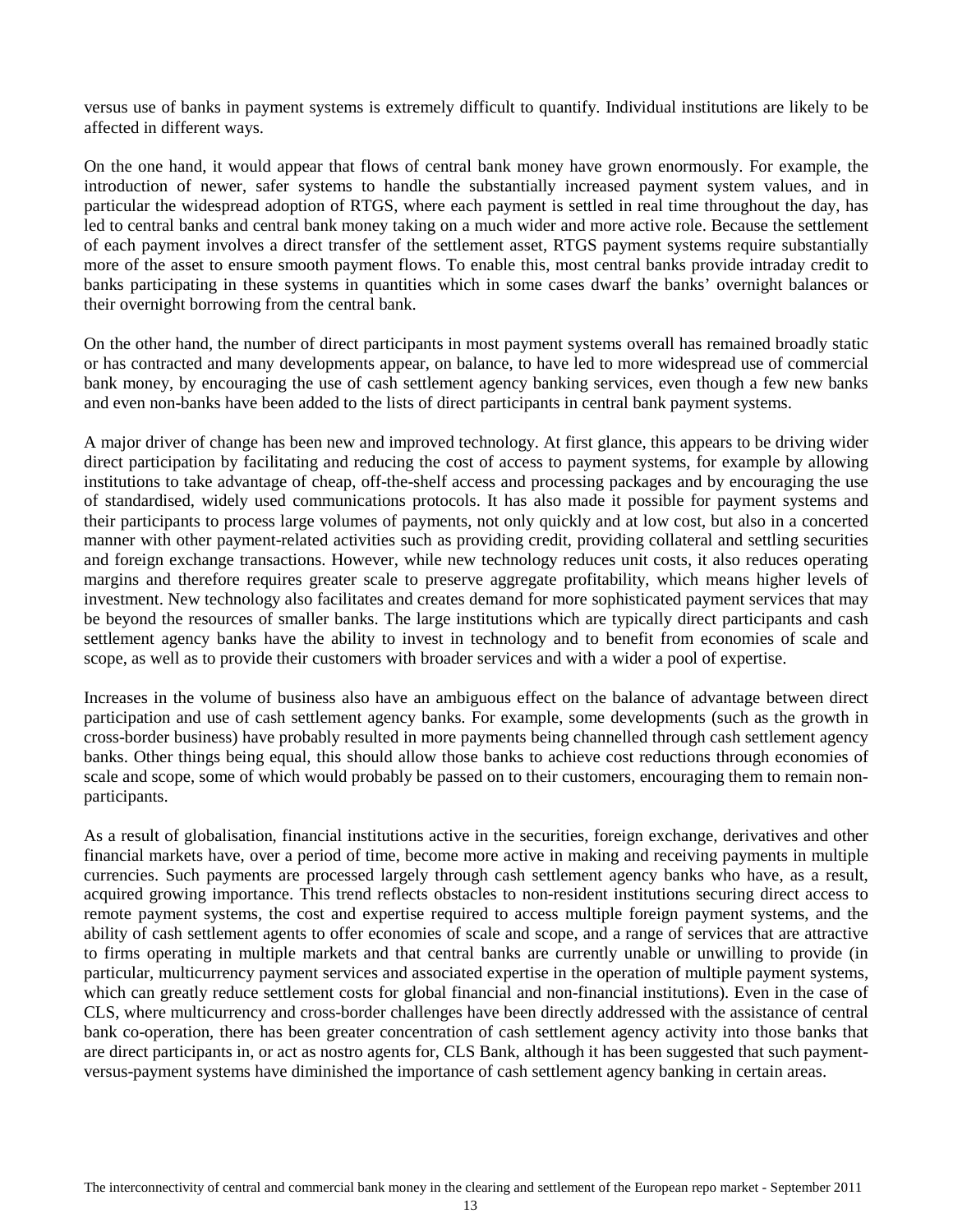The trend of consolidation among financial market infrastructure providers, and more particularly among the major financial market intermediaries --- which has been spurred by the other forces of change --- seems to have encouraged the development of larger cash settlement agency banks with a greater range and scope of activities. Among other things, direct participants have greater scope to internalise customer payments, rather than settle through the payment system. As a result, a greater proportion of payments may be made between holders of commercial bank money, perhaps without central bank money being involved at any stage in the chain of payments.

The complex interconnectivity of central and commercial bank money, specifically in the clearing and settlement of repos in Europe, is mapped in the Annex for the various alternative configurations of CCP, CSD/ICSD and payment system. It is clear that the integrity of the global financial system, across currencies and between countries, depends crucially on payment and settlement linkages that are fuelled by commercial bank money.

## **8 Conclusions**

The Annex to this report illustrates the intimate and mutually reinforcing interconnectivity of central and commercial bank money, specifically, in the clearing and settlement of cash and collateral traded in the European repo market.

Trying to unravel and re-plumb flows of central and commercial bank money in order to promote wider use of central bank money as a settlement asset would be difficult. Multi-currency and cross-border payment and settlement --- the operational links that bind the global financial system --- require commercial bank money, as do other cash settlement agency banking services. Central bank money is not usually a practicable substitute.

Multi-currency and cross-border payment and settlement are particularly vital for the European repo and underlying securities markets, given that they are multi-currency and cross-border in character, and given ambitions for the European capital market to play a greater global role. Furthermore, the operational integrity of the global financial system is becoming a more pressing issue, as the supply of high-quality collateral fails to keep pace with growing business and regulatory demands for enhanced collateralisation, which means that there is an increasing need to be able to mobilise collateral efficiently and effectively between currencies and across markets. Proposals to reweight the balance between central and commercial bank money therefore need to be considered very carefully in order to avoid inadvertent and adverse consequences for the operation of the repo and other markets in collateral. And, although the regulatory proposals currently being discussed apply directly only to FMIs, there would be potentially far-reaching consequences for cash settlement agency banking services and therefore for settlement efficiency and the distribution of systemic risk.

A wider question also arises as to the scope of the potential reduction in systemic risk that could be achieved by the increased use of central bank money. Both CPSS and IOSCO recognise that safety is not the sole preserve of central bank money and that other issuers of settlement assets could be sufficiently well protected to adequately mitigate risk within payment systems. Given that commercial bank money, if managed prudently, provides a safe settlement asset, while also providing an efficient and effective means of integrating into the global payment process those financial institutions which cannot or prefer not to access central bank money, would the mandatory use of central bank money achieve an overall reduction in systemic risk that is significant enough to justify the replacement of an already efficient market mechanism and the transfer of greater risk directly to central banks?

Instead, greater consideration needs to be given to improvements, where appropriate, in the safety of commercial bank money. Draft CPSS/IOSCO Principle 9 recognises the possibility that use of central bank money may not always be practical or available by advising that, "if central bank money is not used, an FMI should minimise and strictly control the credit and liquidity risk arising from the use of commercial bank money". The mitigation of operational, credit and liquidity risks on cash settlement agency banks and FMIs can be achieved by the implementation of strong risk management policies and practices, encouraged and underpinned by effective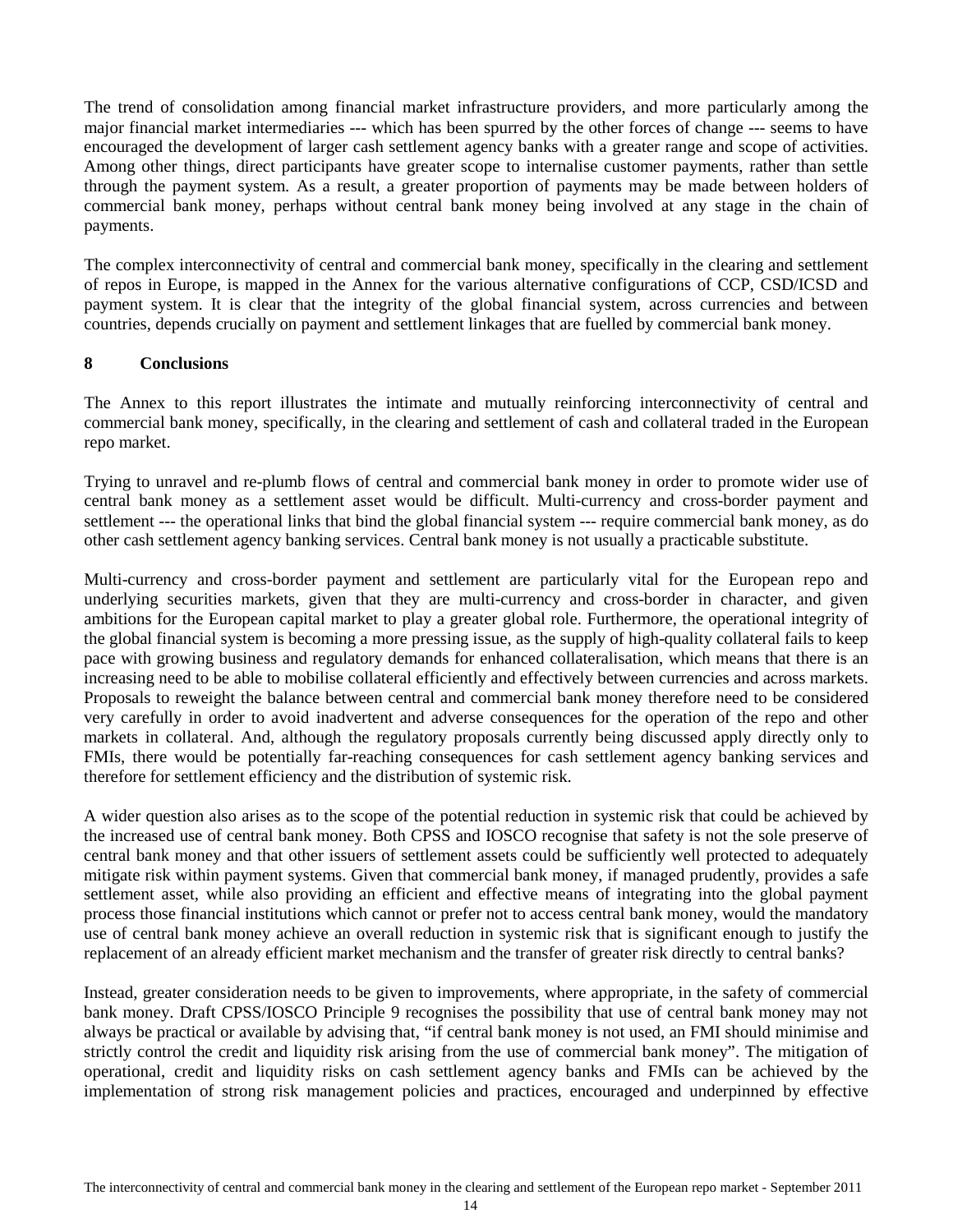prudential supervision within the framework of the CPSS/IOSCO *Principles for Financial Market Infrastructures*. Appropriate means of risk mitigation include the adequate collateralization of exposures and other strict controls on the operational, credit and liquidity risks taken by cash settlement agency banks and FMIs. Account also needs to be taken of the impact of ongoing improvements in the European financial market infrastructure. For example, T2 allows cash settlement agency banks to open central bank accounts in the names of their customers, and T2S will allow securities settlement agency banks to do the same, allowing reductions in the concentration of the exposures of direct participants to their customers in the payment and securities settlement systems, and vice versa, while preserving the benefits for customers of settlement agency services.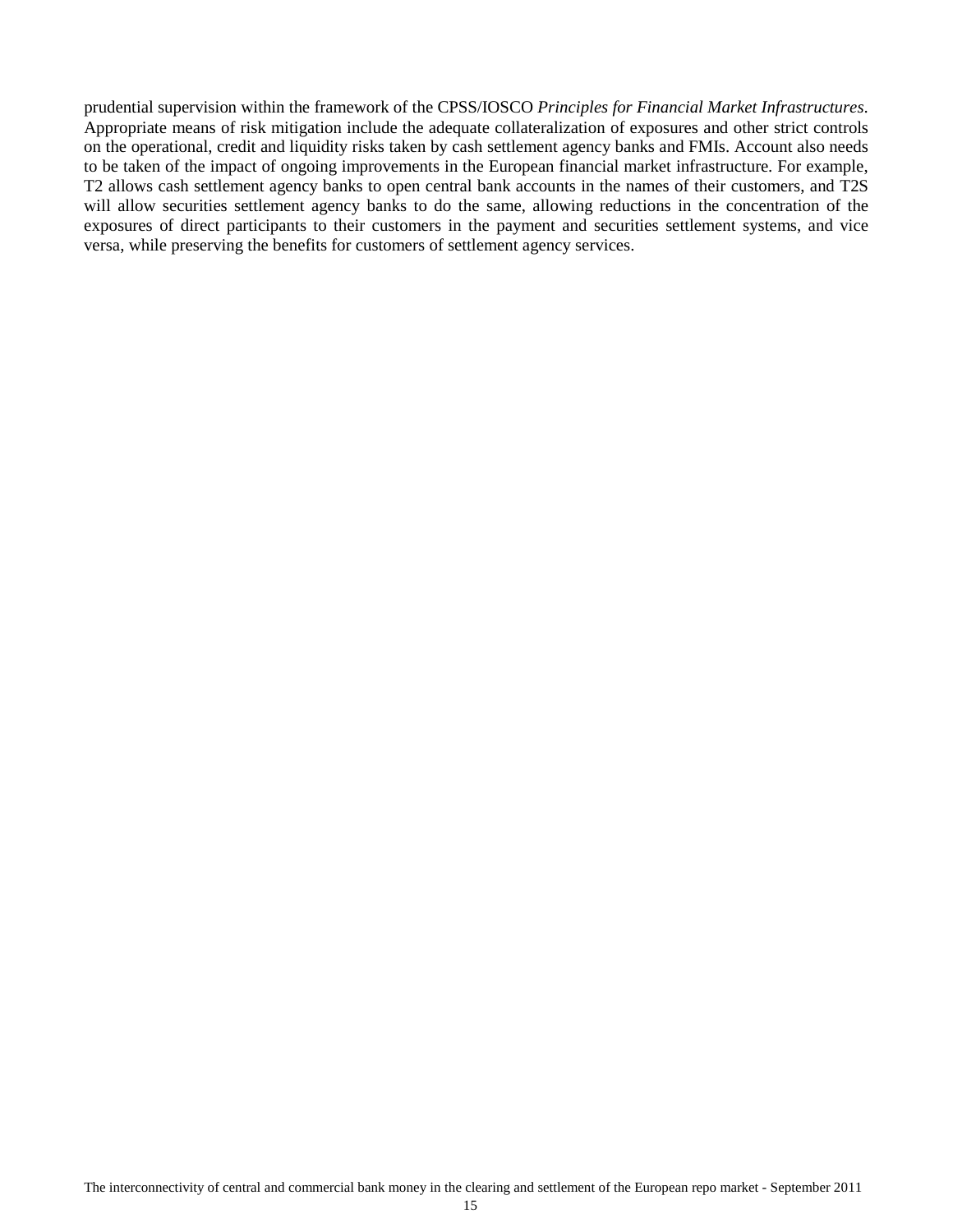# **ANNEX**

## **Illustrating the flows of central and commercial bank money in repo clearing and settlement in Europe**

In order to aid the understanding of the complex interaction of central and commercial bank money in the clearing and settlement of repos in Europe, the flows of money and securities in CCP-cleared repo business have been mapped. The following four sections show the possible functional (not necessarily structural) configurations of CCP, securities settlement systems and payment systems:

- CCP linked to a domestic CSD and central bank payment system (RTGS)
- CCP linked to an ICSD
- CCP linked to both ICSD
- CCP linked to a domestic CSD and RTGS, and to an ICSD.

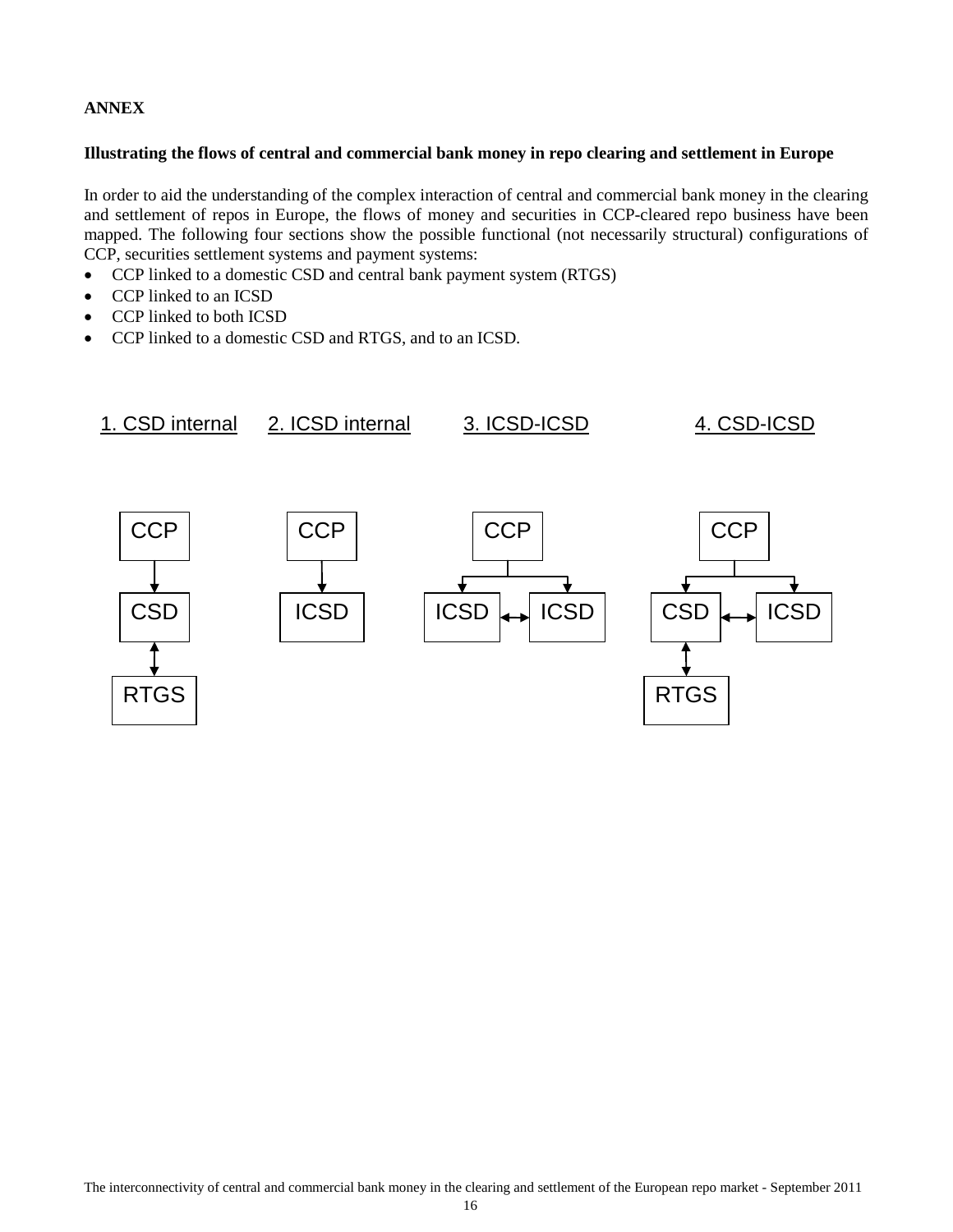#### **Model 1 CCP linked to a CSD**

#### **Variant 1.1 interfaced payment mechanism**

In this variant of Model 1, the payment system is external to the CSD. The exchange of securities and cash on a DVP basis --- and in some cases, real-time finality in central bank money --- is achieved by co-ordination between the CSD and the RTGS across a communications interface. This configuration is therefore referred to as an "interfaced" payment mechanism.

In the interfaced mechanism, cash accounts shown within the CSD are memorandum accounts (for accounting purposes only) and merely reflect cash movements that actually take place between the central bank accounts across RTGS.

Payments recorded in the CSD are 'gross', in that they closely reflect individual market transactions, whereas payments made across the RTGS may be the net residual of many transactions.

There are also payments across the RTGS between direct customers' main accounts and dedicated securities settlement cash accounts at the central bank, in order to ensure that operational balances at the central bank stay within desired target ranges.

The diagram shows each of the three parties settling in different ways:

- Bank A is a direct customer of the CSD and has a central bank account, and is managing its own securities settlement and payments.
- The CCP is using the services of a custodian bank (CB) to manage its securities settlement and, although it has a central bank account, is using a cash settlement agent bank (SB) to manage its payments. The cash settlement agent bank and the custodian bank could be the same institution.
- Bank B does not have an account at the central bank and is using a cash settlement agent bank (SB) to manage its payments but is managing its own securities settlement**.** This arrangement is typical of a large investment bank.

All payments across RTGS are between central bank accounts and therefore in **central bank money** (CEBM), but the exclusive use by Bank B of the services of a cash settlement agent, who is a commercial bank, means B necessarily settles in **commercial bank money** (COBM). Moreover, as commercial banks will seek to keep operational balances at the central bank within desired target ranges, Bank A will withdraw excess balances on its central bank account and convert these funds into commercial bank money, while impending payments across the RTGS for purchases of securities (for its own account and on behalf of its customers) will be funded with cash gathered in commercial bank money. These possible **commercial bank money** flows have not been shown in the diagram.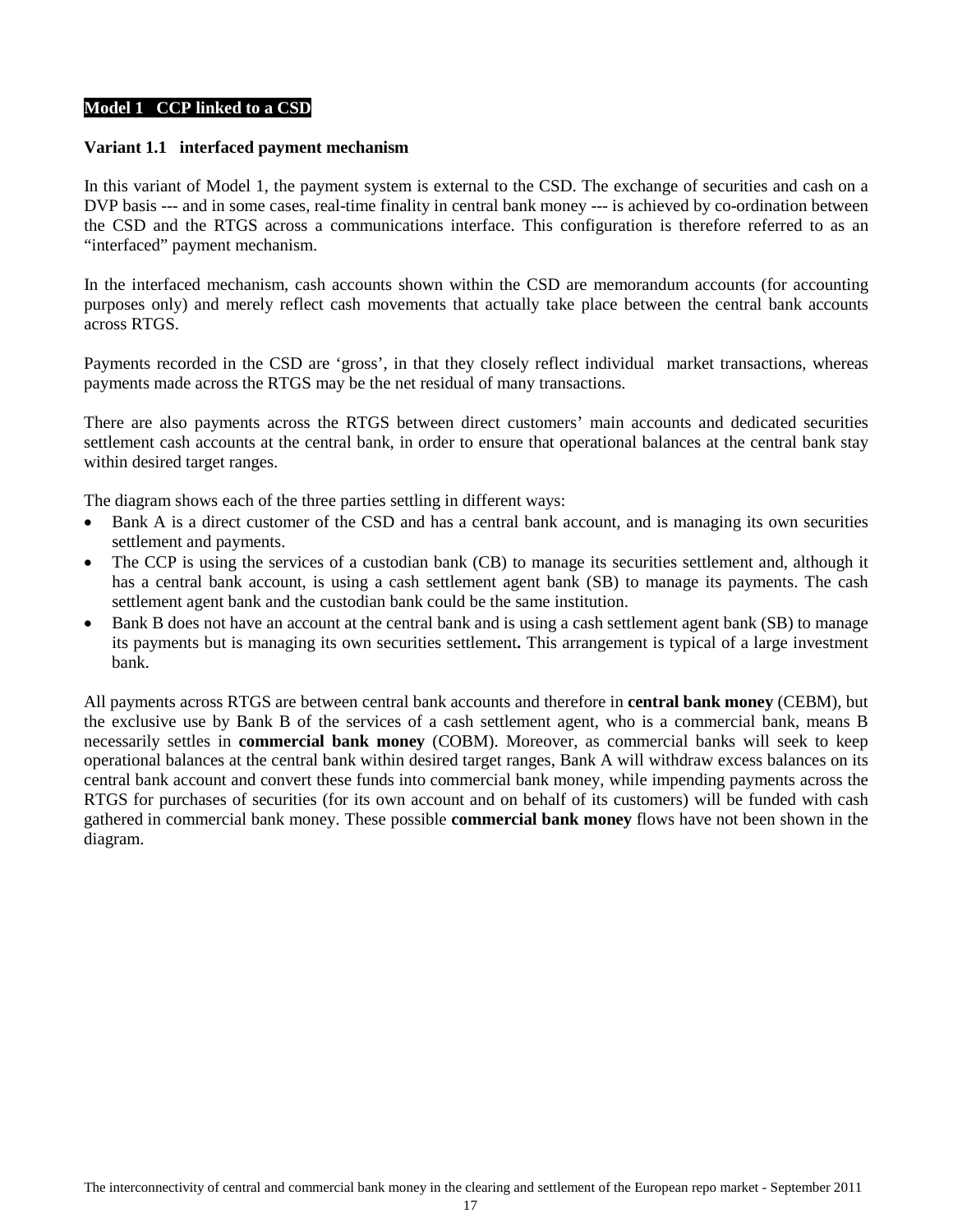

The interfaced mechanism is operated in Denmark, Greece, Italy (in Express I), Portugal and Spain.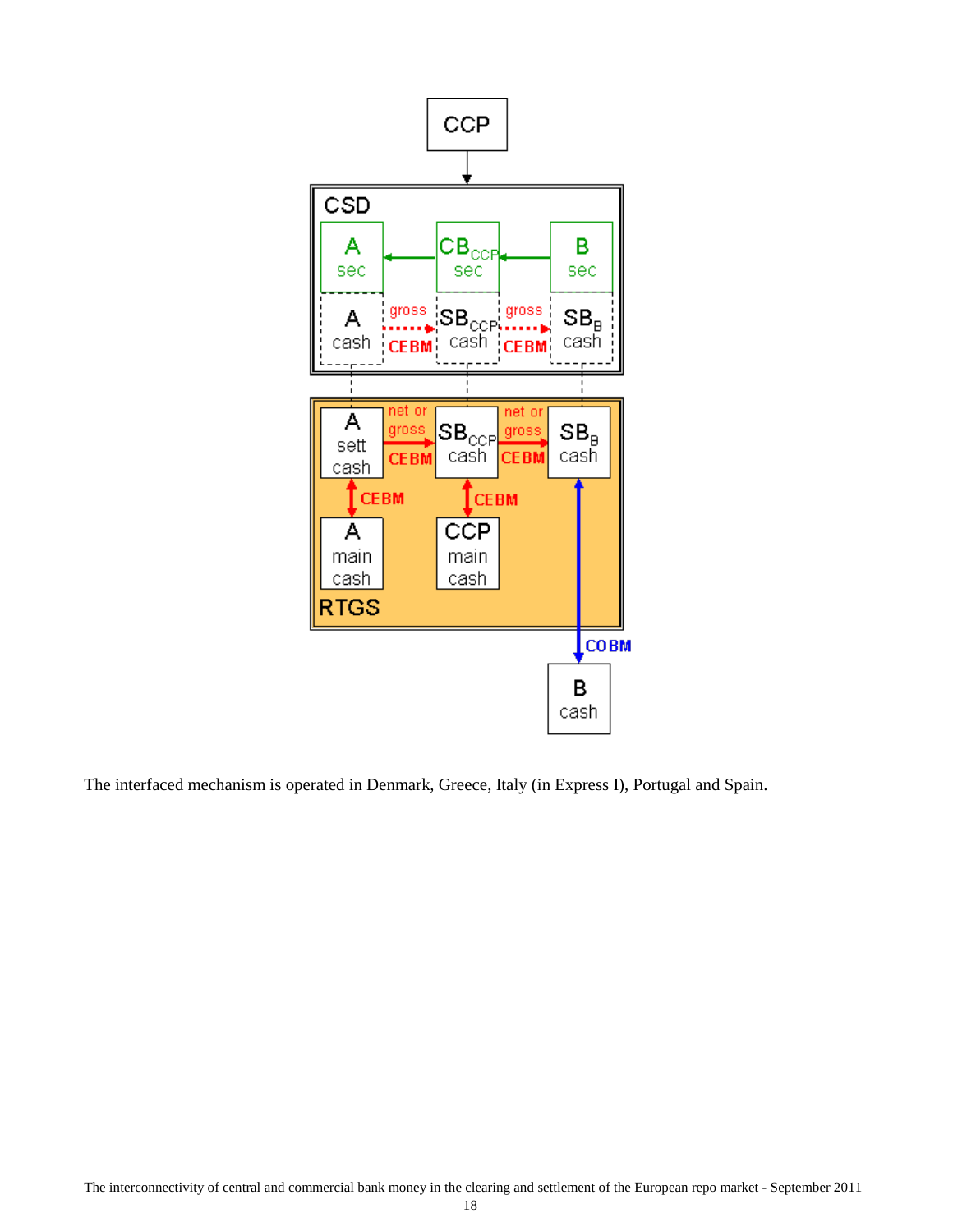## **Variant 1.2 integrated payment mechanism**

This variant of Model 1 shows settlement across a CSD, where the CSD directly manages cash payments as well as securities settlement. The cash accounts shown within the CSD are therefore not memorandum accounts. In this "integrated" payment mechanism --- as opposed to the "interfaced" payment mechanism in variant 1.1 --- the central bank grants a mandate to the CSD to operate dedicated securities settlement cash accounts in central bank money (CEBM). The cash legs of securities trades are settled on these cash accounts. This architecture enables the CSD to check, not only the availability of the securities in the seller's securities account, but also the availability of cash in the buyer's settlement cash account, and to transfer simultaneously securities and funds between the parties in a way that ensures DVP and real-time finality in central bank money. At least one central bank (Banque de France) has also mandated the CSD to operate intraday credit operations in the form of repos on its behalf for those direct customers whose settlement cash account balances are not sufficient to settle trades. Since this intraday credit is automatically allocated to the settlement cash accounts operated by the CSD, no permanent link is necessary with the RTGS. Consequently, these automated intraday repos can take place even outside the RTGS operating hours.

In addition to payments against delivery of securities, there will be payments across the RTGS between direct customers' main cash accounts and their dedicated securities settlement cash accounts to fund and/or defund securities settlement. Cash left in direct customers' settlement cash accounts at the end of the day will be swept by the CSD into their main cash accounts at the central bank.

As above, the diagram shows each of the three parties settling in different ways:

- Bank A is a direct customer of the CSD and has a central bank account, and is managing its own securities settlement and payments.
- The CCP is a direct customer of the CSD and has a central bank account, but is using the services of another direct customer (SB) to manage its payments and securities settlement.
- Bank B does not have an account at the central bank and is using a cash settlement agent bank to manage its payments but is managing its own securities settlement**.**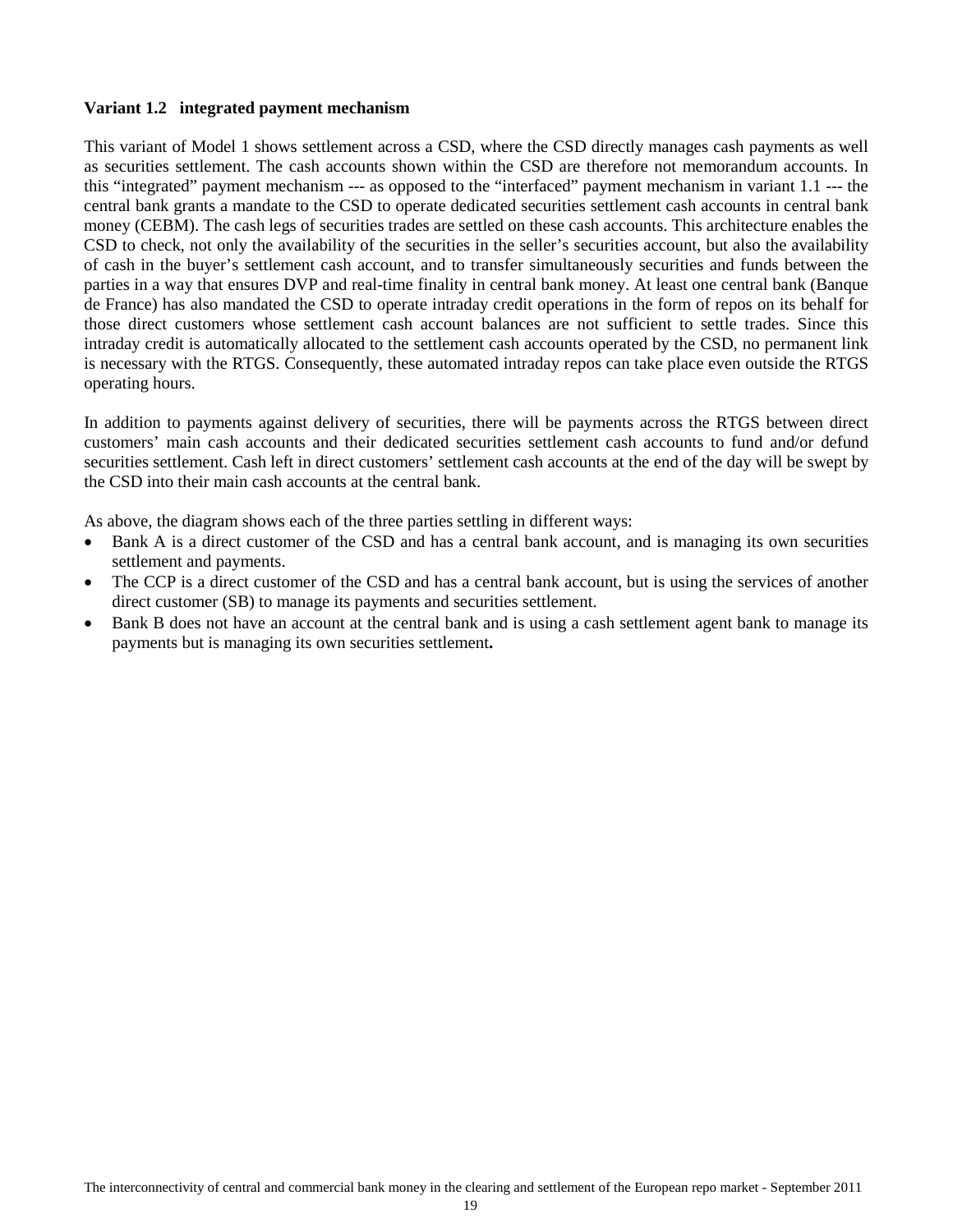

The analysis is identical to that for the interfaced mechanism. All payments across RTGS are between central bank accounts and therefore in **central bank money** (CEBM), but the exclusive use by Bank B of the services of a cash settlement agent, who is a commercial bank, means that B necessarily settles in **commercial bank money** (COBM). Moreover, as commercial banks will seek to keep operational balances at the central bank within desired target ranges, Bank A and the CCP will withdraw excess balances on their central bank accounts and convert these funds into commercial bank money, while impending payments across the RTGS for purchases of securities (for own account and/or on behalf of customers) will be funded with cash gathered in commercial bank money. These possible **commercial bank money** flows have not been shown in the diagram.

The integrated mechanism is operated by Euroclear Belgium, Netherlands and France.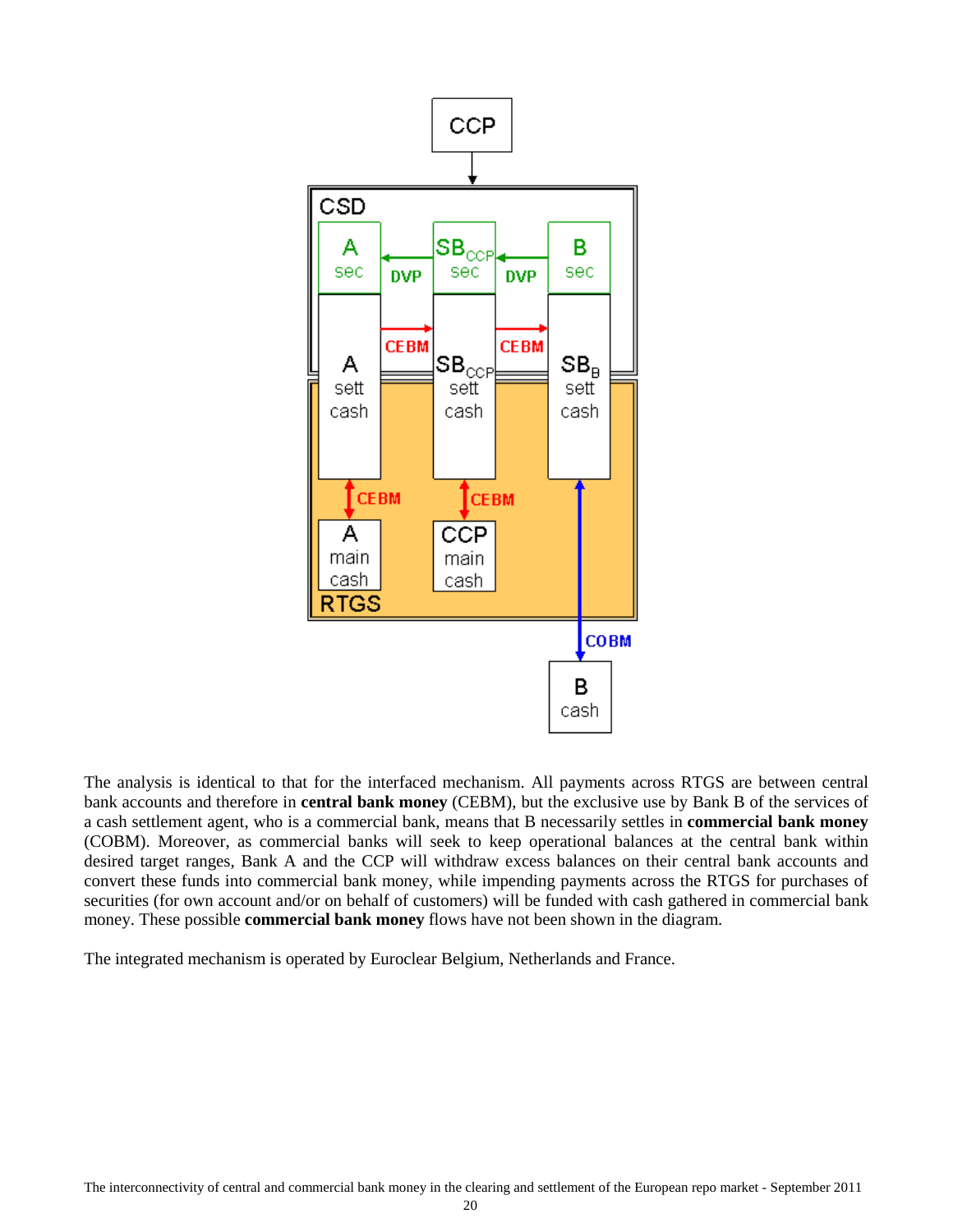## **Variant 1.3 embedded payment mechanism**

In this variant of Model 1, the central bank operates both the RTGS and CSD. Cash accounts are embedded in the CSD, which co-ordinates with the RTGS to achieve DVP. The cash accounts shown within the CSD are therefore not memorandum accounts.

The parties are settling in different ways:

- Bank A and the CCP are direct customers of the CSD and have central bank accounts, and are managing their own securities settlement and payments.
- Bank B does not have an account at the central bank and is using the services of a direct customer (SB) as an agent to manage its payments and securities settlement**.**

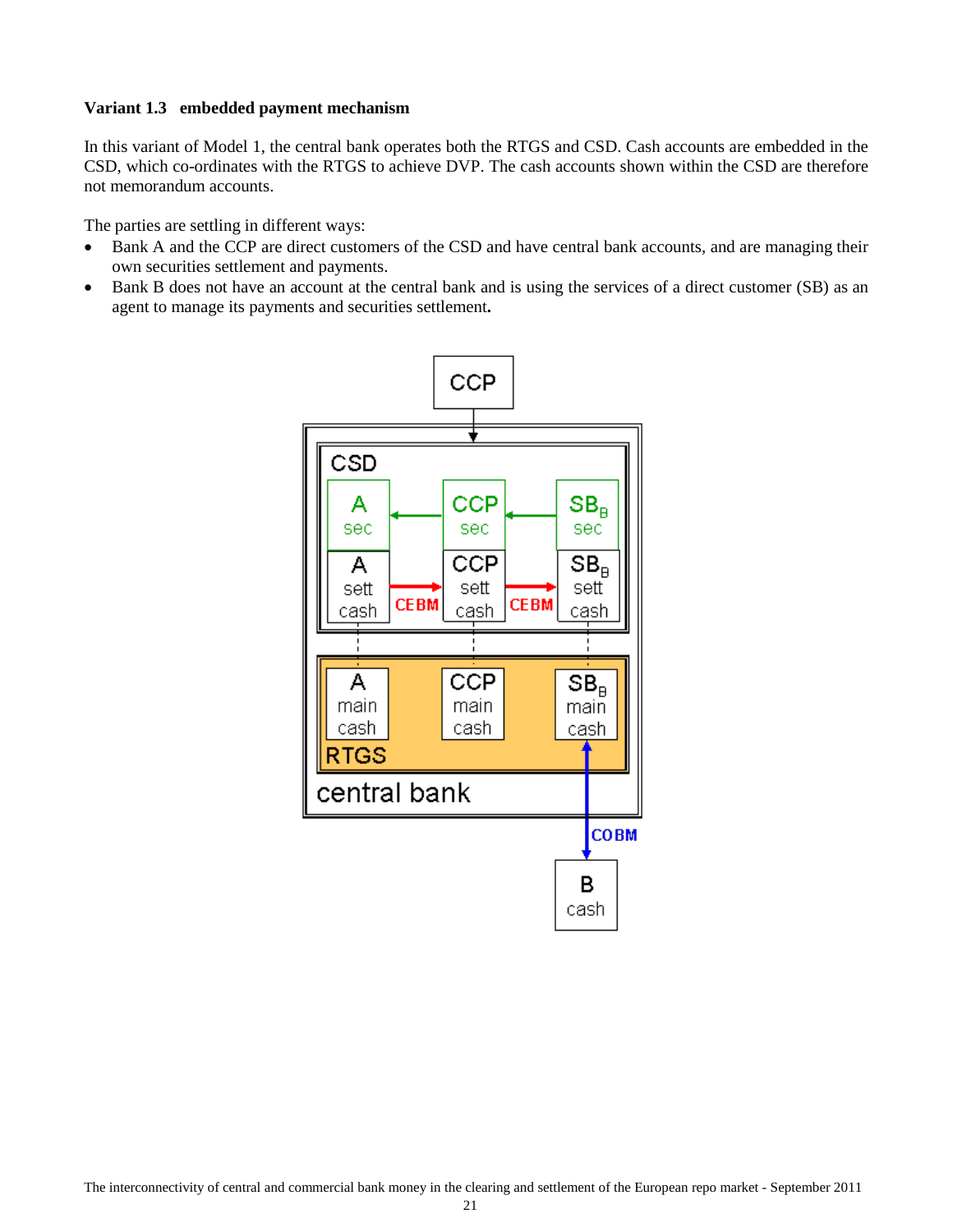Final payments are across RTGS are between central bank accounts and therefore in **central bank money** (CEBM), but the exclusive use by Bank B of the services of a cash settlement agent, which is a commercial bank, means that B necessarily settles in **commercial bank money** (COBM). Moreover, as commercial banks will seek to keep operational balances at the central bank within desired target ranges, Bank A and the CCP will withdraw excess balances on their central bank accounts and convert these funds into commercial bank money, while impending payments across the RTGS for purchases of securities (for own account and/or on behalf of customers) will be funded with cash gathered in commercial bank money. These possible **commercial bank money** flows have not been shown in the diagram.

This is the payment mechanism operated by the National Bank of Belgium.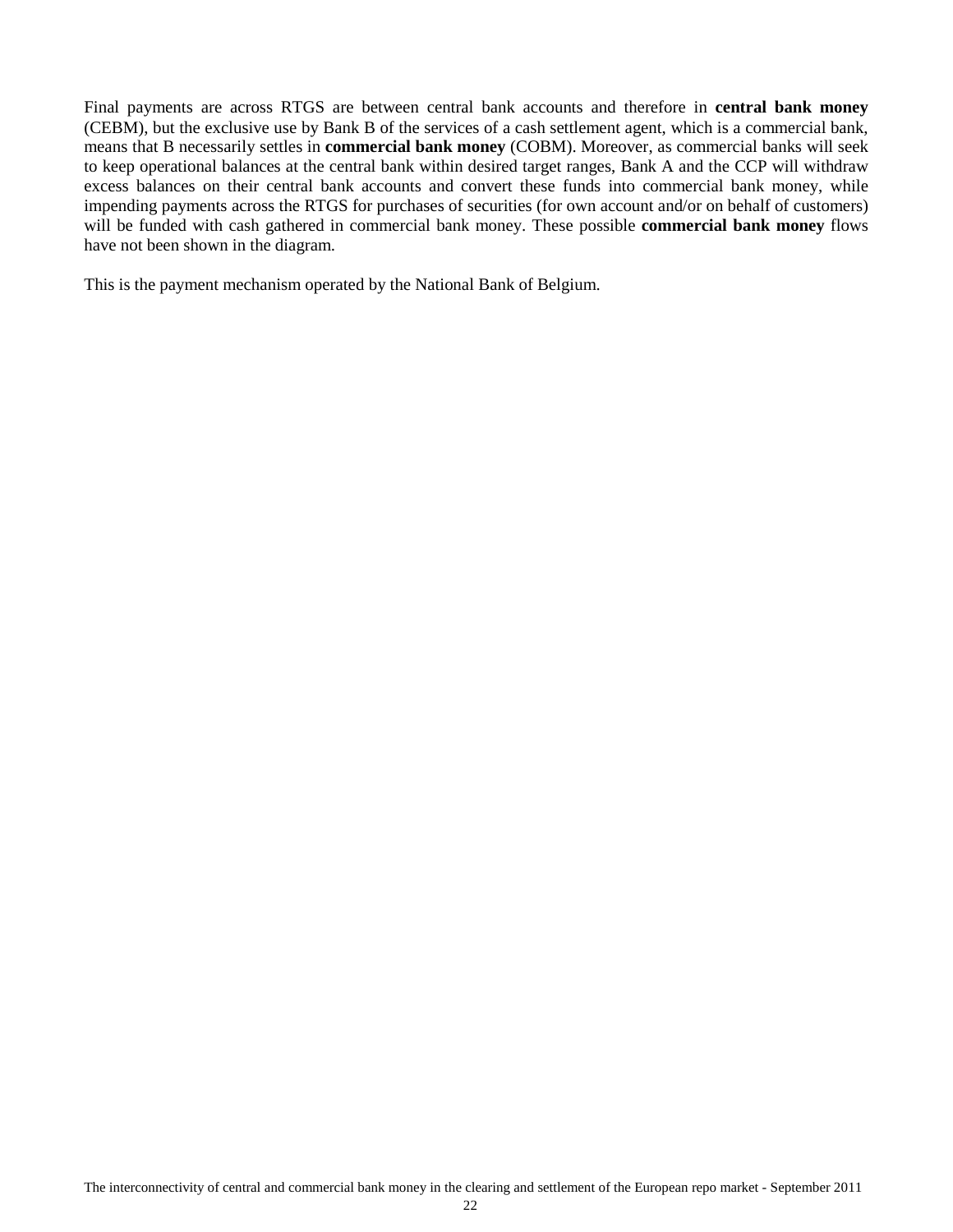## **Variant 1.4 reservation pre-funding payment mechanism**

In this variant of Model 1, the cash accounts shown within the CSD are memorandum accounts (for accounting purposes only). These accounts are credited and debited during the day as securities are delivered between the parties. However, the actual movement of cash takes place net at the end of the day across the RTGS. The availability of sufficient cash to complete settlement and therefore finality is ensured by special facilities called *liquidity bridges,* which pre-fund settlement by reserving cash in the accounts of the parties at the central bank (normally at the start of the business day).

Each of the three parties settles in different ways:

- Bank A is a direct customer of the CSD and has a central bank account, and is managing its own securities settlement and payments.
- The CCP is a direct customer of the CSD and has a central bank account but is using the services of another direct customer (SB) to manage its payments and securities settlement.
- Bank B does not have an account at the central bank and is using the services of a direct customer (SB) as an agent to manage its payments and securities settlement**.**

Final payments are across RTGS are between central bank accounts and therefore in **central bank money** (CEBM), but the exclusive use by Bank B of the services of a cash settlement agent, which is a commercial bank, means that B necessarily settles in **commercial bank money** (COBM). Moreover, as commercial banks will seek to keep operational balances at the central bank within desired target ranges, Bank A and the CCP will withdraw excess balances on their central bank accounts and convert these funds into commercial bank money, while impending payments across the RTGS for purchases of securities (for own account and/or on behalf of customers) will be funded with cash gathered in commercial bank money. These possible **commercial bank money** flows have not been shown in the diagram.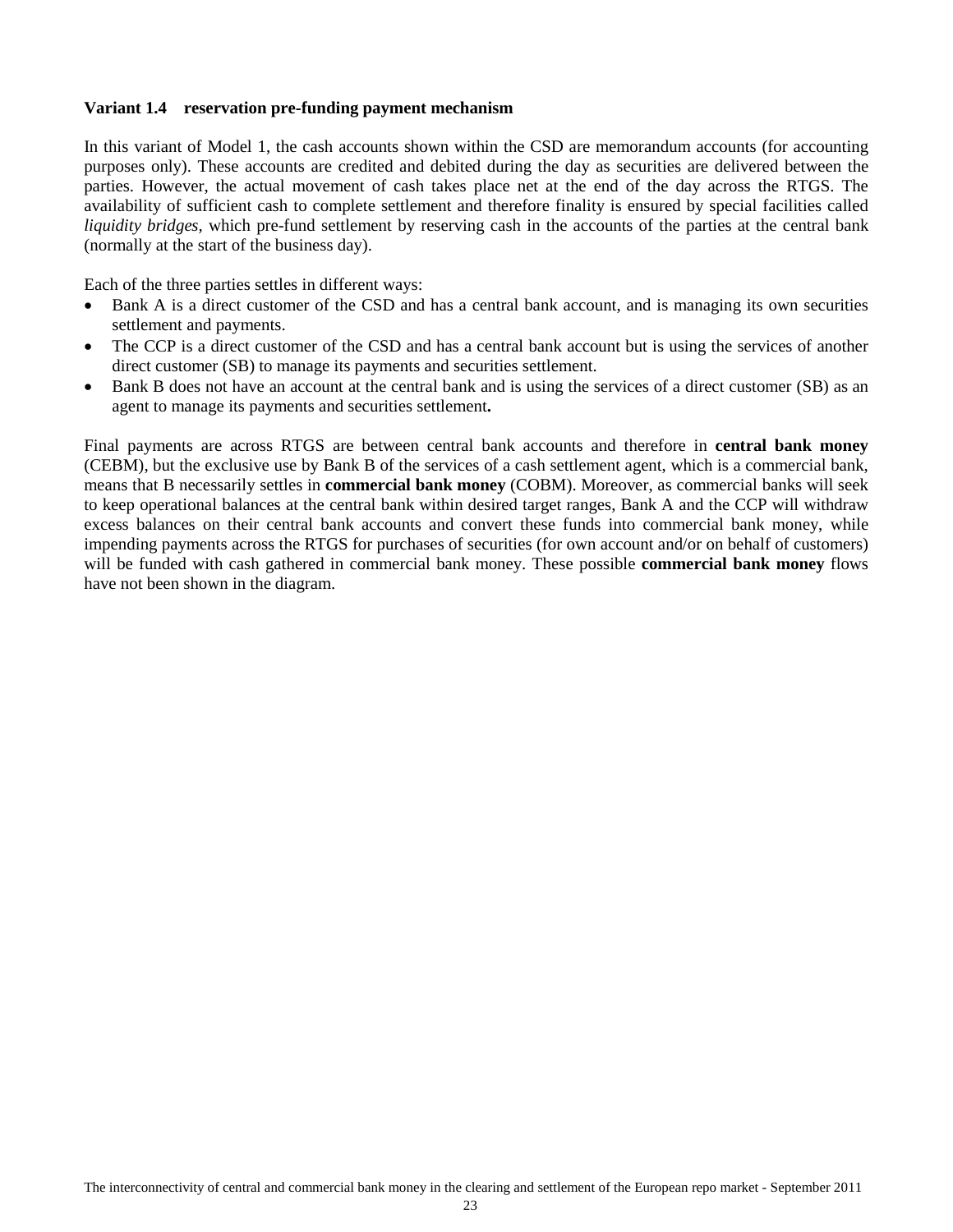

This is one of the payment mechanisms that operate in Italy (in the Express II overnight net cycle).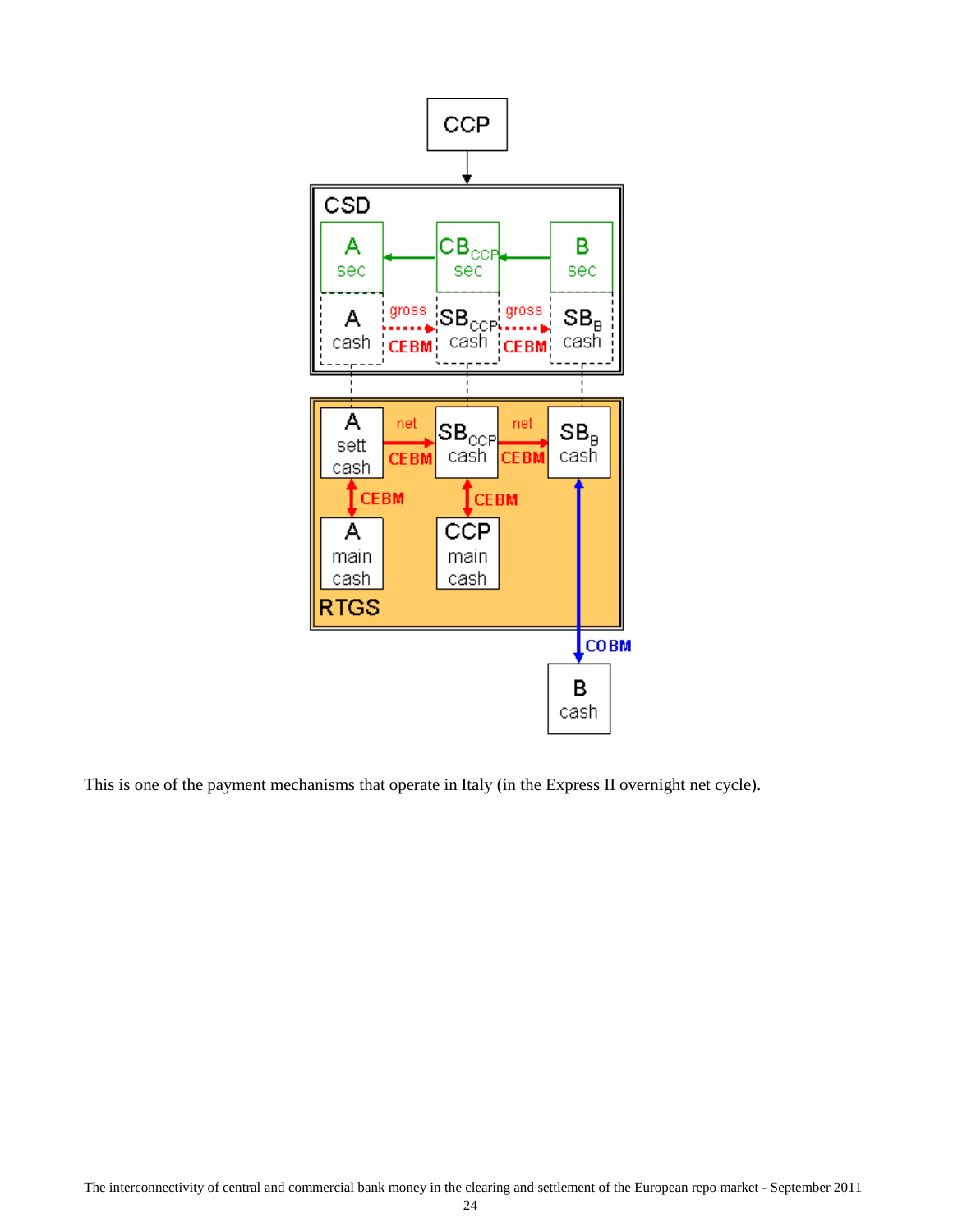## **Variant 1.5 autonomous pre-funding payment mechanism**

In this variant of Model 1, the CSD holds an account at the central bank which it divides, on its own books, into sub-accounts for the parties. The sub-accounts shown are memorandum accounts (for accounting purposes only). They are credited and debited during the day as securities are delivered between the parties. The availability of sufficient cash to complete settlement and therefore finality is ensured by the parties pre-funding settlement in the CSD by paying the required funds into the CSD account at the central bank from their own central bank accounts. The initial provision of funds is supplemented by an on-demand liquidity bridge. At the end of the day, the CSD pays balances back to participants across the RTGS.

Each of the three parties settles in different ways:

- Bank A is a direct customer of the CSD and has a central bank account, and is managing its own securities settlement and payments.
- The CCP is a direct customer of the CSD and has a central bank account but is using the services of another direct customer (SB) to manage its payments and securities settlement.
- Bank B does not have an account at the central bank and is using the services of a direct customer (SB) as a cash settlement agent to manage its payments and securities settlement**.**

Although the cash sub-accounts operated by the CSD are memorandum accounts and are translated into payments across the RTGS through pre-funding, real-time liquidity bridges and an end-of-day sweep, the fact that the subaccounts are within the books of the CSD and the link to the parties across the RTGS is via a central bank account held by the CSD suggests that the payments across its books are **commercial bank money**. Nevertheless, final payments are across RTGS between central bank accounts and are therefore in **central bank money** (CEBM), although the exclusive use by Bank B of the services of a cash settlement agent, which is a commercial bank, means that B necessarily settles in **commercial bank money** (COBM). Moreover, as commercial banks will seek to keep operational balances at the central bank within desired target ranges, Bank A and the CCP will withdraw excess balances on their central bank accounts and convert these funds into commercial bank money, while impending payments across the RTGS for purchases of securities (for own account and/or on behalf of customers) will be funded with cash gathered in commercial bank money. These possible **commercial bank money** flows have not been shown in the diagram.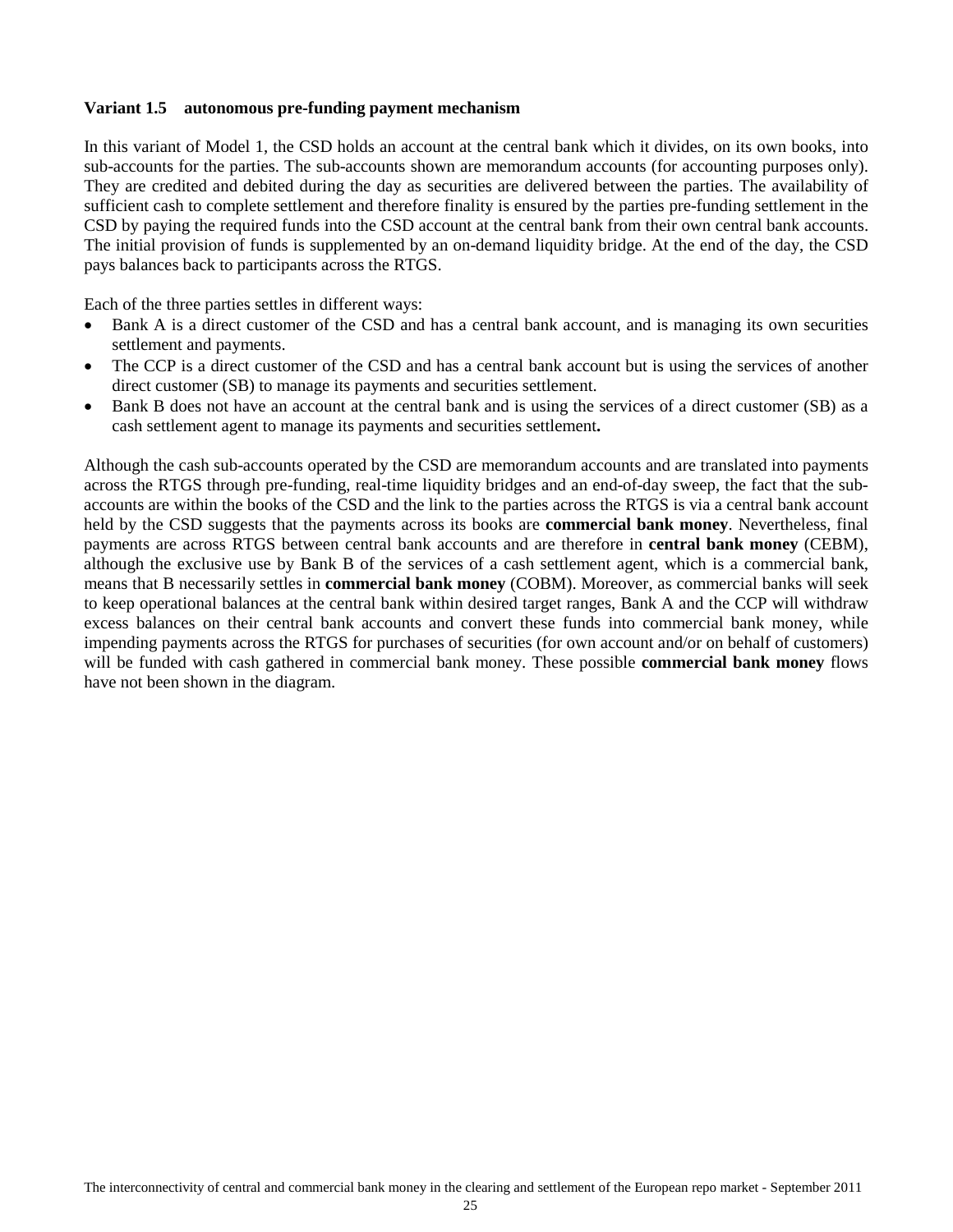

This is the payment mechanism that operates in Finland. There are some broad similarities between this mechanism and CLS.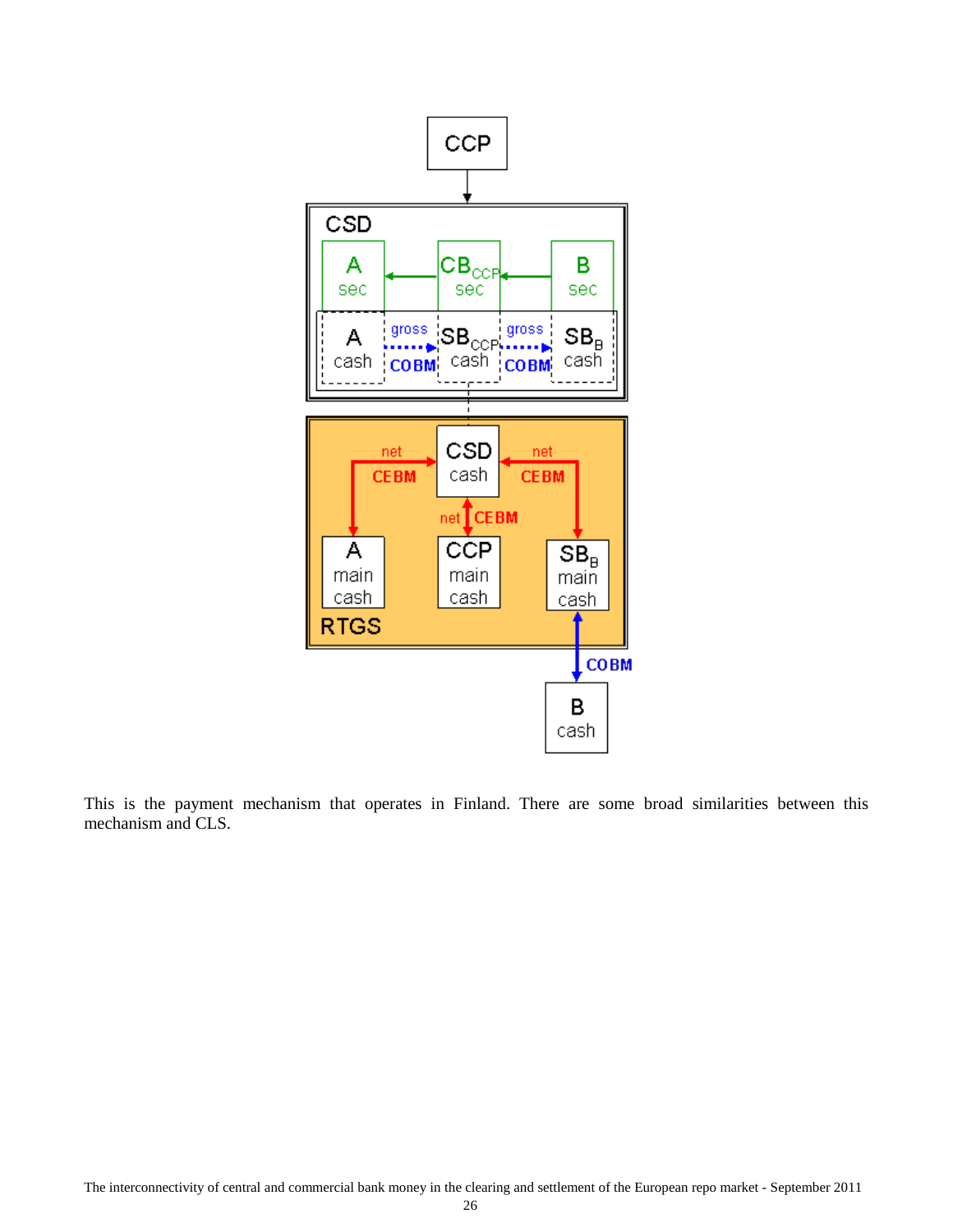## **Variant 1.6 blocked pre-funding payment mechanism**

In this variant of Model 1, the cash accounts shown within the CSD are memorandum accounts (for accounting purposes only). These accounts are credited and debited during the day as securities are delivered between the parties. However, the actual movement of cash takes place net at the end of the day across the RTGS, although finality is achieved in the CSD. The availability of sufficient cash to complete settlement and therefore finality is ensured by means of a legal arrangement with the central bank under which payments across parties' cash accounts in the CSD create an irrevocable guarantee on the part of the central bank to make corresponding payments in the accounts of the parties at the central bank by *earmarking* or *blocking* funds in their accounts. Ahead of each settlement cycle, the CSD is updated on blocked funds in each party's account at the central bank.

Each of the three parties settles in different ways:

- Bank A is a direct customer of the CSD and has a central bank account, and is managing its own securities settlement and payments.
- The CCP is a direct customer of the CSD and has a central bank account but is using the services of another direct customer (SB) to manage its payments and securities settlement.
- Bank B does not have an account at the central bank and is using the services of a direct customer (SB) as a cash settlement agent to manage its payments and securities settlement**.**

Final payments are across RTGS are between central bank accounts and therefore in **central bank money** (CEBM), but the exclusive use by Bank B of the services of a cash settlement agent, which is a commercial bank, means that B necessarily settles in **commercial bank money** (COBM). Moreover, as commercial banks will seek to keep operational balances at the central bank within desired target ranges, Bank A and the CCP will withdraw excess balances on their central bank accounts and convert these funds into commercial bank money, while impending payments across the RTGS for purchases of securities (for own account and/or on behalf of customers) will be funded with cash gathered in commercial bank money. These possible **commercial bank money** flows have not been shown in the diagram.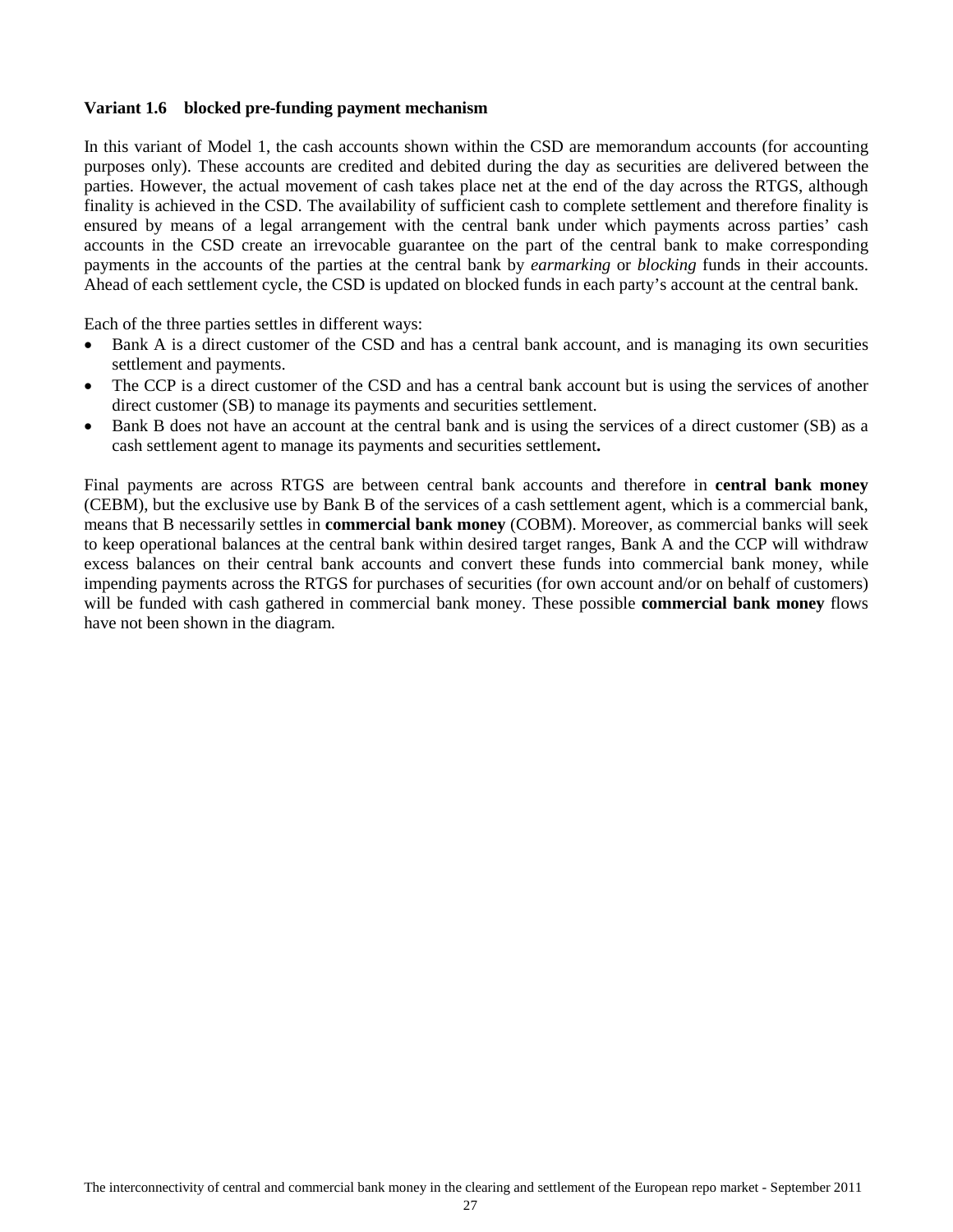

This is the payment mechanism that operates in the UK and Germany.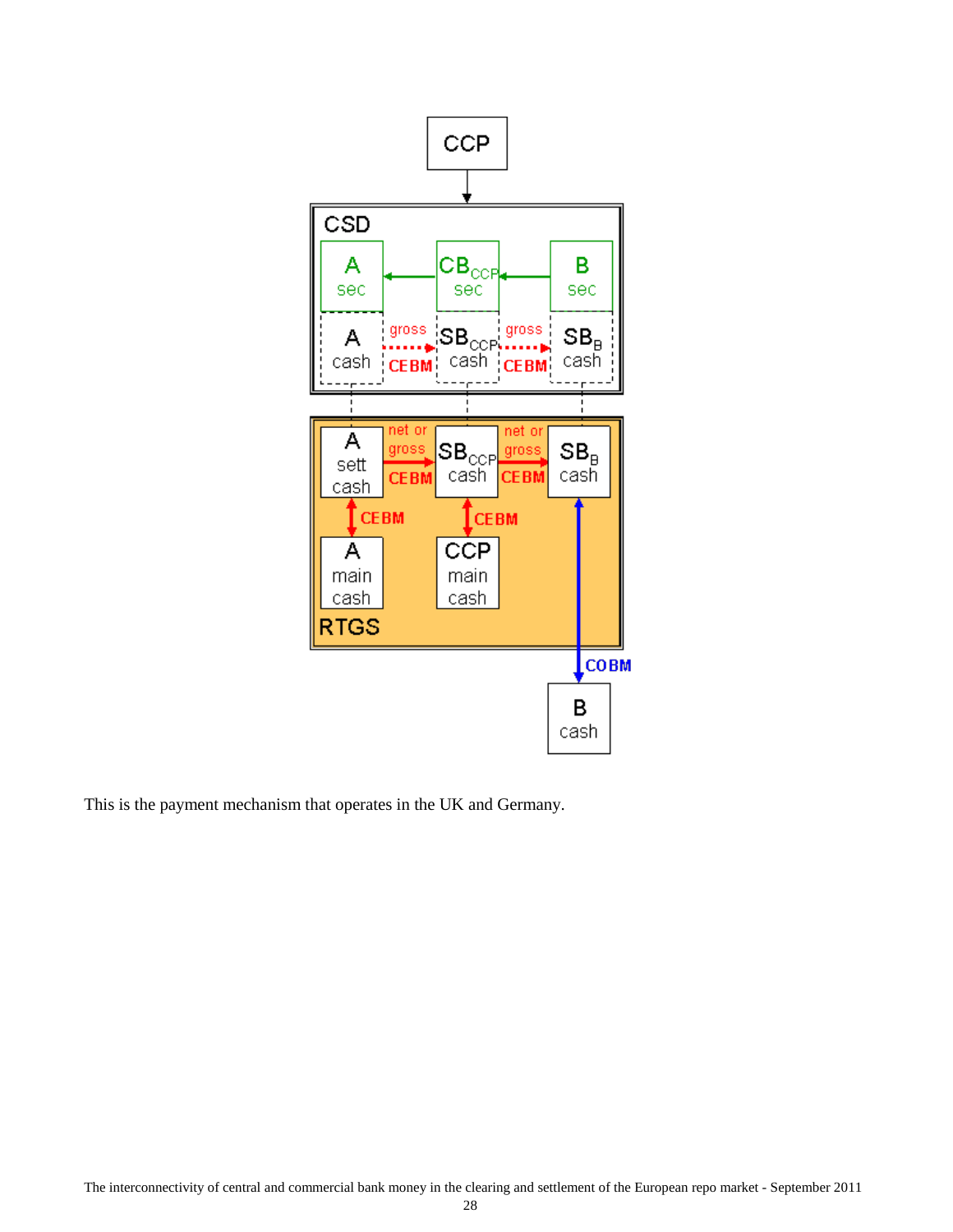#### **Model 2 CCP linked to an ICSD**

This model shows settlement across a single ICSD (ie where the seller and buyer are both customers of the same ICSD). Because ICSDs are banks, the payment system is embedded within the depository.

In the diagrams representing variants of this model, cash and securities accounts have been shown separately for each direct customer, although the ICSD treats them as a single integrated account. The band labelled "ICSD", running between customers' securities and cash accounts, is intended to represent its role in providing collateralised intraday credit to direct customers.

The diagram shows each of the three parties settling in different ways:

- Bank A and the CCP are direct customers of the ICSD and are managing their own securities settlement and payments.
- Bank B is not a direct customer of the ICSD but instead to use a bank which is a direct customer (CB) to manage its payments and securities settlement. This is the least common arrangement.



Given that the ICSD is a commercial bank, all payments across the ICSD are in **commercial bank money** (COBM). However, the parties may fund and/or defund their cash accounts at the ICSD from/to accounts at the central bank (provided the ICSD also has an account at the central bank). These possible **central bank money** flows have not been shown in the diagram.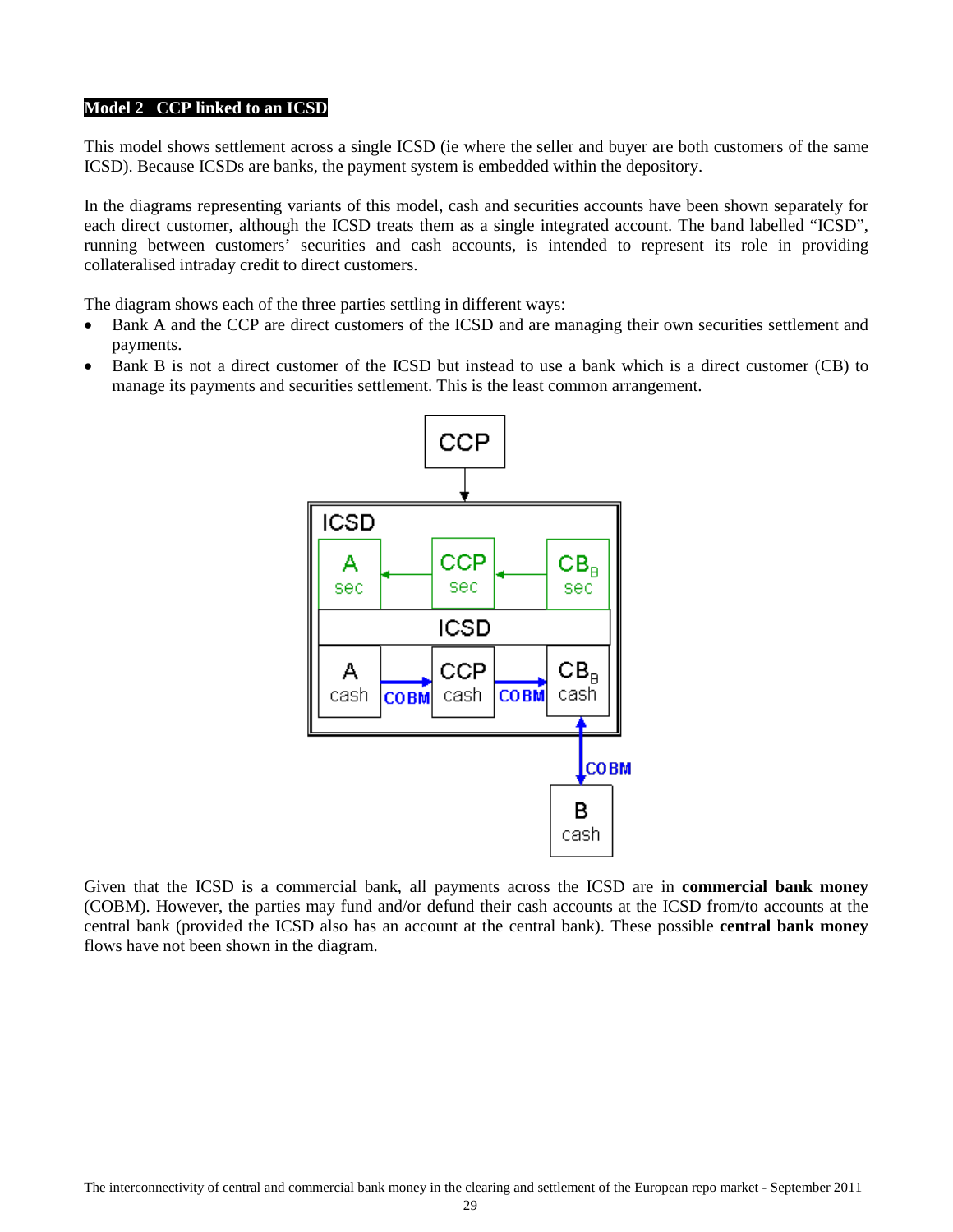#### **Model 3 CCP linked to two ICSD**

This model shows settlement between banks using different ICSDs across a structural link called "the Bridge". It is assumed in the diagrams below that the buyer and seller are direct customers of one or other ICSD. However, if any of the parties were not direct customers, they could use an institution which is a direct customer as a cash and securities settlement agent, but this variant is not shown here.

Although the CCP is assumed to be a direct customer of both ICSDs, the diagrams only show the CCP in one of the ICSD. This reflects the practice followed by at least one CCP of making delivery of securities only in the same depository as the buyer, while being willing to take delivery from another depository (where there is a DVP link between the two depositories). The practice is thought to have arisen because the efficiency of cross-border settlement is lower than that of domestic settlement, and CCP wish to avoid the funding cost of holding securities that cannot be delivered on schedule.

In the diagrams representing this model, cash and securities accounts have been shown separately for each direct customer, although the ICSD treat them as a single integrated account. The band labelled "ICSD", running between customers' securities and cash accounts, is intended to represent its role in providing collateralised intraday credit to direct customers.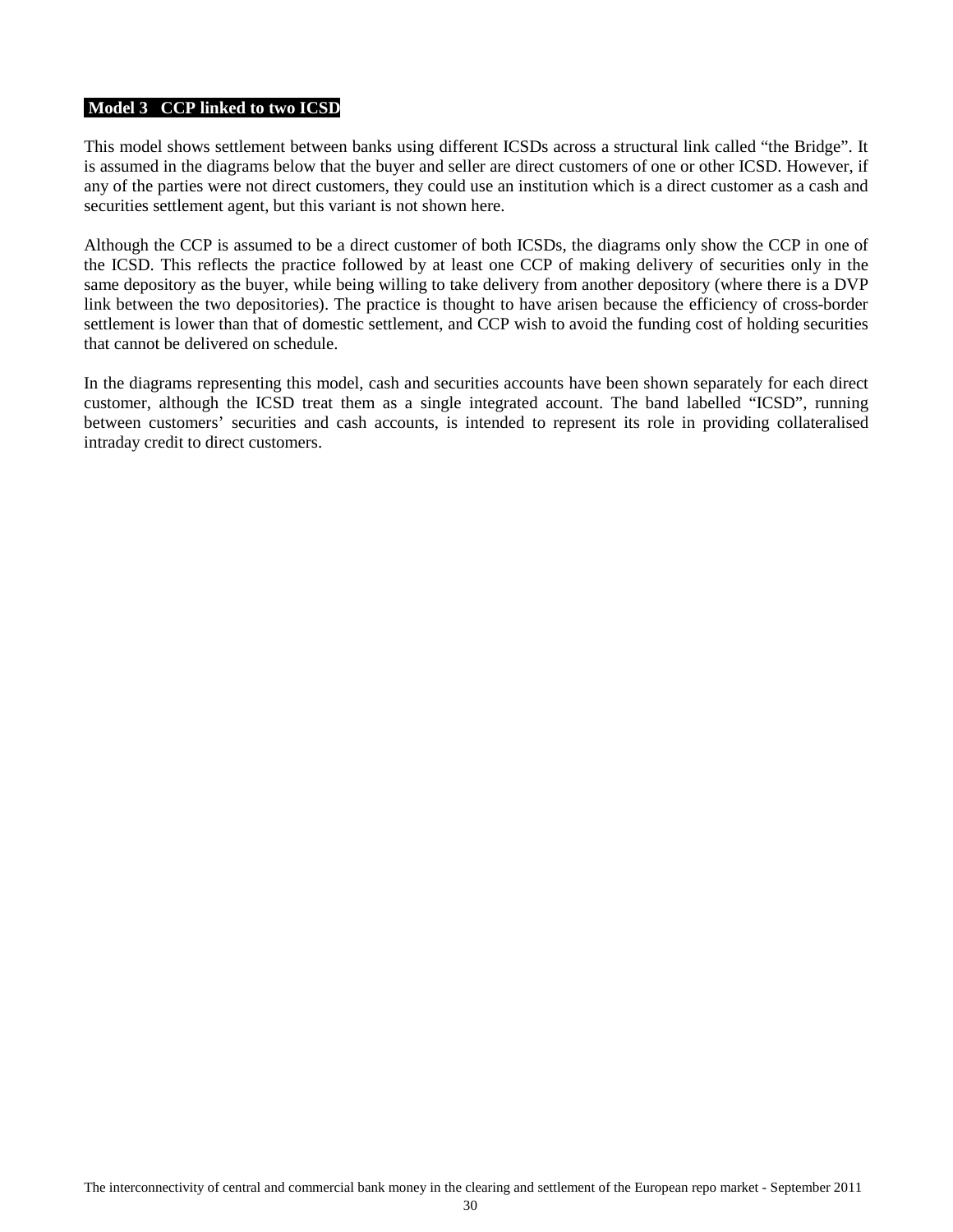#### **Variant 3.1**

This variant of Model 3 shows Bank B delivering securities to the CCP against simultaneous payment (DVP) across the Bridge, and the CCP on-delivering to Bank A across the other ICSD, also against simultaneous payment.



Given that the ICSDs are commercial banks, payments against deliveries between Bank A and the CCP across one ICSD, and between the CCP and Bank B across the Bridge, are all in **commercial bank money** (COBM). However, the parties may fund and/or defund their cash accounts at the ICSD from/to accounts at the central bank (provided that the ICSD also have accounts at the central bank). These possible **central bank money** flows have not been shown in the diagram.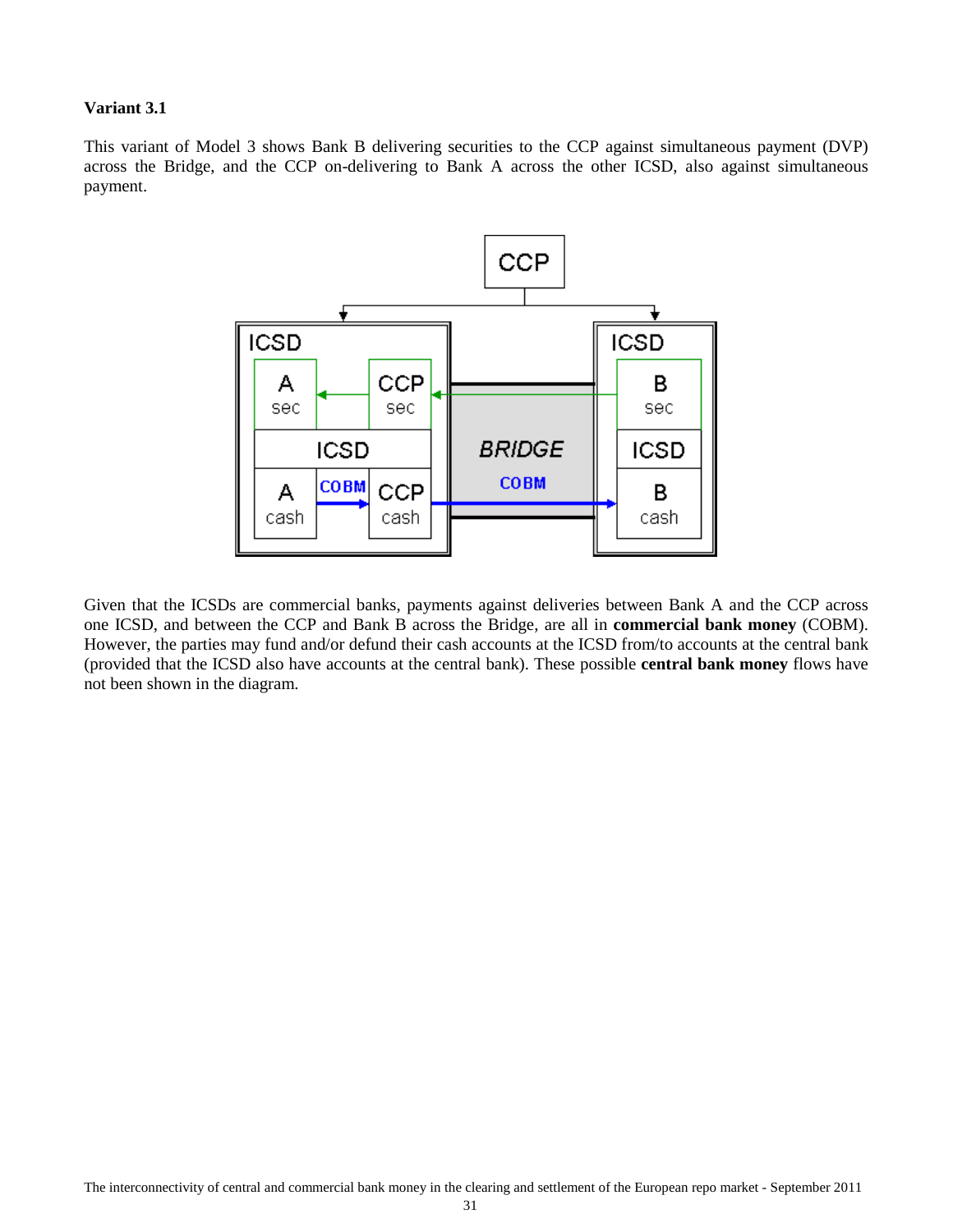#### **Variant 3.2**

This variant of Model 3 shows Bank A delivering securities to the CCP against simultaneous payment (DVP) across the Bridge, and the CCP on-delivering to Bank B across the other ICSD, also against simultaneous payment.



Given that the ICSD are commercial banks, payments against deliveries between Bank A and the CCP across the Bridge, and between the CCP and Bank B across one ICSD, are all in **commercial bank money** (COBM). However, the parties may fund and/or defund their cash accounts at the ICSD from/to accounts at the central bank (provided that the ICSD also have accounts at the central bank). These possible **central bank money** flows have not been shown in the diagram.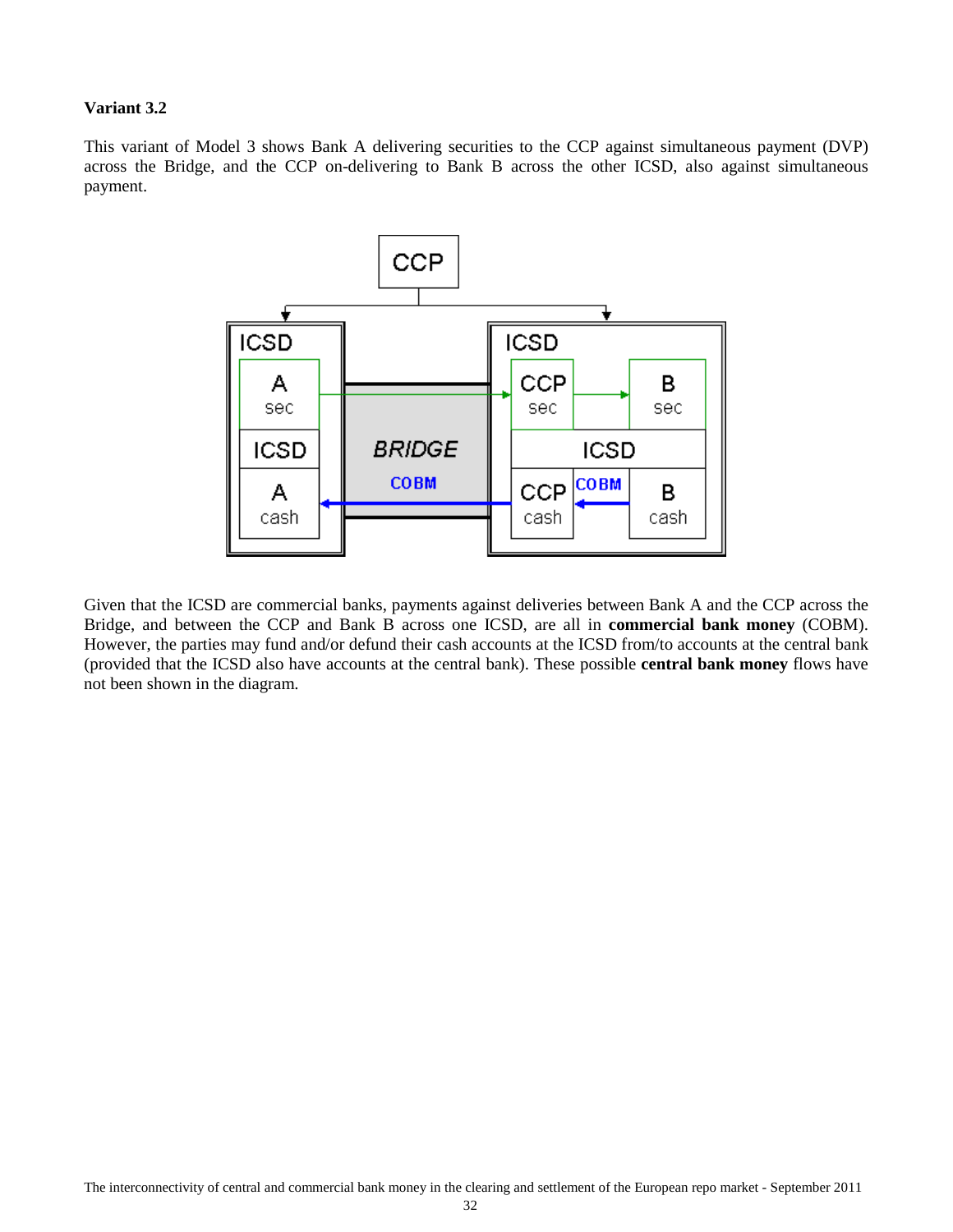#### **Model 4 CCP linked to a CSD and ICSD**

Model 4 shows settlement across a CSD and an ICSD, with the ICSD effectively acting as a cash and securities settlement agent for one of the parties in the CSD, in that the ICSD internalises further payments and securities delivery by passing them across its own books. It is assumed in the diagrams below that the buyer and seller are direct customers of one or other ICSD. However, any of the parties could use an agent bank to manage their payments and securities settlement in the ICSD, although this variant is not shown.

## **Variant 4.1**

In this variant of Model 4, it is assumed that all the parties are direct customers of both the CSD and ICSD (although in sub-variant 4.1.3, Bank A does not have to be a direct customer of the CSD, and in sub-variant 4.1.4, Bank B does not have to be a direct customer of the ICSD).

Although the CCP is assumed to be a direct customer of both the CSD and the ICSD, the diagrams only show the CCP in one of the depositories. There are two reasons for this:

- First, as noted already, it is the practice of at least one CCP clearing cross-border transactions to make delivery of securities only in the same depository as the buyer, while being willing to take delivery from another depository (where there is a DVP link between the two depositories). For example, in sub-variant 4.1.1, the CCP will deliver to Bank A only within the ICSD, which means that A does not appear in the diagram to be a direct customer of the CSD.
- Second, even though the banks may be direct customers of the CSD and ICSD, they may prefer to keep certain securities in one or other depository, but not both. For example, in sub-variant 4.1.1, Bank B may prefer to keep its securities in the CSD, even though it is also a direct customer of the ICSD.

Cash accounts shown within the CSD are memorandum accounts (for accounting purposes only) and merely reflect cash movements that actually take place between accounts at the central bank across the RTGS (this is therefore a type of "interfaced" payment model). Payments across the RTGS can be net, in that they are the result of offsetting payments relating to many transactions.

There are also payments across the RTGS between direct customers' main accounts and dedicated securities settlement cash accounts at the central bank in order to ensure that operational balances at the central bank stay within desired target ranges.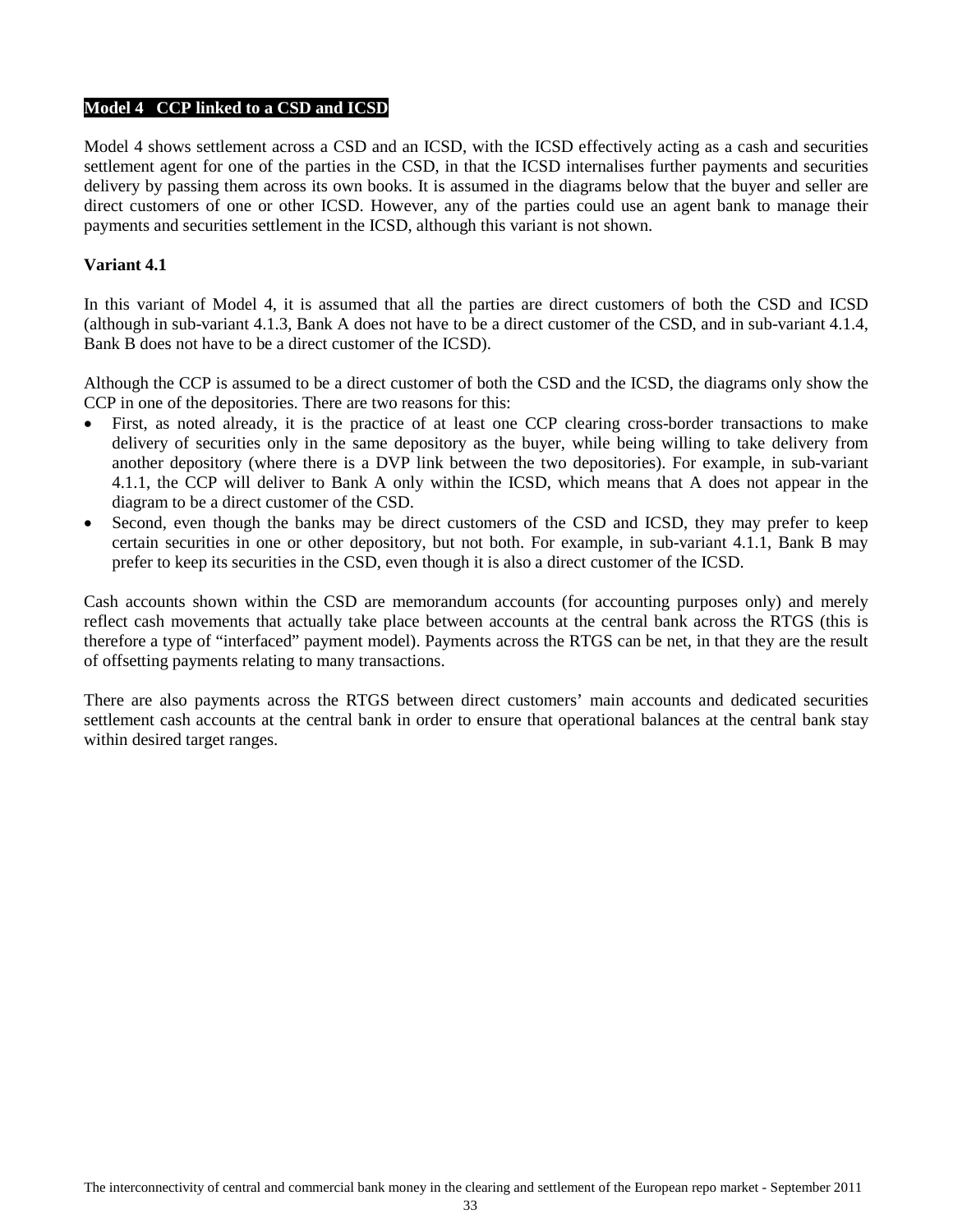#### **Variant 4.1.1**

In this sub-variant of Model 4, in which, Bank B sells to Bank A across a CCP-cleared trading venue. It is assumed that:

- all parties may be direct customers of both the CSD and ICSD; or
- Bank A may be a direct customer of the ICSD but not the CSD, and Bank B may be a direct customer of the CSD but not the ICSD.

The ICSD pays Bank B on behalf of the CCP across the RTGS against simultaneous delivery of securities (DVP) by B to the ICSD omnibus securities account at the CSD. Upon receipt of the securities within the CSD, the ICSD reflects the settlement of the transaction in its own books. It debits the cash account of the CCP held at the ICSD (ie an internal payment of funds between accounts on the books of the ICSD --- shown as a broken line) and simultaneously (DVP) credits the securities account of the CCP at the ICSD (ie an internal transfer of securities across the books of the ICSD --- also shown as a broken line). The ICSD is effectively acting as a clearing and settlement agent for the CCP.



All payments across RTGS (including the payment by the ICSD to B) are between central bank accounts and therefore in **central bank money** (CEBM). However, given that the ICSD is a commercial bank, the payment between Bank A and the CCP across the ICSD is in **commercial bank money** (COBM), as is the transfer of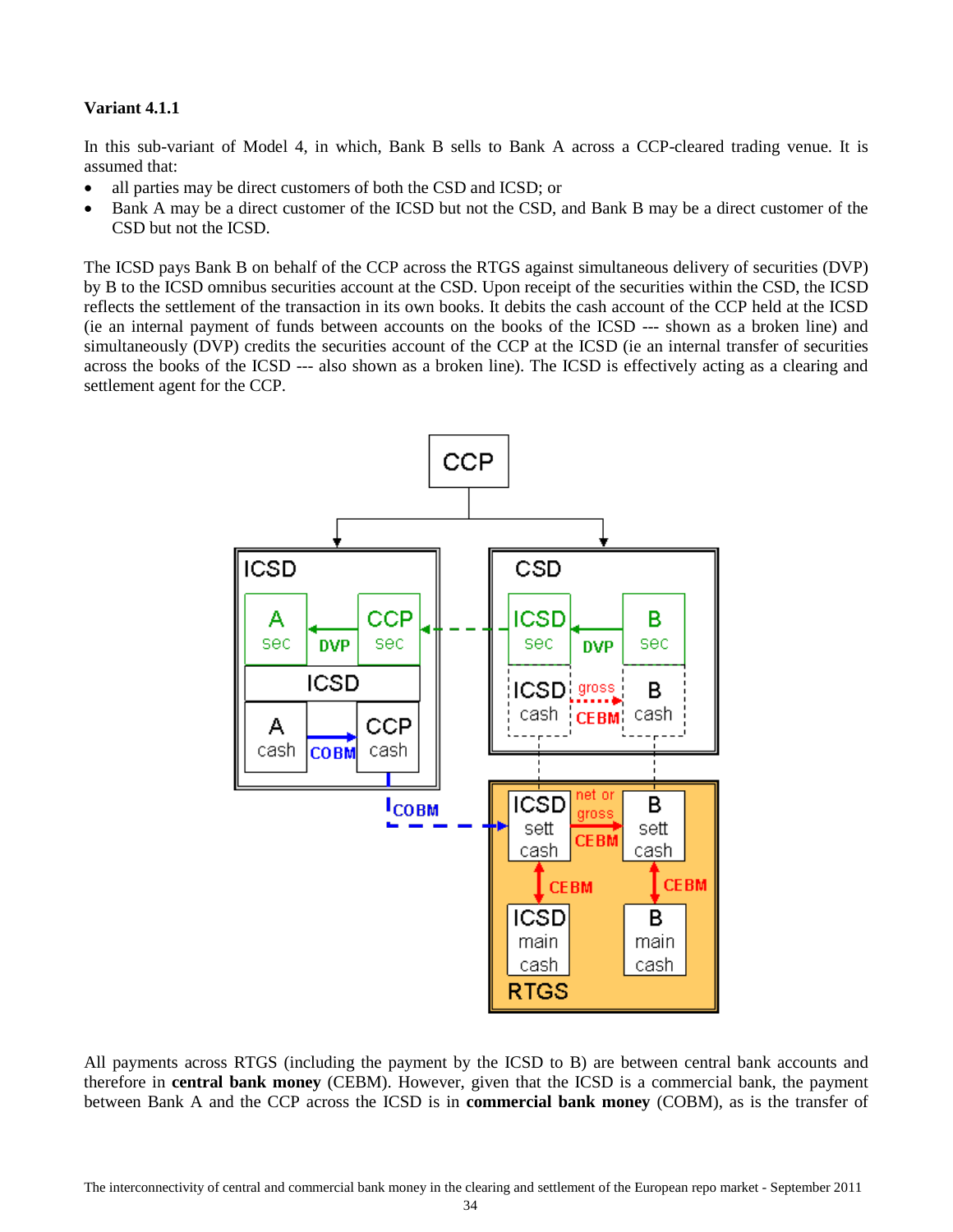funds from the CCP across the ICSD (the cash account of the CCP is debited and the cash account of Bank B is credited within the ICSD to fund the payment across RTGS from the ICSD on behalf of the CCP to Bank B).

Moreover, as the parties will seek to keep operational balances at the central bank within desired target ranges, excess balances on central bank accounts will be withdrawn and converted into commercial bank money, while impending payments across the RTGS for purchases of securities (for their own account and on behalf of their customers) will be funded with cash gathered across their books in commercial bank money. These potential **commercial bank money** flows have not been shown in the diagram.

In addition, the parties may fund and/or defund their cash accounts at the ICSD from/to accounts at the central bank (provided the ICSD also has an account at the central bank). These possible **central bank money** flows have not been shown in the diagram.

This sub-variant is found only in German fixed-income clearing and settlement.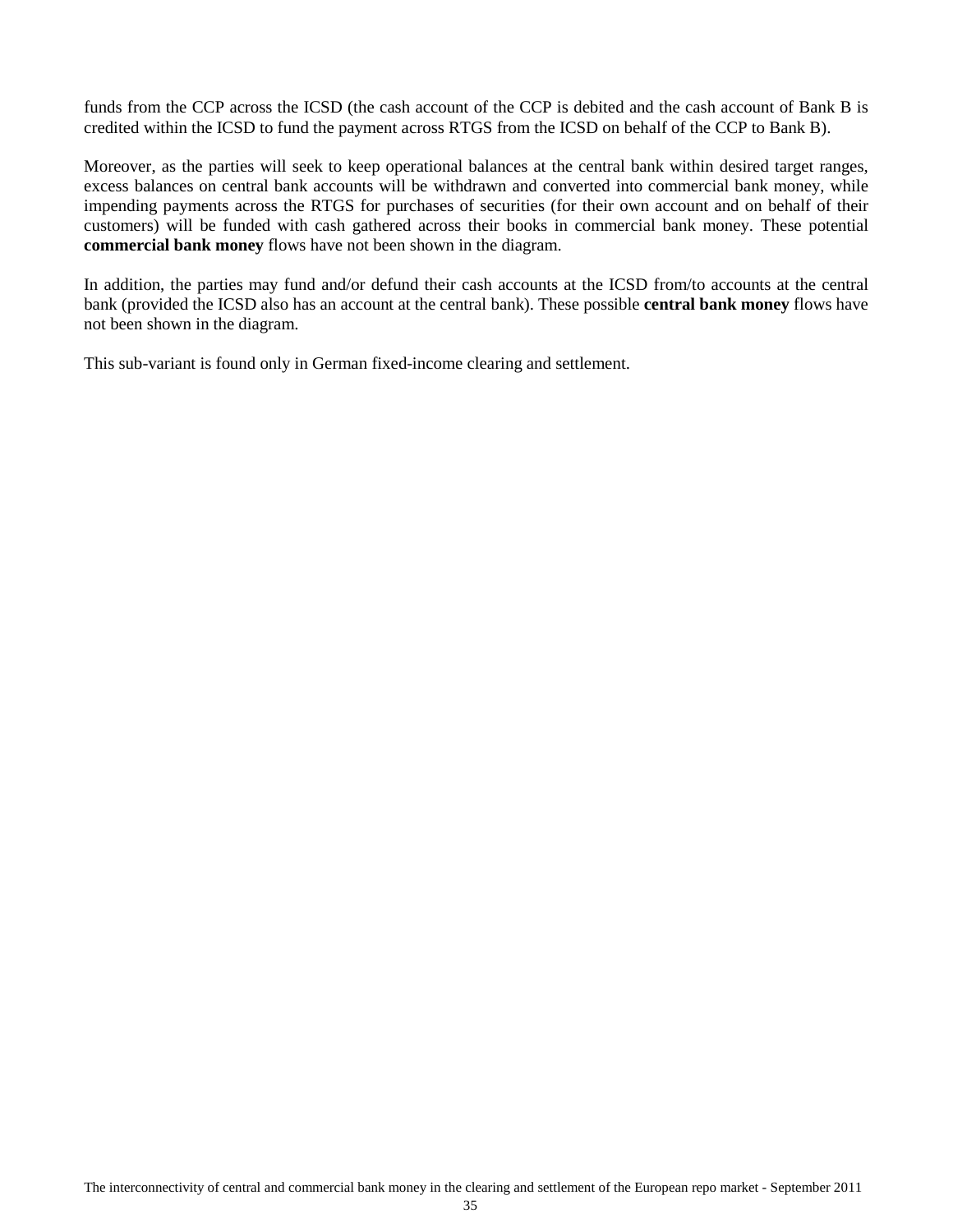## **Variant 4.1.2**

In this sub-variant of Model 4, in which, Bank A sells to Bank B across a CCP-cleared trading venue. As above:

- Banks A and B may be direct customers of both the CSD and ICSD; or
- Bank A may be a direct customer of the ICSD but not the CSD, and B may be a direct customer of the CSD but not the ICSD.

The securities account of A at the ICSD is debited and the ICSD omnibus securities account is credited (ie an internal transfer of securities across the books of the ICSD --- shown as a broken line). Then, the securities are delivered from the ICSD omnibus securities account to the securities account of the CCP across the CSD against simultaneous payment (DVP) by the CCP to the ICSD across the RTGS. Subsequently, the cash account of A at the ICSD is credited (ie an internal payment of funds across the books of the ICSD --- also shown as a broken line). The ICSD is effectively acting as a clearing and settlement agent for the CCP.



All payments across the RTGS are between accounts at the central bank and are therefore in **central bank money** (CEBM). However, within the ICSD, money is credited to the account of Bank A and so represents a payment of **commercial bank money** (COBM).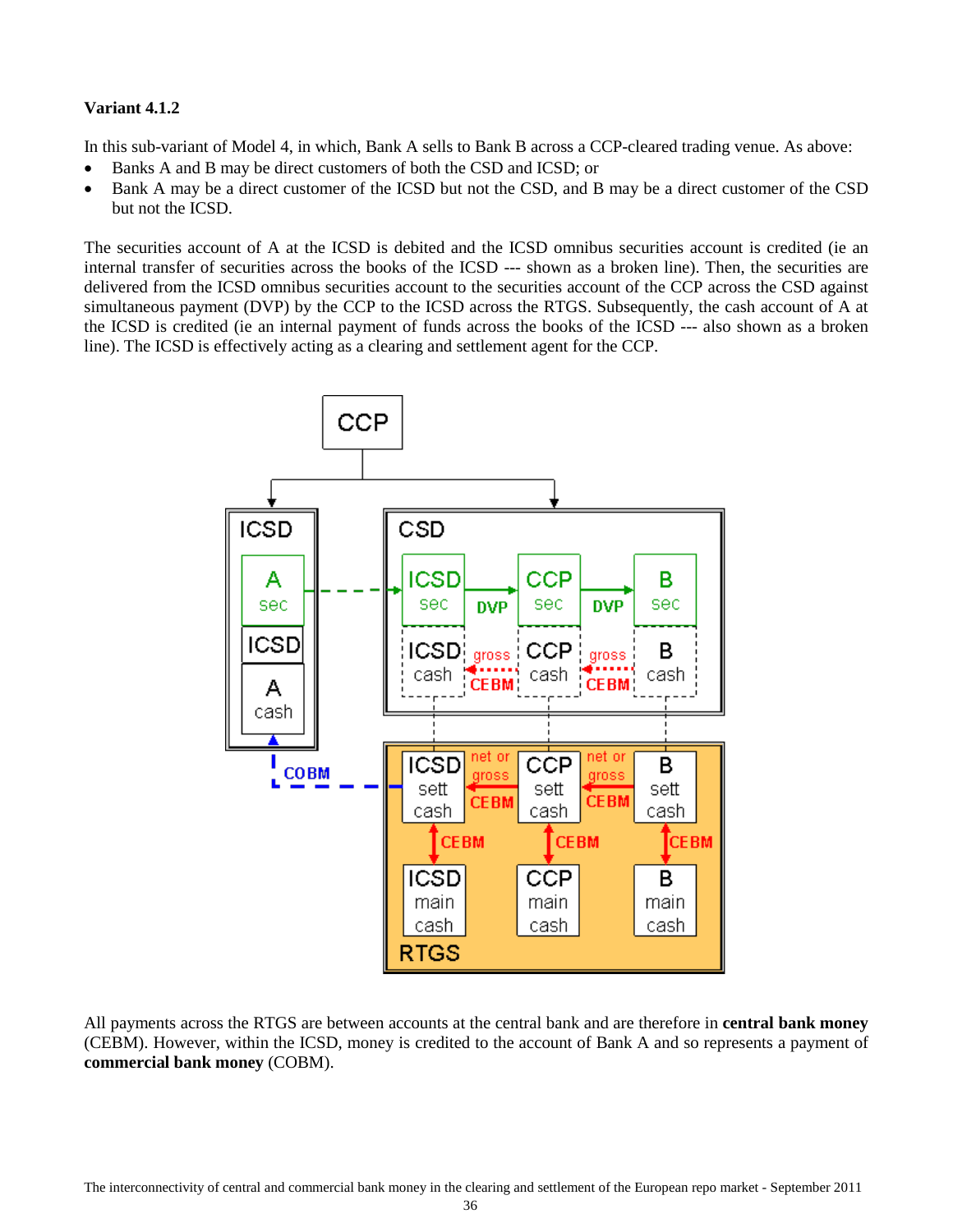Moreover, as the parties will seek to keep operational balances at the central bank within desired target ranges, excess balances on central bank accounts will be withdrawn and converted into commercial bank money, while impending payments across the RTGS for purchases of securities (for their own account and on behalf of their customers) will be funded with cash gathered across their books in commercial bank money. These potential **commercial bank money** flows have not been shown in the diagram.

In addition, the parties may fund and/or defund their cash accounts at the ICSD from/to accounts at the central bank (provided the ICSD also has an account at the central bank). These possible **central bank money** flows have not been shown in the diagram.

This sub-variant is found only in German fixed-income clearing and settlement.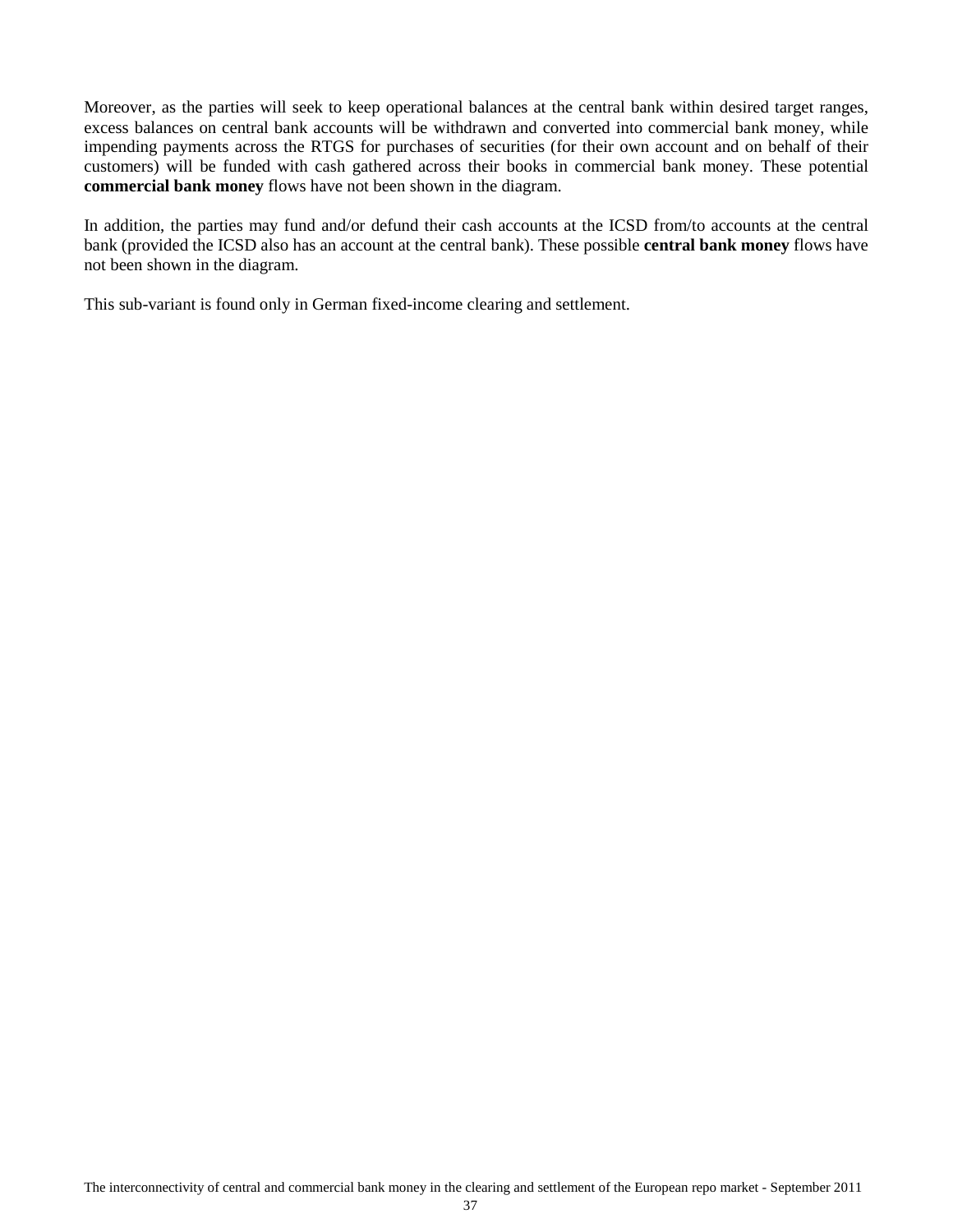## **Variant 4.1.3**

This sub-variant of Model 4 assumes that the CCP holds an account only at an ICSD but not at the CSD. An example of this sub-variant would be LCH.Clearnet Ltd clearing Spanish government securities.

Bank B sells to Bank A across a CCP-cleared trading venue. If Bank A and/or Bank B hold accounts in both the CSD and an ICSD, they may need to "realign" securities between the two depositories before being able to deliver to the CCP, which means transferring securities free-of-payment (FOP), with the ICSD effectively acting as a clearing and settlement agent in the CSD for Bank B. The realignment is indicated by the broken line. In this subvariant, Bank B is realigning securities from its CSD account to its ICSD account in order to deliver to the CCP across the ICSD. The omnibus securities account of the ICSD in CSD is credited by B and then the securities account of B within the ICSD is credited by the ICSD. The realignment is indicated by the broken line. Bank B can then deliver to the CCP across the CSD against simultaneous payment (DVP).



Given that the ICSD is a commercial bank, payments between Bank A and the CCP, and between the CCP and Bank B, which are all across the ICSD, are all in **commercial bank money** (COBM).

In addition, the parties may fund and/or defund their cash accounts at the ICSD from/to accounts at the central bank (provided the ICSD also has an account at the central bank). These possible **central bank money** flows have not been shown in the diagram.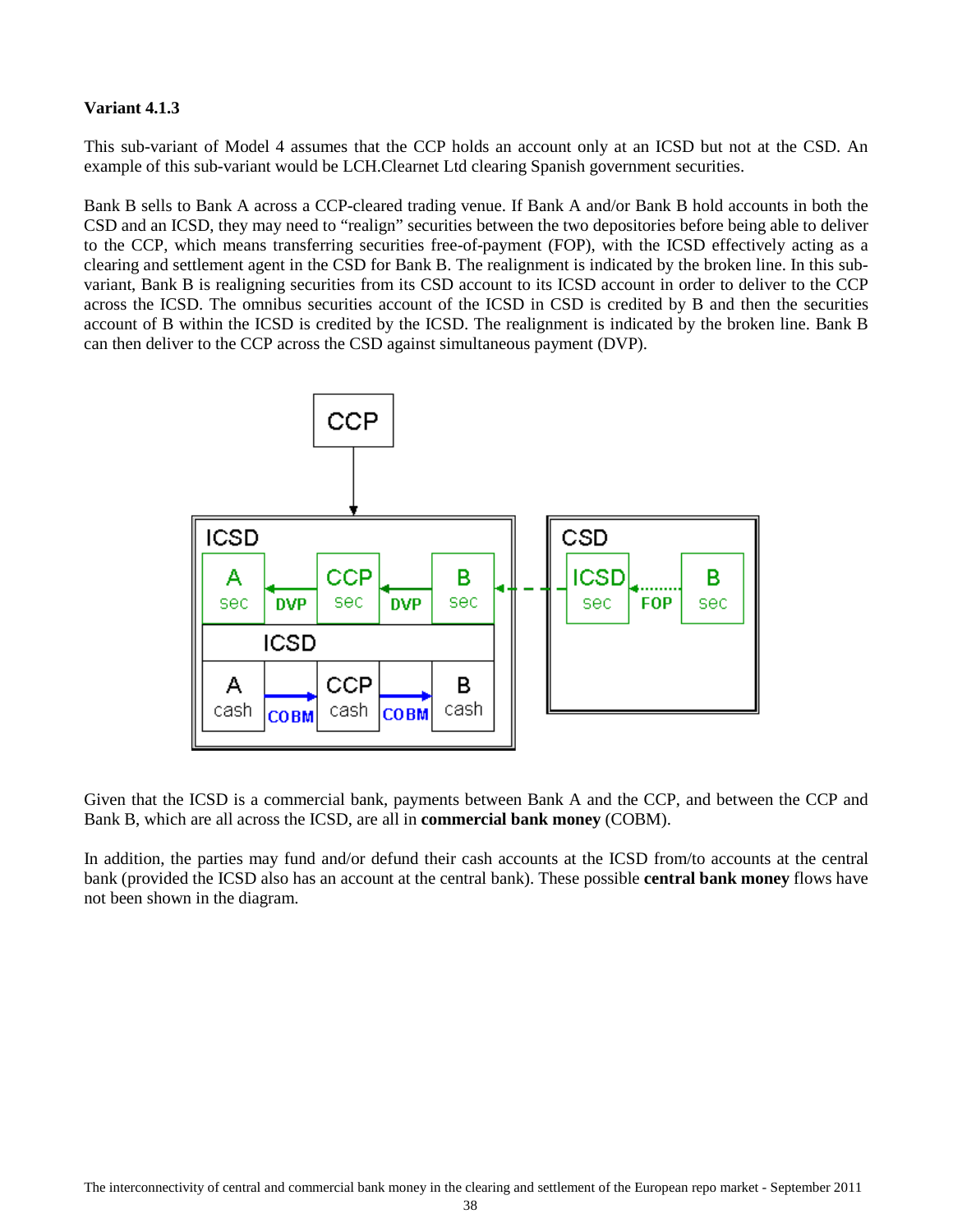## **Variant 4.1.4**

This sub-variant of Model 4 assumes that the CCP holds an account only at a CSD but not at the ICSD. An example of this sub-variant would be LCH.Clearnet SA clearing French government securities (in the specific case of France, the diagram would show a CSD with an integrated payment mechanism, as in variant 1.2).

Bank B sells to Bank A across a CCP-cleared trading venue. Bank B delivers securities to the CCP across the CSD in exchange for simultaneous payment between central bank accounts across RTGS (DVP). The CCP then delivers the securities in the same fashion to Bank A. It is assumed that Bank A wishes to hold the securities in the ICSD, so it will need to "realign" them between the two depositories, which means transferring securities freeof-payment (FOP), with the ICSD effectively acting as a clearing and settlement agent in the CSD for Bank A. The omnibus securities account of the ICSD in CSD is credited by A and then the securities account of A within the ICSD is credited by the ICSD. The realignment is indicated by the broken line.

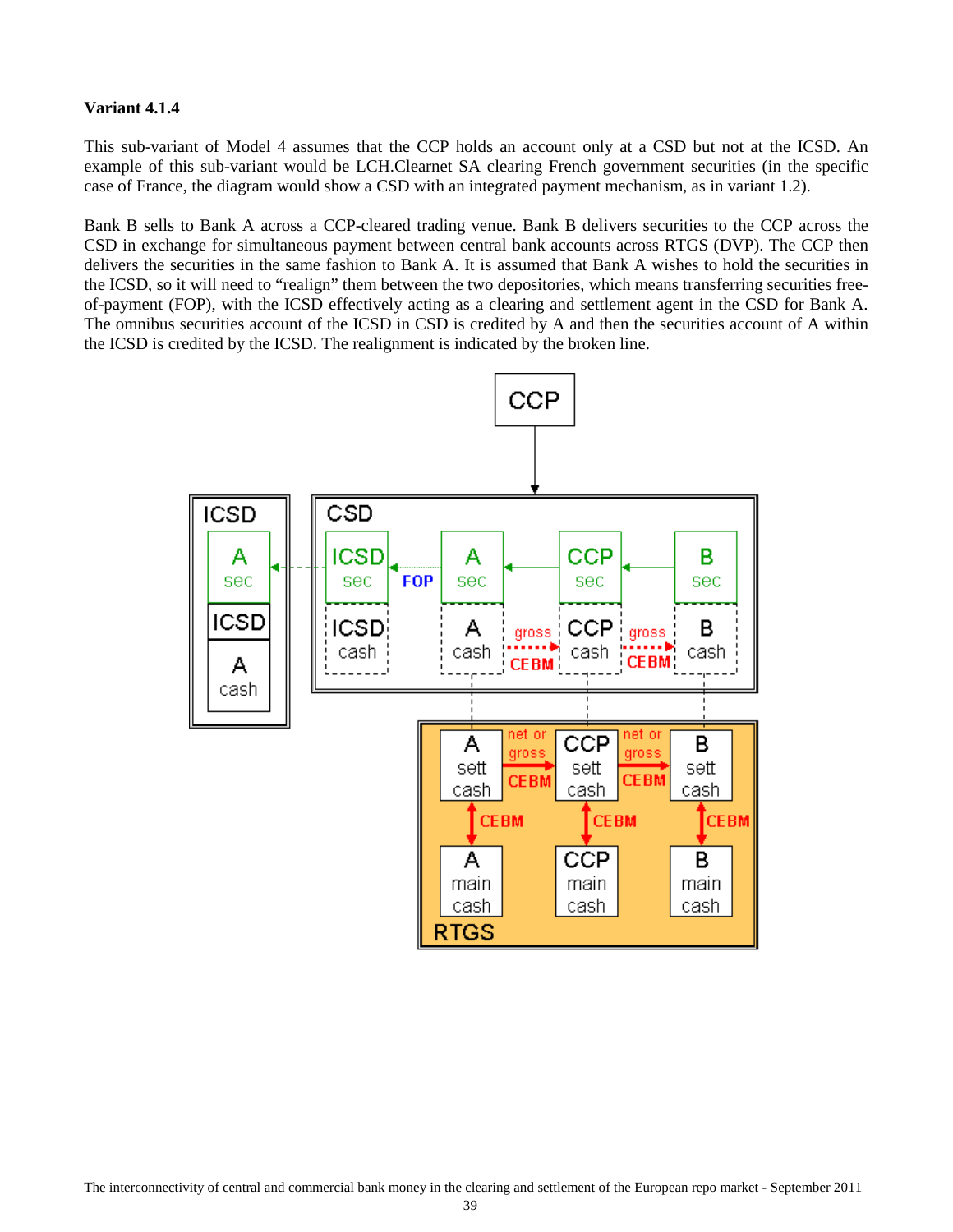All payments across RTGS are between accounts at the central bank and are therefore in **central bank money** (CEBM).

Moreover, as Banks A and B will seek to keep operational balances at the central bank within desired target ranges, excess balances on central bank accounts will be withdrawn and converted into commercial bank money, while impending payments across the RTGS for purchases of securities (for own account and on behalf of customers) will be funded with cash gathered across their books in commercial bank money. These possible **commercial bank money** flows have not been shown in the diagram.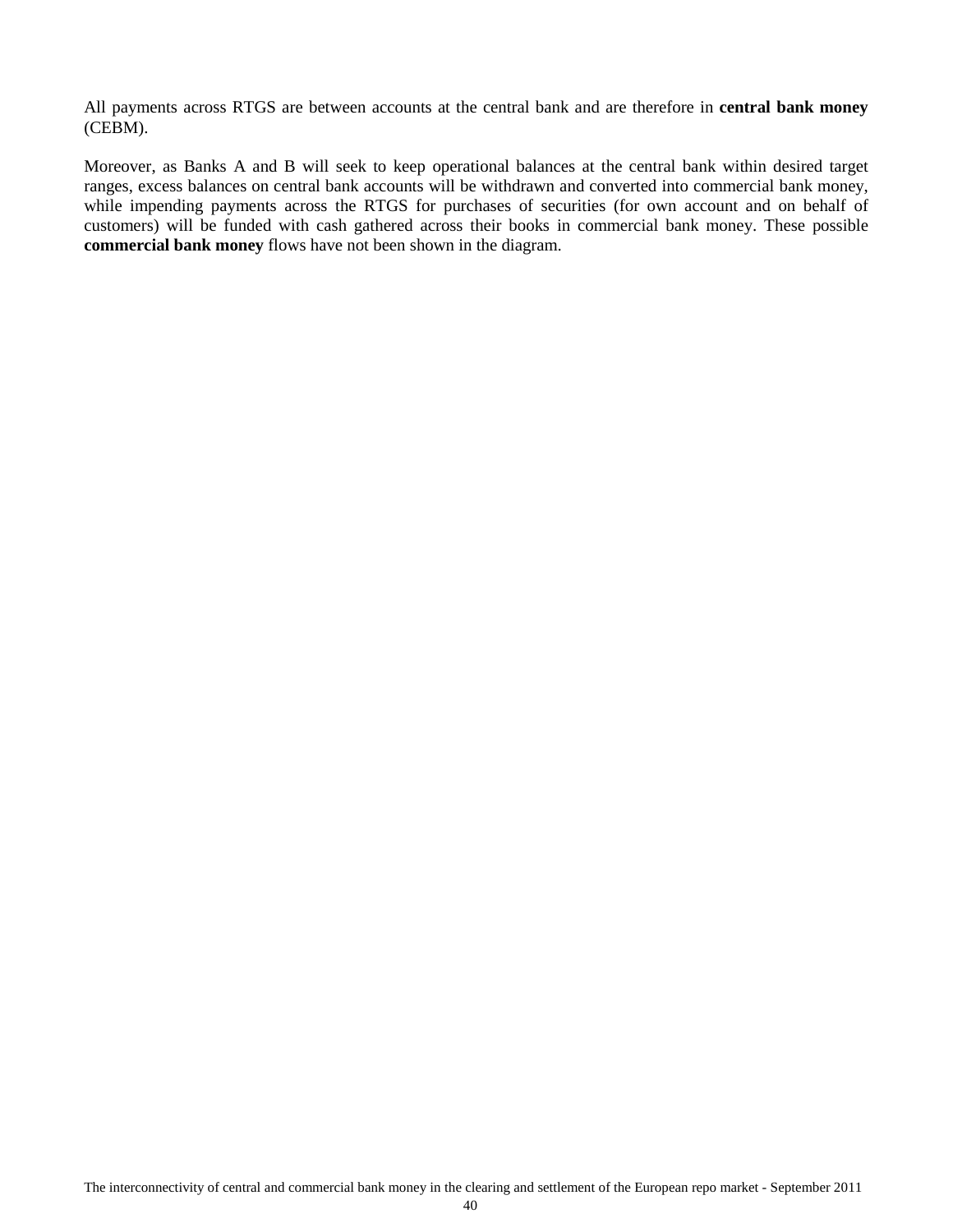# **Variant 4.2**

This variant of Model 4 represents the Euro GC Pooling product of Eurex Repo. Xemac is the collateral management system of Clearstream Bank Frankfurt (CBF, a CSD).

Cmax is the collateral management system operated by Clearstream Bank Luxembourg (CBL, an ICSD) and CBF International. Xemac controls collateral transfers across CBL via Cmax. The securities accounts shown within CBF are shadow accounts that reflect actual transfers of securities (by Xemac via Cmax) across CBL. The CCP is Eurex Clearing (ECAG).

This variant assumes that Bank A but not Bank B is a direct customer of CBF, while Bank B is a direct customer of CBL. Settlement takes place between CBF and CBL, with CBL acting as a settlement agent by means of its membership of CBF, through a legal entity called CBF International, and the use of an omnibus account at CBF to settle securities on behalf of its customers.

Bank B sells to Bank A across EGCP. The transfer of securities from the securities account of Bank B (B sec) to a special account (B res) across CBL is a transfer in advance of settlement in order to reserve those securities and ensure their availability, as settlement is not executed on a DVP basis but in a conditional sequence.

Once sufficient securities have been reserved, cash is paid across the RTGS by ECAG to CBL on behalf of Bank B and the reserved securities are then released to ECAG across CBL and then re-aligned to the account of ECAG in CBF via the omnibus account of CBL at CBF. An identical but opposite transaction takes place between Bank ECAG and Bank A.

If B was the buyer, it would have to pre-fund a CBL central bank account from its own central bank account across RTGS.



All payments across the RTGS are between accounts at the central bank and are therefore in **central bank money** (CEBM). However, within CBL, money is paid into the account of Bank B and, if B subsequently employs these funds for settlement across CBL, it will become **commercial bank money** (COBM).

The interconnectivity of central and commercial bank money in the clearing and settlement of the European repo market - September 2011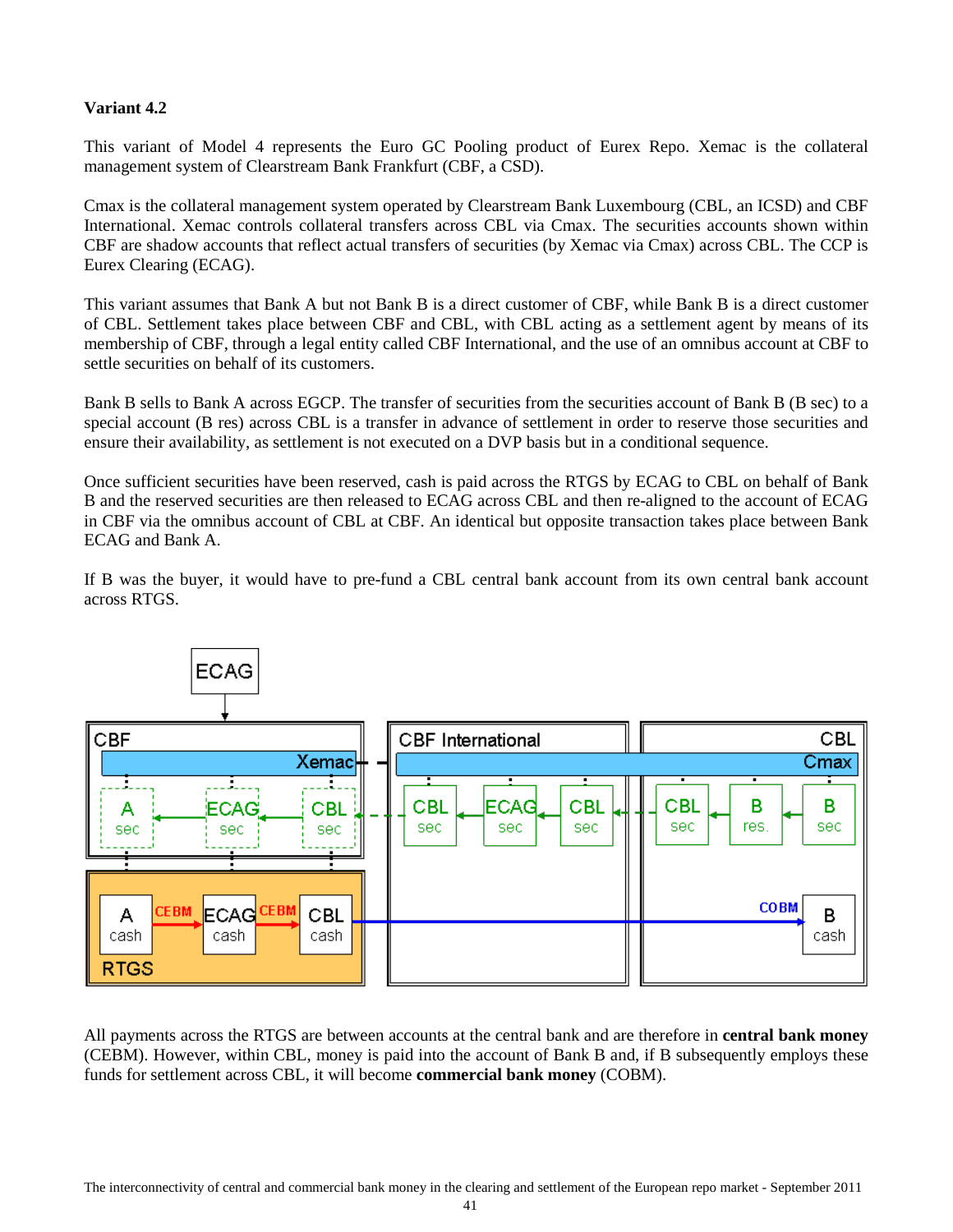Moreover, as Banks A and B will seek to keep operational balances at the central bank within desired target ranges, excess balances on central bank accounts will be withdrawn and converted into commercial bank money, while impending payments across the RTGS for purchases of securities (for own account and on behalf of customers) will be funded with cash gathered in commercial bank money. These possible **commercial bank money** flows have not been shown in the diagram.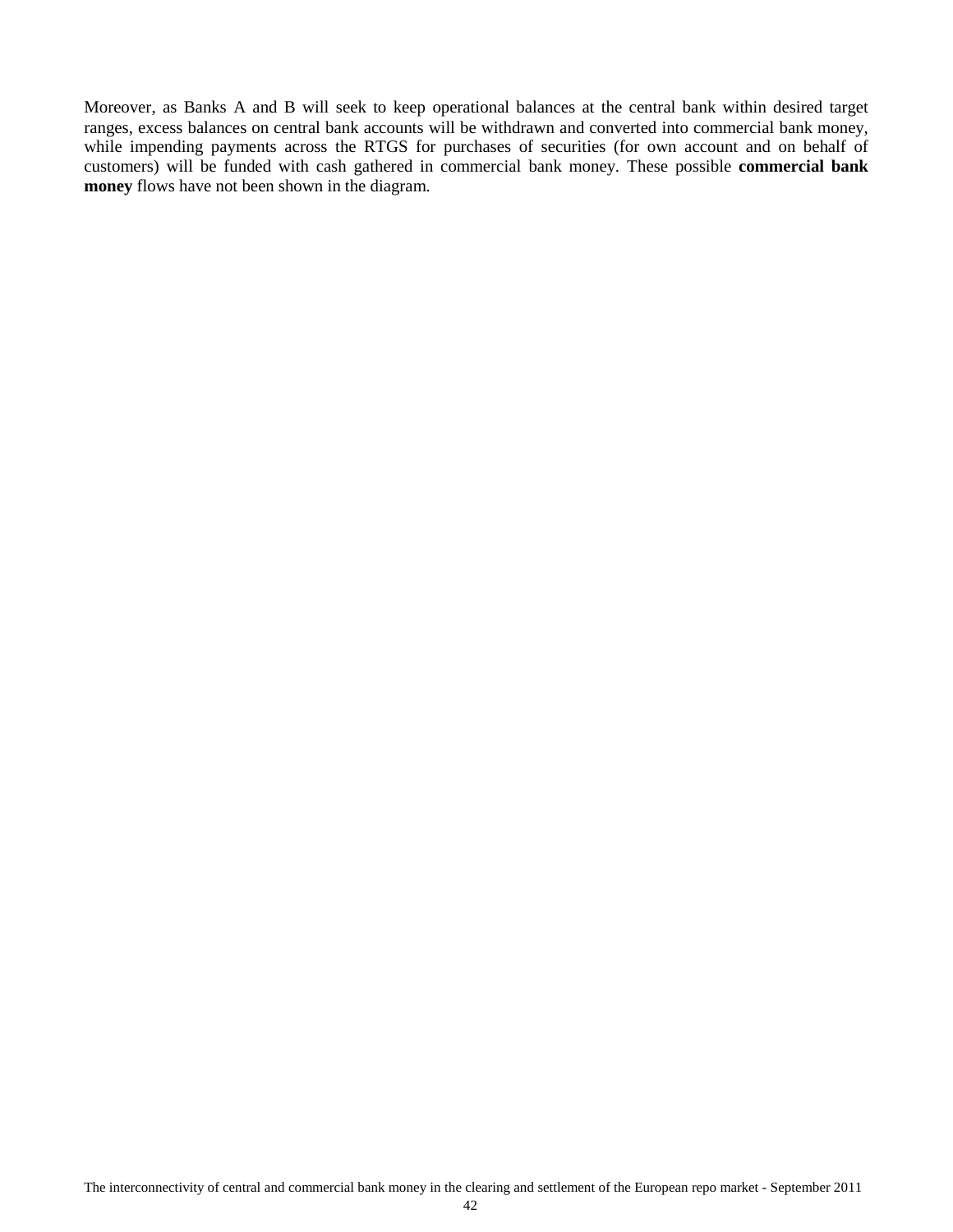#### **About the Author**

This report was produced by Richard Comotto, who is Senior Visiting Fellow at the ICMA Centre at the University of Reading in England, where he is responsible for the money markets module of the Centre's postgraduate finance programme. He compiles the ICMA's semi-annual European repo market survey and is Course Director for a number educational programmes for the repo and securities lending markets, including the ICMA Professional Repo Market Course conducted in Europe and Asia in co-operation with the ACI and SIFMA, the ICMA's GMRA Workshop and the forthcoming ICMA-ISLA GMRA-GMSLA Workshop.

The author acts as an independent consultant providing research and training on the international money, securities and derivatives markets to professional market associations, government agencies, regulatory authorities, banks, brokers and financial information services.

The author has written a number of books and articles on a range of financial topics, including the foreign exchange and money markets, swaps and electronic trading systems. He takes particular interest in the impact of 'electronic brokers' on the foreign exchange market and in the more recent introduction of electronic trading systems into the bond and repo markets.

The author served for ten years at the Bank of England, within its Foreign Exchange Division and on secondment to the International Monetary Fund in Washington DC.